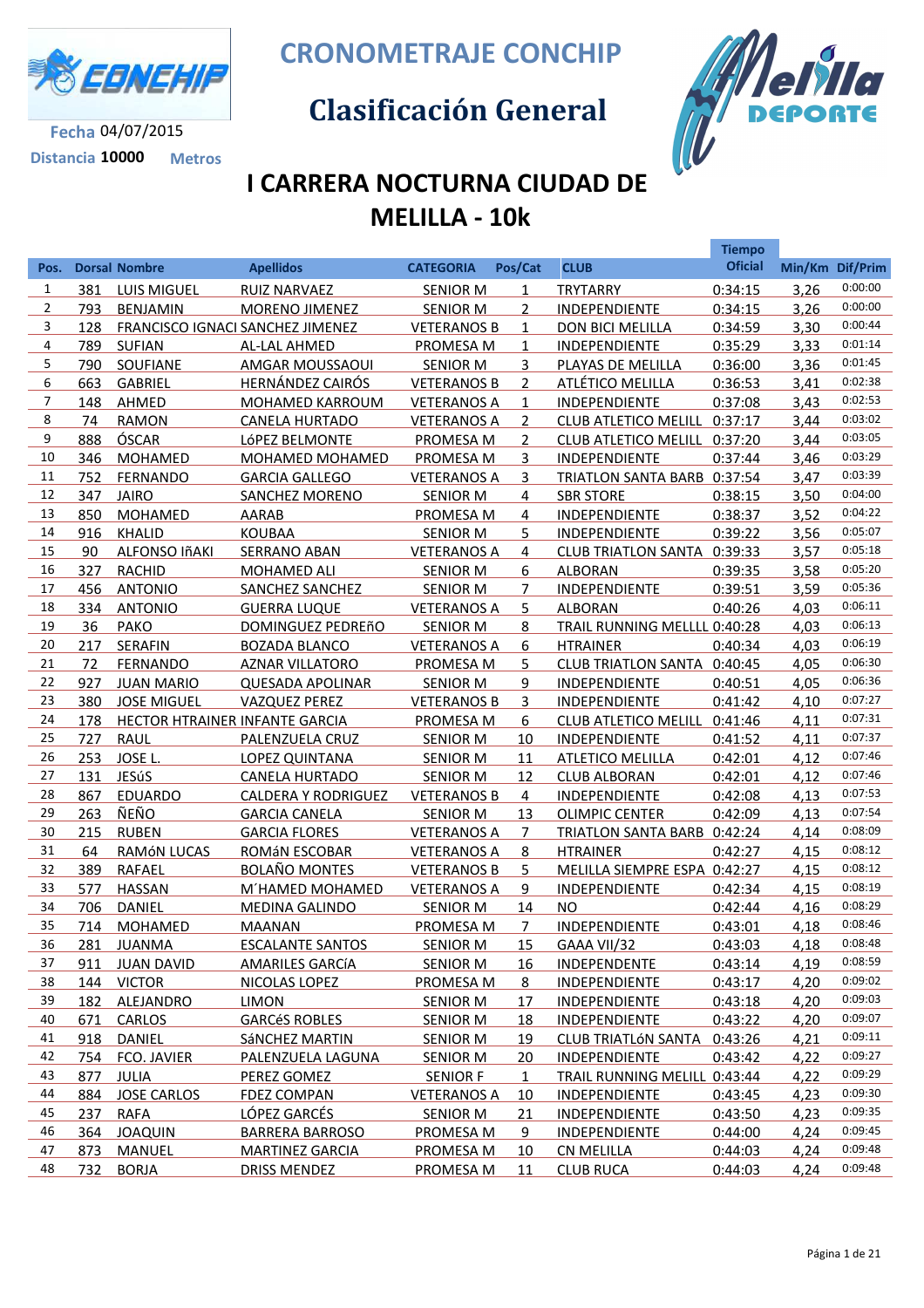|            |             |                      |                                     |                    |                |                                     | <b>Tiempo</b>  |      |                    |
|------------|-------------|----------------------|-------------------------------------|--------------------|----------------|-------------------------------------|----------------|------|--------------------|
| Pos.       |             | <b>Dorsal Nombre</b> | <b>Apellidos</b>                    | <b>CATEGORIA</b>   | Pos/Cat        | <b>CLUB</b>                         | <b>Oficial</b> |      | Min/Km Dif/Prim    |
| 49         | 832         |                      | FRANCISCO JAVIER ESPIGARES MARTINEZ | <b>SENIOR M</b>    | 22             | INDEPENDIENTE                       | 0:44:12        | 4,25 | 0:09:57            |
| 50         | 174         | <b>ALVARO JESUS</b>  | <b>GARCIA CARASUSAN</b>             | <b>SENIOR M</b>    | 23             | CLUB ATLÉTICO MELILL 0:44:22        |                | 4,26 | 0:10:07            |
| 51         | 762         | PAULA                | <b>CREUS GUILLEN</b>                | PROMESA F          | $\mathbf{1}$   | MONTILLA-CORDOBA T 0:44:25          |                | 4,27 | 0:10:10            |
| 52         | 459         | ÁNGEL                | FERNÁNDEZ GONZÁLEZ                  | <b>VETERANOS B</b> | 6              | PLAYAS DE MELILLA                   | 0:44:26        | 4,27 | 0:10:11            |
| 53         | 303         |                      | FRANCISCO FERNA MIRAGAYA CASILLAS   | <b>SENIOR M</b>    | 24             | <b>IAE RESCATE</b>                  | 0:44:27        | 4,27 | 0:10:12            |
| 54         | 805         |                      | FRANCISCO MANU RODRÍGUEZ PELÁEZ     | <b>SENIOR M</b>    | 25             | BMR. ESTETICA PATRICI 0:44:31       |                | 4,27 | 0:10:16            |
| 55         | 852         | <b>CELE</b>          | PUGA NúñEZ                          | <b>SENIOR M</b>    | 26             | INDEPENDIENTE                       | 0:44:31        | 4,27 | 0:10:16            |
| 56         | 623         | JOHAN CAMILO         | <b>IBARRA DÁVILA</b>                | PROMESA M          | 12             | INDEPENDIENTE                       | 0:44:37        | 4,28 | 0:10:22            |
| 57         | 216         | ALEJANDRO            | <b>GUERRERO REQUENA</b>             | <b>SENIOR M</b>    | 27             | <b>CLUB ALBORAN</b>                 | 0:44:44        | 4,28 | 0:10:29            |
| 58         | 642         | SAID                 | <b>KAROUMI ALLALI</b>               | <b>SENIOR M</b>    | 28             | INDEPENDIENTE                       | 0:44:46        | 4,29 | 0:10:31            |
| 59         | 120         | <b>SERGIO</b>        | <b>RUBIO JALDO</b>                  | PROMESA M          | 13             | CICLISTA CIUDAD AUTÓ 0:44:52        |                | 4,29 | 0:10:37            |
| 60         | 560         | <b>JAVIER</b>        | RODRIGUEZ GARCIA                    | <b>VETERANOS A</b> | 11             | TRAIL RUNNING MELILL 0:44:56        |                | 4,30 | 0:10:41            |
| 61         | 222         | ALEJANDRO            | <b>GOMEZ LA ORDEN</b>               | PROMESA M          | 14             | INDEPENDIENTE                       | 0:45:02        | 4,30 | 0:10:47            |
| 62         | 464         | ARMANDO              | MOYA GRANDAL                        | <b>VETERANOS B</b> | $\overline{7}$ | BOMBALURINA MELILL 0:45:03          |                | 4,30 | 0:10:48            |
| 63         | 205         | <b>FALI</b>          | <b>ALCAIDE RIVAS</b>                | <b>VETERANOS A</b> | 12             | KM42 MELILLA Y CEUTA 0:45:04        |                | 4,30 | 0:10:49            |
| 64         | 85          | ALEJANDRO            | SANTANA LÓPEZ                       | <b>SENIOR M</b>    | 29             | INDEPENDIENTE                       | 0:45:10        | 4,31 | 0:10:55            |
| 65         | 798         | <b>FERMIN</b>        | MENENDEZ CASANUEVA                  | <b>SENIOR M</b>    | 30             | INDEPENDIENTE                       | 0:45:11        | 4,31 | 0:10:56            |
| 66         | 497         | <b>CESAR JESUS</b>   | <b>MORENO PEREZ</b>                 | <b>VETERANOS A</b> | 13             | INDEPENDIENTE                       | 0:45:14        | 4,31 | 0:10:59            |
| 67         | 582         | <b>SANTIAGO</b>      | PORRAS BOUCHAOUL                    | <b>SENIOR M</b>    | 31             | INDEPENDIENTE                       | 0:45:16        | 4,32 | 0:11:01            |
| 68         | 800         | CARLOS               | <b>GÓMEZ ROBLES</b>                 | <b>SENIOR M</b>    | 32             | INDEPENDIENTE                       | 0:45:21        | 4,32 | 0:11:06            |
| 69         | 458         | CRISTÓBAL            | <b>MELLADO MOLINA</b>               | PROMESA M          | 15             | INDEPENDIENTE                       | 0:45:21        | 4,32 | 0:11:06            |
| 70         | 388         | CARLOS               | PEñA SANCHEZ                        | <b>VETERANOS A</b> | 14             | INDEPENDIENTE                       | 0:45:27        | 4,33 | 0:11:12            |
| 71         | 532         | PABLO                | LÓPEZ CASTELLANOS                   | PROMESA M          | 16             | INDEPENDIENTE                       | 0:45:30        | 4,33 | 0:11:15            |
| 72         | 568         | <b>JUAN CARLOS</b>   | DE LOS SANTOS MARTÍN                | <b>VETERANOS A</b> | 15             | INDEPENDIENTE                       | 0:45:30        | 4,33 | 0:11:15            |
| 73         | 377         | <b>JOSE</b>          | <b>BERRIOS SANCHEZ</b>              | <b>VETERANOS C</b> | $\mathbf{1}$   | INDEPENDIENTE                       | 0:45:32        | 4,33 | 0:11:17            |
| 74         | 596         | <b>FRANCISCO</b>     | <b>GODOY RUEDA</b>                  | <b>SENIOR M</b>    | 33             | INDEPENDIENTE                       | 0:45:35        | 4,34 | 0:11:20            |
| 75         | 923         | <b>RAMON</b>         | <b>TERUEL CARMONA</b>               | <b>SENIOR M</b>    | 34             | <b>ALBORAN</b>                      | 0:45:37        | 4,34 | 0:11:22            |
| 76         | 87          | <b>MARIO</b>         | <b>ALEMANY ROMAN</b>                | <b>SENIOR M</b>    | 35             | INDEPENDIENTE                       | 0:45:42        | 4,34 | 0:11:27            |
| 77         | 481         | ALEJANDRO            | <b>MONTESINOS RODRIGUE</b>          | PROMESA M          | 17             | CLUB ATLETICO MELLLA 0:45:43        |                | 4,34 | 0:11:28            |
| 78         | 936         | <b>MOHAMED</b>       | <b>MOHAMED MIMUN</b>                | <b>VETERANOS A</b> | 16             | INDEPENDIENTE                       | 0:45:45        | 4,35 | 0:11:30            |
| 79         | 772         | <b>SERGIO</b>        | <b>ORTIZ MORENO</b>                 | <b>SENIOR M</b>    | 36             | INDEPENDIENTE                       | 0:45:49        | 4,35 | 0:11:34            |
| 80         | 398         | <b>EDUARDO JOSE</b>  | SÁNCHEZ FERNANDEZ                   | <b>VETERANOS A</b> | 17             | TRAIL RUNNING MELILL 0:45:49        |                | 4,35 | 0:11:34            |
| 81         | 631         | <b>JUAN</b>          | <b>GONZÁLEZ SANTOS</b>              | <b>VETERANOS A</b> | 18             | A.D.C BOMBEROS MELI 0:45:50         |                | 4,35 | 0:11:35            |
| 82         | 627         | <b>FRANCISCO</b>     | <u>ANDÚJAR ARTILLO</u>              | <b>SENIOR M</b>    | 37             | <b>INDEPENDIENTE</b>                | 0:45:50        | 4,35 | 0:11:35            |
| 83         | 482         | <b>JOSE</b>          | <b>ESCOBAR MARCOS</b>               | <b>VETERANOS A</b> | 19             | BOMBALURINA RUNNE 0:45:58           |                | 4,36 | 0:11:43            |
| 84         | <u> 191</u> | <b>MARCOS</b>        | LÓPEZ FERNÁNDEZ                     | <b>SENIOR M</b>    | 38             | INDEPENDIENTE                       | 0:46:00        | 4,36 | 0:11:45            |
| 85         | 794         | MIGUEL JESUS         | <b>MARTINEZ MARTINEZ</b>            | <b>SENIOR M</b>    | 39             | <b>INDEPENDIENTE</b>                | 0:46:16        | 4,38 | 0:12:01            |
| 86         | 411         | <b>JAVIER</b>        | MIZZI RAMA                          | <b>PROMESA M</b>   | 18             | <b>INDEPENDIENTE</b>                | 0:46:16        | 4,38 | 0:12:01            |
| 87         | 879         | <b>ANDRES</b>        | <b>HAMIDO MOHAMED</b>               | <b>VETERANOS A</b> | 20             | TRAIL RUNNING MELILL 0:46:18        |                | 4,38 | 0:12:03            |
| 88         | 542         | <b>ANTONIO</b>       | DE LA FUENTE GAGO                   | <b>VETERANOS A</b> | 21             | <b>INDEPENDIENTE</b>                | 0:46:19        | 4,38 | 0:12:04            |
| 89         | 940         | <b>JUAN IGNACIO</b>  | RODRIGUEZ SALCEDO                   | <b>VETERANOS A</b> | 22             | <b>INDEPENDIENTE</b>                | 0:46:23        | 4,38 | 0:12:08            |
| 90         | 404         | <b>JORGE CARLOS</b>  | GÓNGORA CHACÓN                      | <b>VETERANOS A</b> | 23             | <b>CICLOTUR MELILLA</b>             | 0:46:26        | 4,39 | 0:12:11            |
| 91         | 933         | ALEX                 | <b>RUIZ CRESPO</b>                  | PROMESA M          | 19             | <b>INDEPENDIENTE</b>                | 0:46:27        | 4,39 | 0:12:12            |
| 92         | 359         | <b>MANUEL</b>        | <b>GONZALEZ VERGARA</b>             | <b>VETERANOS B</b> | 8              | <b>INDEPENDIENTE</b>                | 0:46:28        | 4,39 | 0:12:13            |
| 93         | 33          | <b>JOSE MANUEL</b>   | <b>ALCARAZ SANTANA</b>              | <b>SENIOR M</b>    | 40             | <b>INDEPENDIENTE</b>                | 0:46:29        | 4,39 | 0:12:14<br>0:12:17 |
| 94         | 405         | J. MARIANO           | <b>MARTÍN HERNANDO</b>              | <b>VETERANOS B</b> | 9              | <b>CICLOTUR MELILLA</b>             | 0:46:32        | 4,39 | 0:12:18            |
| 95         | 172         | <b>MARTIN</b>        | <b>MORA MOHAMED</b>                 | <b>VETERANOS C</b> | $\overline{2}$ | <b>INDEPENDIENTE</b>                | 0:46:33        | 4,39 | 0:12:24            |
| 96         | 80          | <b>JUAN</b>          | <b>SALAS MORAN</b>                  | <b>SENIOR M</b>    | 41             | <b>CLUB ALBORAN</b>                 | 0:46:39        | 4,40 | 0:12:29            |
| 97         | 759         | <b>JOSE MIGUEL</b>   | SANCHEZ VAZQUEZ                     | <b>VETERANOS A</b> | 24             | <b>C.A OSSET SAN JUAN</b>           | 0:46:44        | 4,40 |                    |
| 98         | 86          | <b>SERGIO</b>        | <b>GONZÁLEZ ESPINOSA</b>            | <b>VETERANOS A</b> | 25             | <b>INDEPENDIENTE</b>                | 0:46:44        | 4,40 | 0:12:29<br>0:12:29 |
| 99         | 100         |                      | MARIA DEL PILAR CALDERAY RODRIGUEZ  | <b>VETERANAS B</b> | 1              | <b>INDEPENDIENTE</b>                | 0:46:44        | 4,40 | 0:12:30            |
| 100        | 173         | PEDRO DENEB          | <b>REYES RUIZ</b>                   | <b>SENIOR M</b>    | 42             | <b>INDEPENDIENTE</b>                | 0:46:45        | 4,41 | 0:12:31            |
| 101        | 885         | <b>MIGUEL ANGEL</b>  | <b>BOTELLO</b>                      | <b>VETERANOS A</b> | <u>26</u>      | <b>HTRAINER</b>                     | 0:46:46        | 4,41 | 0:12:31            |
| 102        | 735         | <b>JOSE MIGUEL</b>   | SORIA DIAZ                          | <b>VETERANOS B</b> | 10             | <b>DONBICI MELILLA</b>              | 0:46:46        | 4,41 | 0:12:32            |
| 103<br>104 | 419         | <b>MARTÍN</b>        | SEVILLA BLANCO                      | <b>SENIOR M</b>    | 43             | <b>INDEPENDIENTE</b>                | 0:46:47        | 4,41 | 0:12:32            |
| 105        | 657         | CARMELO              | <b>INVERNON GAITAN</b>              | <b>SENIOR M</b>    | 44             | <b>INDEPENDIENTE</b>                | 0:46:47        | 4,41 | 0:12:33            |
| 106        | 321         | <b>CARLOS ANDRES</b> | SARMIENTO IRUELA                    | <b>VETERANOS A</b> | 27             | <b>INDEPENDIENTE</b>                | 0:46:48        | 4,41 | 0:12:35            |
|            | 282         | <b>GUILLERMO</b>     | <b>HERRERO RUIZ</b>                 | <b>VETERANOS C</b> | 3              | <b>INDEPENDIENTE</b>                | 0:46:50        | 4,41 | 0:12:39            |
| 107<br>108 | 255         | <b>EDUARDO</b>       | CALDERAY SAAVEDRA                   | <b>SENIOR M</b>    | <u>45</u>      | <b>CLUB NATACION MELILL 0:46:54</b> |                | 4,41 | 0:12:39            |
|            | 254         | <b>MARIA</b>         | <b>BENITEZ DOMENECH</b>             | <b>PROMESA F</b>   | $\overline{2}$ | <b>CCAFD</b>                        | 0:46:54        | 4,41 |                    |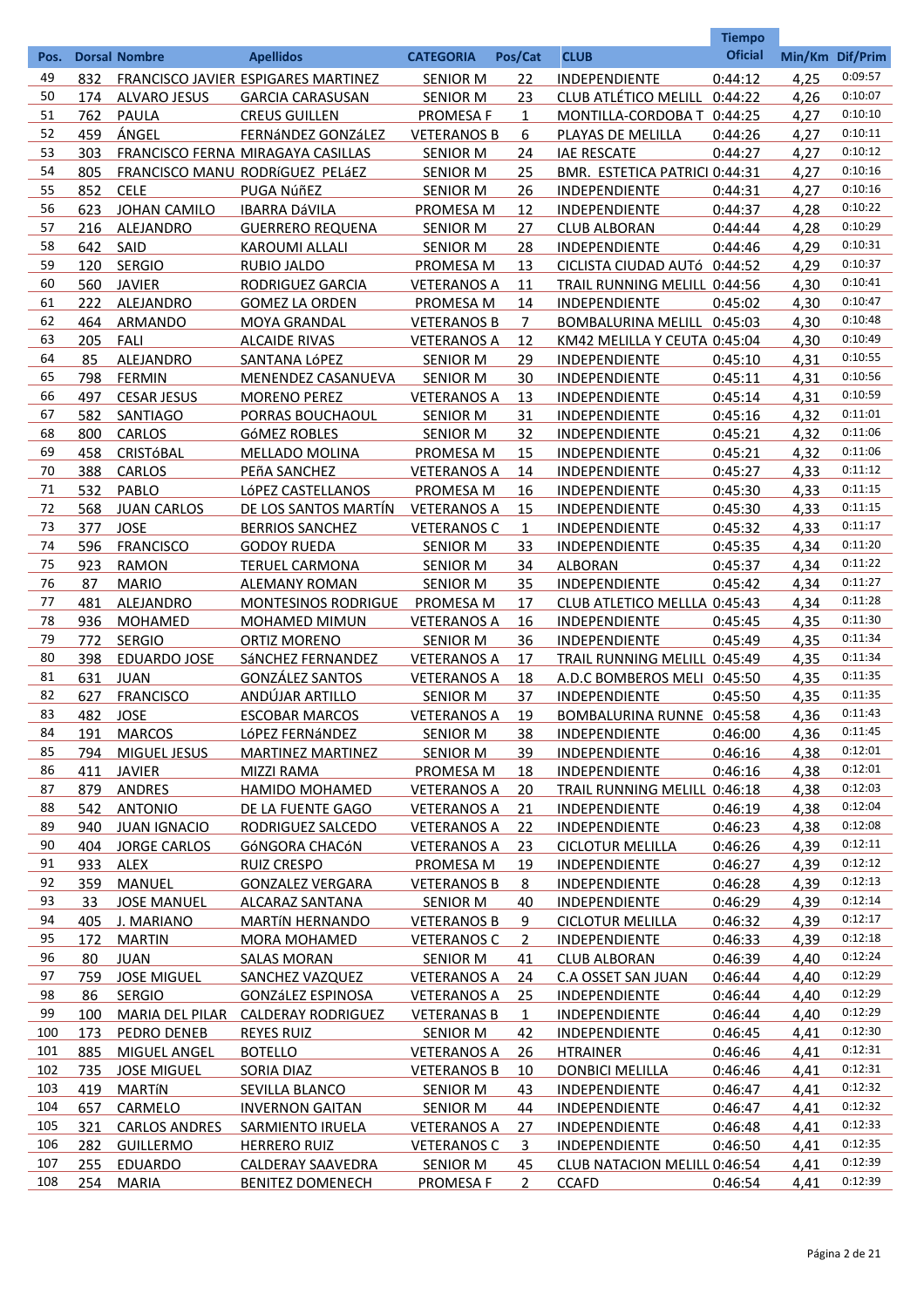|      |     |                      |                                   |                    |                |                              | <b>Tiempo</b>  |                 |         |
|------|-----|----------------------|-----------------------------------|--------------------|----------------|------------------------------|----------------|-----------------|---------|
| Pos. |     | <b>Dorsal Nombre</b> | <b>Apellidos</b>                  | <b>CATEGORIA</b>   | Pos/Cat        | <b>CLUB</b>                  | <b>Oficial</b> | Min/Km Dif/Prim |         |
| 109  | 799 | ABEL                 | <b>MATILLA GARZON</b>             | <b>VETERANOS B</b> | 11             | <b>INDEPENDIENTE</b>         | 0:46:55        | 4,42            | 0:12:40 |
| 110  | 166 | LUIS J.              | BENITEZ DOMENECH                  | <b>SENIOR M</b>    | 46             | <b>INDEPENDIENTE</b>         | 0:46:55        | 4,42            | 0:12:40 |
| 111  | 670 | <b>GINES</b>         | <b>GARCIA GUTIERREZ</b>           | <b>SENIOR M</b>    | 47             | <b>INDEPENDIENTE</b>         | 0:46:57        | 4,42            | 0:12:42 |
| 112  | 302 | <b>CARLOS</b>        | <b>REYES ORTEGA</b>               | <b>SENIOR M</b>    | 48             | <b>INDEPENDIENTE</b>         | 0:47:00        | 4,42            | 0:12:45 |
| 113  | 437 | <b>CRISTIAN</b>      | <b>DIOS ORTAS</b>                 | PROMESA M          | 20             | <b>INDEPENDIENTE</b>         | 0:47:00        | 4,42            | 0:12:45 |
| 114  | 495 | <b>NICOLAS</b>       | MONTESINOS BORDOMA VETERANOS B    |                    | 12             | <b>HTRAINER</b>              | 0:47:02        | 4.42            | 0:12:47 |
| 115  | 99  | <b>OSCAR</b>         | PELLEJERO HADI                    | <b>VETERANOS A</b> | 28             | INDEPENDIENTE                | 0:47:07        | 4,43            | 0:12:52 |
| 116  | 910 | <b>ALFONSO JUAN</b>  | LOPEZ MIñO                        | <b>SENIOR M</b>    | 49             | <b>INDEPENDIENTE</b>         | 0:47:09        | 4,43            | 0:12:54 |
| 117  | 124 | <b>CARLOS JAVIER</b> | <b>REQUENA DIAZ</b>               | <b>VETERANOS A</b> | 29             | <b>INDEPENDIENTE</b>         | 0:47:10        | 4,43            | 0:12:55 |
| 118  | 618 | <b>JESUS</b>         | <b>RAMOS OLIVARES</b>             | PROMESA M          | 21             | <b>CCAFD</b>                 | 0:47:11        | 4,43            | 0:12:56 |
| 119  | 815 | <b>JUAN</b>          | PARRA DEL PINO                    | <b>VETERANOS B</b> | 13             | MELILLA SIEMPRE ESPA 0:47:11 |                | 4,43            | 0:12:56 |
| 120  | 440 | PABLO                | <b>ROBLES SANTOS</b>              | <b>SENIOR M</b>    | 50             | <b>INDEPENDIENTE</b>         | 0:47:12        | 4,43            | 0:12:57 |
| 121  | 906 | RAúL                 | LóPEZ MIñO                        | <b>SENIOR M</b>    | 51             | INDEPENDIENTE                | 0:47:15        | 4.44            | 0:13:00 |
| 122  | 929 | <b>ADOLFO</b>        | <b>ALEDO DIAZ</b>                 | <b>VETERANOS A</b> | 30             | <b>HTRAINER</b>              | 0:47:21        | 4.44            | 0:13:06 |
| 123  | 616 | <b>JOSE MANUEL</b>   | POZO ALBENDIN                     | <b>VETERANOS A</b> | 31             | <b>INDEPENDIENTE</b>         | 0:47:21        | 4.44            | 0:13:06 |
| 124  | 223 | <b>CARLOS</b>        | <b>GOMEZ BUENO</b>                | <b>VETERANOS A</b> | 32             | <b>INDEPENDIENTE</b>         | 0:47:24        | 4.44            | 0:13:09 |
| 125  | 717 | MIGUEL ANGEL         | <b>SANTÍN SANTOS</b>              | <b>VETERANOS A</b> | 33             | <b>INDEPENDIENTE</b>         | 0:47:25        | 4,45            | 0:13:10 |
| 126  | 928 | ADRIÁN               | <b>RIVAS GALLEGO</b>              | <b>SENIOR M</b>    | 52             | <b>INDEPENDIENTE</b>         | 0:47:27        | 4,45            | 0:13:12 |
| 127  | 195 | <b>ALVARO</b>        | LOMEñA ALCALDE                    | <b>PROMESA M</b>   | 22             | <b>INDEPENDIENTE</b>         | 0:47:31        | 4,45            | 0:13:16 |
| 128  | 889 | <b>DAVID</b>         | <b>IGLESIAS LOPEZ DEL MOR</b>     | <b>SENIOR M</b>    | 53             | <b>INDEPENDIENTE</b>         | 0:47:31        | 4,45            | 0:13:16 |
| 129  | 168 | <b>JAVIER</b>        | <b>ANDRADE VALLE</b>              | <b>SENIOR M</b>    | 54             | LOS CAÑA AQUÍ                | 0:47:37        | 4,46            | 0:13:22 |
| 130  | 505 | <b>JOSE</b>          | <b>GONZALEZ BONILLA</b>           | <b>SENIOR M</b>    | 55             | INDEPENDIENTE                | 0:47:38        | 4,46            | 0:13:23 |
| 131  | 280 | <b>IGNACIO</b>       | <b>REVERTE LOPEZ</b>              | <b>VETERANOS A</b> | 34             | INDEPENDIENTE                | 0:47:38        | 4,46            | 0:13:23 |
| 132  | 517 | <b>MIGUEL</b>        | <b>ZARCO GUERRA</b>               | <b>VETERANOS A</b> | 35             | TRAIL RUNNING MELILL 0:47:39 |                | 4,46            | 0:13:24 |
| 133  | 782 | <b>HECTOR S.</b>     | <b>CRUCES GALIANO</b>             | <b>VETERANOS A</b> | 36             | TRAIL RUNNING MELILL 0:47:39 |                | 4,46            | 0:13:24 |
| 134  | 186 |                      | FRANCISCO BORJA BURGOS MARTINEZ   | <b>PROMESA M</b>   | 23             | <b>H-TRAINER</b>             | 0:47:40        | 4,46            | 0:13:25 |
| 135  | 508 | <b>ANTONIO</b>       | RODRÍGUEZ MARTÍNEZ                | <b>SENIOR M</b>    | 56             | PROBIKE MELILLA              | 0:47:45        | 4,47            | 0:13:30 |
| 136  | 785 | <b>HOUCINE</b>       | <b>MOHAMED DAHMAN</b>             | <b>VETERANOS A</b> | 37             | INDEPENDIENTE                | 0:47:46        | 4,47            | 0:13:31 |
| 137  | 91  | <b>FRANCISCO</b>     | <b>MARTIN GONZÁLEZ</b>            | <b>SENIOR M</b>    | 57             | MELILLA SIEMPRE ESPA 0:47:47 |                | 4,47            | 0:13:32 |
| 138  | 872 | <b>JOSE VICENTE</b>  | SORIA BLANCO                      | <b>SENIOR M</b>    | 58             | INDEPENDIENTE                | 0:47:49        | 4,47            | 0:13:34 |
| 139  | 841 | <b>SERGIO</b>        | <b>ALDEGUER JOYA</b>              | <b>VETERANOS A</b> | 38             | TRAIL RUNNING MELILL 0:47:51 |                | 4,47            | 0:13:36 |
| 140  | 356 | <b>CARLOS</b>        | DEL PINO TORÉ                     | <b>SENIOR M</b>    | 59             | MECP <sub>2</sub>            | 0:47:55        | 4,48            | 0:13:40 |
| 141  | 695 | <b>JOSE MARIA</b>    | <b>BARBA CASTELLANO</b>           | <b>VETERANOS B</b> | 14             | <b>INDEPENDIENTE</b>         | 0:47:58        | 4,48            | 0:13:43 |
| 142  | 189 | <b>JOSE MANUEL</b>   | <b>MOLINA VICENTE</b>             | <b>SENIOR M</b>    | 60             | <b>INDEPENDIENTE</b>         | 0:48:00        | 4,48            | 0:13:45 |
| 143  | 244 | <b>AURELIO</b>       | DE LA FUENTE GONZALEZ VETERANOS A |                    | 39             | <b>HTRAINER</b>              | 0:48:05        | 4.49            | 0:13:50 |
| 144  | 863 | <b>FRANCISCO</b>     | <b>SANCHEZ LOPEZ</b>              | <b>VETERANOS B</b> | 15             | <b>INDEPENDIENTE</b>         | 0:48:07        | 4,49            | 0:13:52 |
| 145  | 384 | <b>DAVID</b>         | LAGO PORRUA                       | SENIOR M           | 61             | <b>INDEPENDIENTE</b>         | 0:48:10        | 4,49            | 0:13:55 |
| 146  | 512 | <b>VICTOR</b>        | <b>ROJAS MARTINEZ</b>             | PROMESA M          | 24             | <b>INDEPENDIENTE</b>         | 0:48:11        | 4,49            | 0:13:56 |
| 147  | 84  | <b>ADRIAN</b>        | <b>SEGURA ROBLES</b>              | <b>SENIOR M</b>    | 62             | <b>HTRAINER</b>              | 0:48:13        | 4,49            | 0:13:58 |
| 148  | 612 | <b>FRANCISCO</b>     | <b>RUIZ NARVÁEZ</b>               | <b>VETERANOS A</b> | 40             | <b>KOGYJUDO</b>              | 0:48:15        | 4,50            | 0:14:00 |
| 149  | 802 | <b>ROSA</b>          | <b>GARRIDO FLORES</b>             | <b>VETERANAS A</b> | 1              | <b>HTRAINER</b>              | 0:48:16        | 4,50            | 0:14:01 |
| 150  | 229 | ALEJANDRO            | LARA GONZALEZ                     | PROMESA M          | <u>25</u>      | <b>HTRAINER</b>              | 0:48:17        | 4,50            | 0:14:02 |
| 151  | 758 | RAUL                 | <b>GARCIA RAMIREZ</b>             | PROMESA M          | 26             | CLUB ATLETICO MELILL 0:48:17 |                | 4,50            | 0:14:02 |
| 152  | 871 | <b>JOSE MIGUEL</b>   | <b>MARTINEZ ANTON</b>             | SENIOR M           | 63             | <b>INDEPENDIENTE</b>         | 0:48:21        | 4,50            | 0:14:06 |
| 153  | 601 | PABLO                | <b>PASTOR ALFARO</b>              | PROMESA M          | 27             | SALAMANCA RAIDS & T 0:48:25  |                | 4,51            | 0:14:10 |
| 154  | 183 | <b>DAVID</b>         | MéNDEZ ÚBEDA                      | <b>SENIOR M</b>    | 64             | <b>INDEPENDIETE</b>          | 0:48:26        | 4,51            | 0:14:11 |
| 155  | 835 |                      | FRANCISCO JAVIER CARICIOLO SEGURA | <b>SENIOR M</b>    | 65             | <b>INDEPENDIENTE</b>         | 0:48:28        | 4,51            | 0:14:13 |
| 156  | 68  | PABLO                | <b>EXTREMERA FLORES</b>           | PROMESA M          | 28             | MULTIÓPTICAS MELILLA 0:48:30 |                | 4,51            | 0:14:15 |
| 157  | 362 | <b>ANTONIO</b>       | <b>MARÍN HOYOS</b>                | <b>VETERANOS A</b> | 41             | <b>CICLOTUR MELILLA</b>      | 0:48:34        | 4,51            | 0:14:19 |
| 158  | 138 | PAULA                | <b>GARZÓN HINOJO</b>              | <b>SENIOR F</b>    | $\overline{2}$ | <b>H-TRAINER</b>             | 0:48:34        | 4,51            | 0:14:19 |
| 159  | 309 | <b>SERGIO</b>        | <b>SANCHEZ ROSA</b>               | PROMESA M          | 29             | <b>INDEPENDIENTE</b>         | 0:48:40        | 4,52            | 0:14:25 |
| 160  | 866 | <b>JUAN DIEGO</b>    | <b>GOMEZ RIOS</b>                 | <b>SENIOR M</b>    | 66             | <b>INDEPENDIENTE</b>         | 0:48:43        | 4,52            | 0:14:28 |
| 161  | 864 | <b>KENNETH</b>       | <b>SANCHEZ VARGAS</b>             | <b>SENIOR M</b>    | 67             | <b>INDEPENDIENTE</b>         | 0:48:49        | 4,53            | 0:14:34 |
| 162  | 421 | <b>RAUL</b>          | <b>MOLINA JOVER</b>               | <b>SENIOR M</b>    | 68             | <b>INDEPENDIENTE</b>         | 0:48:50        | 4,53            | 0:14:35 |
| 163  | 525 | <b>JAVIER</b>        | DÍAZ FERNÁNDEZ                    | <b>VETERANOS A</b> | 42             | <b>INDEPENDIENTE</b>         | 0:48:56        | 4,54            | 0:14:41 |
| 164  | 783 | <b>JOSE MANUEL</b>   | <b>FERNÁNDEZ DIAZ</b>             | <b>VETERANOS B</b> | 16             | <b>INDEPENDIENTE</b>         | 0:48:56        | 4,54            | 0:14:41 |
| 165  | 902 | <b>ALFONSO</b>       | <b>AGUILAR CONEJO</b>             | <b>SENIOR M</b>    | 69             | <b>INDEPENDIENTE</b>         | 0:48:57        | 4,54            | 0:14:42 |
| 166  | 858 | <b>JOSE MARIA</b>    | DOMINGUEZ SAN ISIDOR              | <b>SENIOR M</b>    | 70             | <b>INDEPENDIENTE</b>         | 0:48:57        | 4,54            | 0:14:42 |
| 167  | 681 | <b>FRANCISCO</b>     | PéREZ SáNCHEZ                     | <b>VETERANOS A</b> | 43             | <b>INDEPENDIENTE</b>         | 0:48:57        | 4,54            | 0:14:42 |
| 168  | 469 | <b>MARTA</b>         | <b>VIDAL BENITO</b>               | <b>VETERANAS A</b> | $\mathbf{2}$   | <b>INDEPENDIENTE</b>         | 0:48:58        | 4,54            | 0:14:43 |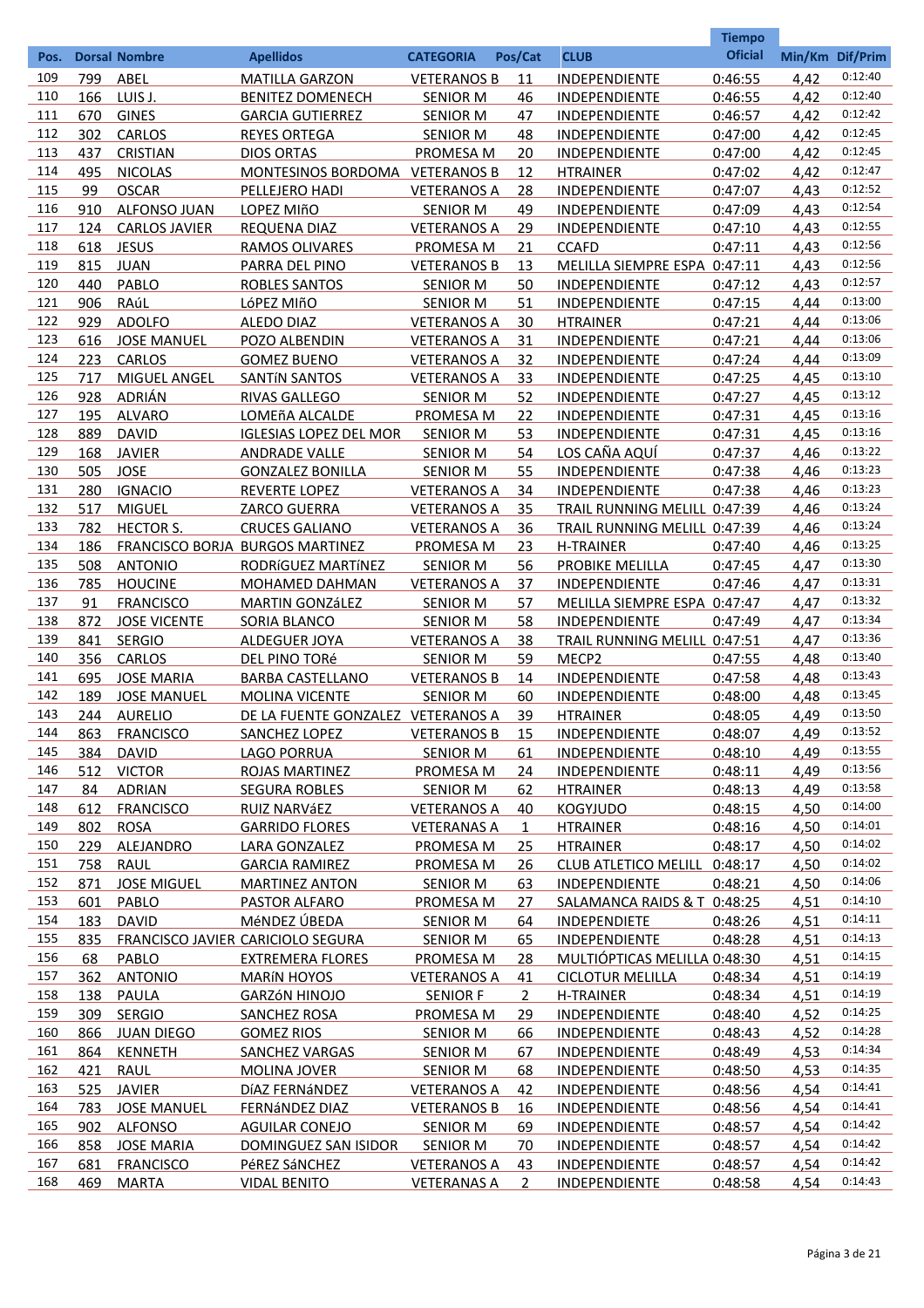|      |     |                      |                                    |                    |           |                              | <b>Tiempo</b>  |      |                 |
|------|-----|----------------------|------------------------------------|--------------------|-----------|------------------------------|----------------|------|-----------------|
| Pos. |     | <b>Dorsal Nombre</b> | <b>Apellidos</b>                   | <b>CATEGORIA</b>   | Pos/Cat   | <b>CLUB</b>                  | <b>Oficial</b> |      | Min/Km Dif/Prim |
| 169  | 410 | <b>JUAN</b>          | <b>CORVO GIBAJA</b>                | <b>VETERANOS A</b> | 44        | <b>CICLOTUR MELILLA</b>      | 0:48:58        | 4,54 | 0:14:43         |
| 170  | 680 | ALEJANDRO            | <b>CASTAñOS ORTELLS</b>            | <b>SENIOR M</b>    | 71        | <b>HTRAINER</b>              | 0:49:00        | 4,54 | 0:14:45         |
| 171  | 640 | <b>ADRIAN</b>        | <b>MARTY ALAMO</b>                 | <b>SENIOR M</b>    | 72        | <b>INDEPENDIENTE</b>         | 0:49:01        | 4,54 | 0:14:46         |
| 172  | 903 | <b>JOSE ANTONIO</b>  | <b>CHICA ROBLES</b>                | <b>SENIOR M</b>    | 73        | <b>INDEPENDIENTE</b>         | 0:49:02        | 4,54 | 0:14:47         |
| 173  | 535 | <b>MARCELINO</b>     | DÍAZ PEÑA                          | <b>VETERANOS C</b> | 4         | <b>INDEPENDIENTE</b>         | 0:49:04        | 4,54 | 0:14:49         |
| 174  | 857 | <b>DAVID</b>         | <b>GARCIA GARCIA</b>               | <b>SENIOR M</b>    | 74        | RAMIX 32                     | 0:49:07        | 4,55 | 0:14:52         |
| 175  | 143 | LORENA               | <b>JIMENEZ CABALLERO</b>           | <b>PROMESA F</b>   | 3         | CLUB ATLETICO MELILL 0:49:07 |                | 4,55 | 0:14:52         |
| 176  | 549 | <b>RAUL</b>          | <b>REY VAZQUEZ</b>                 | <b>SENIOR M</b>    | 75        | <b>INDEPENDIENTE</b>         | 0:49:08        | 4,55 | 0:14:53         |
| 177  | 705 | <b>MANUEL</b>        | <b>JURADO MANZANO</b>              | <b>SENIOR M</b>    | 76        | <b>INDEPENDIENTE</b>         | 0:49:21        | 4,56 | 0:15:06         |
| 178  | 900 | ANGEL                | <b>MARTINEZ GARCIA</b>             | <b>VETERANOS A</b> | 45        | LOS CAñA AQUI                | 0:49:23        | 4,56 | 0:15:08         |
| 179  | 338 | <b>ALBERTO</b>       | ATIENZA RODRIGUEZ                  | <b>VETERANOS A</b> | 46        | <b>HTRAINER</b>              | 0:49:24        | 4,56 | 0:15:09         |
| 180  | 581 | <b>JOSE ARTURO</b>   | SANCHEZ VALVERDE                   | PROMESA M          | 30        | CLUB ATLETICO MELILL 0:49:26 |                | 4,57 | 0:15:11         |
| 181  | 126 | ALEJANDRO            | <b>VICARIA LOPEZ</b>               | <b>VETERANOS A</b> | 47        | <b>INDEPENDIENTE</b>         | 0:49:38        | 4,58 | 0:15:23         |
| 182  | 473 | <b>JOAQUIN</b>       | <b>ARIAS RODRIGUEZ</b>             | <b>SENIOR M</b>    | 77        | <b>INDEPENDIENTE</b>         | 0:49:38        | 4,58 | 0:15:23         |
| 183  | 177 | <b>VICENTE</b>       | VILLANUEVA GONZALEZ                | <b>SENIOR M</b>    | 78        | <b>INDEPENDIENTE</b>         | 0:49:39        | 4,58 | 0:15:24         |
| 184  | 734 | FÉLIX                | AGUILAR GARCÍA                     | PROMESA M          | 31        | <b>CLUB RUCA</b>             | 0:49:39        | 4,58 | 0:15:24         |
| 185  | 861 | ALEJANDRO            | <b>CRESPILLO MORILLA</b>           | PROMESA M          | 32        | <b>INDEPENDIENTE</b>         | 0:49:40        | 4,58 | 0:15:25         |
| 186  | 324 | ALEJANDRO            | <b>FERRER VIVAR</b>                | <b>PROMESA M</b>   | 33        | <b>INDEPENDIENTE</b>         | 0:49:41        | 4,58 | 0:15:26         |
| 187  | 817 | <b>SERGIO</b>        | <b>SEGURA CHICA</b>                | <b>SENIOR M</b>    | 79        | <b>INDEPENDIENTE</b>         | 0:49:41        | 4,58 | 0:15:26         |
| 188  | 218 | <b>ANTONIO</b>       | <b>HERRADA PEREZ</b>               | <b>SENIOR M</b>    | 80        | <b>KIWAZO</b>                | 0:49:44        | 4,58 | 0:15:29         |
| 189  | 45  | <b>EMILIO</b>        | ORDIñANA FERNANDEZ                 | <b>SENIOR M</b>    | 81        | <b>INDEPENDIENTE</b>         | 0:49:46        | 4,59 | 0:15:31         |
| 190  | 909 | <b>MARCO</b>         | <b>MIGUEL YUNTA</b>                | <b>VETERANOS A</b> | 48        | <b>INDEPENDIENTE</b>         | 0:49:46        | 4,59 | 0:15:31         |
| 191  | 511 | RAFAEL               | ALEMANY CARASUSAN                  | <b>SENIOR M</b>    | 82        | INDEPENDIENTE                | 0:49:49        | 4,59 | 0:15:34         |
| 192  | 677 | MIGUEL ANGEL         | <b>GARCIA GUERRERO</b>             | PROMESA M          | 34        | INDEPENDIENTE                | 0:49:49        | 4,59 | 0:15:34         |
| 193  | 519 | JESúS                | <b>JIMENA MANZANARES</b>           | <b>VETERANOS A</b> | 49        | TRAIL RUNNING MELILL 0:49:53 |                | 4,59 | 0:15:38         |
| 194  | 763 | <b>MANUEL JUAN</b>   | <b>ESPIGARES GUTIERREZ</b>         | <b>VETERANOS A</b> | 50        | TRAIL RUNNING MELILL 0:49:55 |                | 4,60 | 0:15:40         |
| 195  | 424 | ALEJANDRO            | PEREZ DEL CERRO                    | <b>PROMESA M</b>   | 35        | INDEPENDIENTE                | 0:49:55        | 4,60 | 0:15:40         |
| 196  | 764 | <b>JOSE RAMON</b>    | <b>CABANILLAS GARCIA</b>           | <b>VETERANOS A</b> | 51        | TRAIL RUNNING MELILL 0:49:56 |                | 4,60 | 0:15:41         |
| 197  | 463 | <b>SERGIO</b>        | ROBLES FERNÁNDEZ                   | PROMESA M          | 36        | INDEPENDIENTE                | 0:50:01        | 5,00 | 0:15:46         |
| 198  | 393 | <b>MONICA</b>        | <b>GOMEZ HERNANDEZ</b>             | <b>SENIOR F</b>    | 3         | <b>TRYTARRY</b>              | 0:50:07        | 5,01 | 0:15:52         |
| 199  | 358 | <b>EDUARDO</b>       | <b>BUGALLO TéLLEZ</b>              | <b>VETERANOS A</b> | 52        | <b>INDEPENDIENTE</b>         | 0:50:07        | 5,01 | 0:15:52         |
| 200  | 149 | <b>IKRAM</b>         | <b>MIMUN BUMEDIEN</b>              | <b>SENIOR F</b>    | 4         | <b>HTRAINER</b>              | 0:50:10        | 5,01 | 0:15:55         |
| 201  | 723 | <b>JOSE ANTONIO</b>  | <b>GAMEZ ALONSO</b>                | <b>VETERANOS A</b> | 53        | CLUB DEL MONÓCULO            | 0:50:14        | 5,01 | 0:15:59         |
| 202  | 644 |                      | MARÍA DE LAS NIE ALCAIDE CABALLERO | <b>VETERANAS A</b> | 3         | <b>KORYO</b>                 | 0:50:16        | 5,02 | 0:16:01         |
| 203  | 628 | <b>JOSE ANTONIO</b>  | <b>ALVAREZ GALLEGO</b>             | <b>SENIOR M</b>    | 83        | <b>INDEPENDIENTE</b>         | 0:50:18        | 5,02 | 0:16:03         |
| 204  | 322 | <b>FRANCISCO</b>     | REQUENA BELMONTE                   | <b>VETERANOS A</b> | 54        | <b>INDEPENDIENTE</b>         | 0:50:19        | 5,02 | 0:16:04         |
| 205  | 164 | <b>JOSE MANUEL</b>   | <b>BESADA AGUIN</b>                | <b>VETERANOS A</b> | <u>55</u> | <b>INDEPENDIENTE</b>         | 0:50:23        | 5,02 | 0:16:08         |
| 206  | 38  | <b>JAVIER</b>        | <b>MONTESINOS SANTOS</b>           | <b>VETERANOS A</b> | <u>56</u> | <b>H-TRAINER</b>             | 0:50:25        | 5,03 | 0:16:10         |
| 207  | 330 | <b>SEBA</b>          | <b>MIRALLES LINARES</b>            | <b>VETERANOS A</b> | 57        | TRAIL RUNNING MELILL 0:50:29 |                | 5,03 | 0:16:14         |
| 208  | 786 | <b>RAFAEL</b>        | <b>BERRUEZO BUENDIA</b>            | <b>SENIOR M</b>    | 84        | <b>INDEPENDIENTE</b>         | 0:50:30        | 5,03 | 0:16:15         |
| 209  | 46  | <b>JUAN MANUEL</b>   | <b>NUÑEZ MARTINEZ</b>              | <b>SENIOR M</b>    | 85        | <b>INDEPENDIENTE</b>         | 0:50:34        | 5,03 | 0:16:19         |
| 210  | 50  | <b>JUAN MANUEL</b>   | NUÑEZ LUNA                         | <b>VETERANOS C</b> | 5         | <b>INDEPENDIENTE</b>         | 0:50:35        | 5,04 | 0:16:20         |
| 211  | 563 | <b>JOSE IGNACIO</b>  | <b>ESCOBAR MIRAVETE</b>            | <b>VETERANOS A</b> | 58        | A.C.D.SANTA RITA             | 0:50:39        | 5,04 | 0:16:24         |
| 212  | 428 | SANDRA               | <b>MARCOS BARRERA</b>              | <b>SENIOR F</b>    | 5         | <b>INDEPENDIENTE</b>         | 0:50:43        | 5,04 | 0:16:28         |
| 213  | 115 | <b>MANUEL</b>        | RODRIGUEZ BERENGUER                | <b>SENIOR M</b>    | 86        | DECORACIÓN TOñI BERE 0:50:49 |                | 5,05 | 0:16:34         |
| 214  | 235 | <b>JUAN MIGUEL</b>   | <b>LOPEZ RUBI</b>                  | <b>VETERANOS A</b> | 59        | <b>BMR</b>                   | 0:50:50        | 5,05 | 0:16:35         |
| 215  | 116 | <b>SERGIO</b>        | <b>GUILLEN FORTES</b>              | <b>VETERANOS A</b> | 60        | <b>CLUB CASA MARTA</b>       | 0:50:55        | 5,06 | 0:16:40         |
| 216  | 665 | <b>OSCAR MIGUEL</b>  | <b>LOPEZ GAVIRA</b>                | <b>SENIOR M</b>    | 87        | <b>INDEPENDIENTE</b>         | 0:50:57        | 5,06 | 0:16:42         |
| 217  | 543 | <b>JOSE MANUEL</b>   | <b>MORALES BARON</b>               | <b>SENIOR M</b>    | 88        | <b>INDEPENDIENTE</b>         | 0:50:57        | 5,06 | 0:16:42         |
| 218  | 129 | <b>LUIS</b>          | <b>ALEMAN PEREZ</b>                | <b>VETERANOS A</b> | 61        | <b>INDEPENDIENTE</b>         | 0:51:00        | 5,06 | 0:16:45         |
| 219  | 748 | <b>IVAN</b>          | DA SILVA BARRA                     | <b>VETERANOS A</b> | 62        | <b>INDEPENDIENTE</b>         | 0:51:00        | 5,06 | 0:16:45         |
| 220  | 412 | <b>JOSE MANUEL</b>   | <b>GARCIA</b>                      | <b>VETERANOS A</b> | 63        | <b>INDEPENDIENTE</b>         | 0:51:03        | 5,06 | 0:16:48         |
| 221  | 474 | <b>MANUEL</b>        | LÓPEZ OCHOA OÑA                    | <b>VETERANOS B</b> | 17        | <b>INDEPDNDIENTE</b>         | 0:51:07        | 5,07 | 0:16:52         |
| 222  | 602 | <b>MARTA</b>         | <b>BAUTISTA GALÁN</b>              | <b>PROMESA F</b>   | 4         | <b>INDEPENDIENTE</b>         | 0:51:09        | 5,07 | 0:16:54         |
| 223  | 651 | <b>IGNACIO</b>       | RUIZ ESPILDORA                     | <b>SENIOR M</b>    | 89        | <b>INDEPENDIENTE</b>         | 0:51:10        | 5,07 | 0:16:55         |
| 224  | 311 | <b>JOTA</b>          | IMBRODA MANUEL DE VI VETERANOS A   |                    | 64        | BOMBALURINA RUNNE 0:51:15    |                | 5,08 | 0:17:00         |
| 225  | 471 | ZAKARIAS             | <b>AHMED AMAR</b>                  | PROMESA M          | 37        | <b>INDEPENDIENTE</b>         | 0:51:16        | 5,08 | 0:17:01         |
| 226  | 669 | <b>JOSE ANTONIO</b>  | <b>BENITEZ LUQUE</b>               | <b>VETERANOS A</b> | 65        | LOS CAñA AQUÍ                | 0:51:19        | 5,08 | 0:17:04         |
| 227  |     | 476 JOSE             | PEREGRIN SANCHEZ                   | <b>VETERANOS B</b> | 18        | <b>INDEPENDIENTE</b>         | 0:51:19        | 5,08 | 0:17:04         |
| 228  |     | 862 JESÚS M.         | <b>MORALES RICO</b>                | <b>SENIOR M</b>    | 90        | TRAIL RUNNING MELILL 0:51:19 |                | 5,08 | 0:17:04         |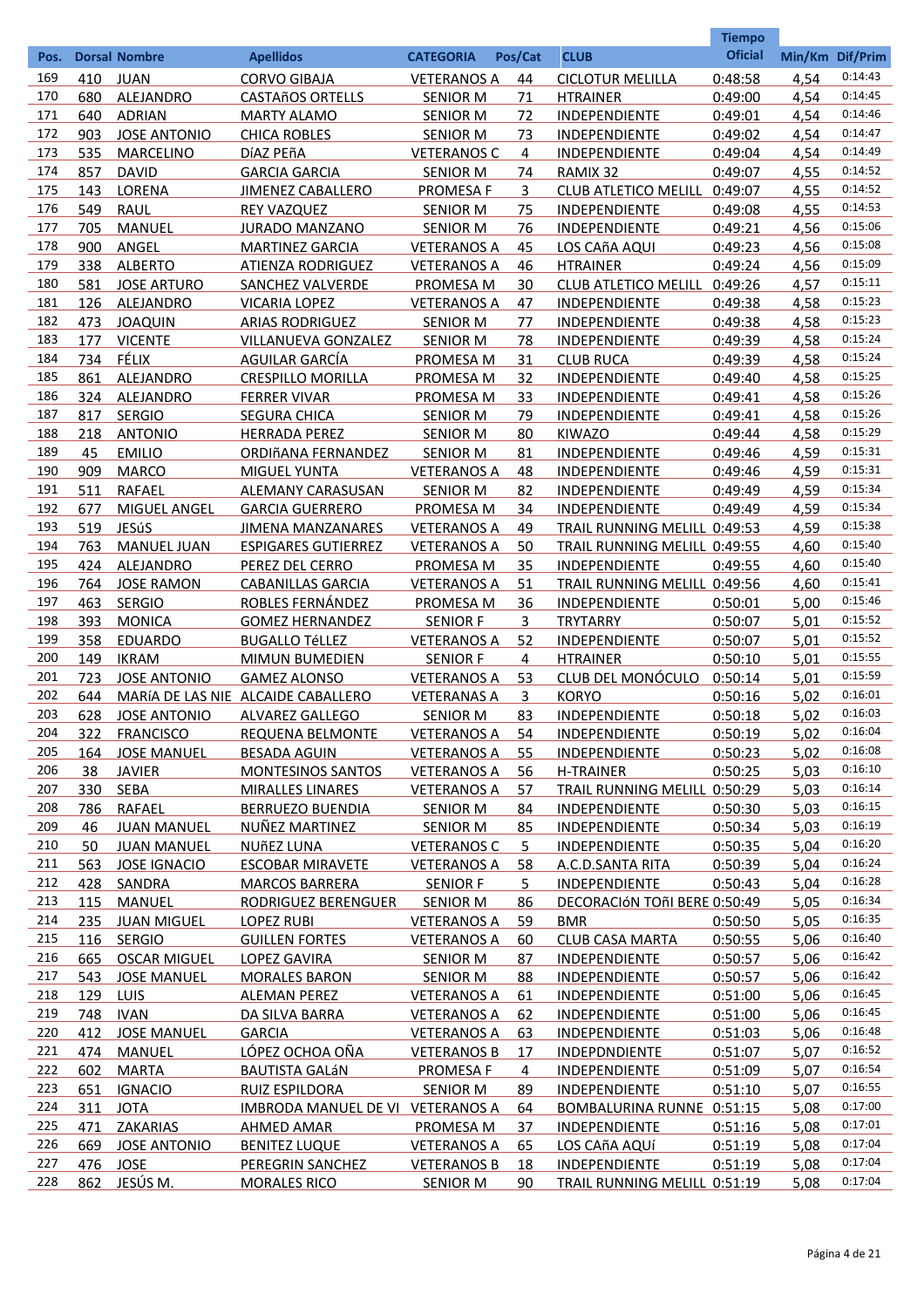|            |     |                       |                                       |                    |                |                              | <b>Tiempo</b>  |                 |         |
|------------|-----|-----------------------|---------------------------------------|--------------------|----------------|------------------------------|----------------|-----------------|---------|
| Pos.       |     | <b>Dorsal Nombre</b>  | <b>Apellidos</b>                      | <b>CATEGORIA</b>   | Pos/Cat        | <b>CLUB</b>                  | <b>Oficial</b> | Min/Km Dif/Prim |         |
| 229        | 693 |                       | FRANCISCO JAVIER SANCHEZ-RANDO GARCÍA | <b>SENIOR M</b>    | 91             | TRAIL RUNNING MELILL 0:51:20 |                | 5,08            | 0:17:05 |
| 230        | 418 | <b>JAVIER</b>         | <b>ALMANSA MATEO</b>                  | <b>VETERANOS A</b> | 66             | TRAIL RUNNING MELILL 0:51:20 |                | 5,08            | 0:17:05 |
| 231        | 265 | <b>NESTOR</b>         | <b>GALINDO NEGRO</b>                  | <b>VETERANOS A</b> | 67             | <b>ULTRA LLEIDA</b>          | 0:51:21        | 5,08            | 0:17:06 |
| 232        | 301 | <b>IVAN</b>           | <b>IBAñEZ LOPEZ</b>                   | <b>SENIOR M</b>    | 92             | INDEPENDIENTE                | 0:51:23        | 5,08            | 0:17:08 |
| 233        | 712 | DANIEL                | <b>MORALES QUINTANA</b>               | <b>SENIOR M</b>    | 93             | TRIATLÓN SANTA BARB 0:51:24  |                | 5,08            | 0:17:09 |
| 234        | 295 | <b>ANTONIO</b>        | SUÁREZ GARCÍA                         | <b>VETERANOS A</b> | 68             | <b>BOTAS ROTAS</b>           | 0:51:25        | 5,09            | 0:17:10 |
| 235        | 207 | ANABEL                | <b>IBAÑEZ ACEBAL</b>                  | <b>VETERANAS A</b> | 4              | INDEPENDIENTE                | 0:51:27        | 5,09            | 0:17:12 |
| 236        | 718 | <b>DAVID</b>          | LA ROSA PILLCO                        | <b>SENIOR M</b>    | 94             | INDEPENDIENTE                | 0:51:28        | 5,09            | 0:17:13 |
| 237        | 831 | <b>JOSE MARÍA</b>     | ARAGONéS ÁNGEL                        | <b>VETERANOS A</b> | 69             | INDEPENDIENTE                | 0:51:34        | 5,09            | 0:17:19 |
| 238        | 905 |                       | ANTONIO FRANCIS GONZÁLEZ SANTIAGO     | <b>VETERANOS A</b> | 70             | INDEPENDIENTE                | 0:51:34        | 5,09            | 0:17:19 |
| 239        | 833 | <b>JOSE RAMON</b>     | <b>CORTIñAS JURADO</b>                | <b>VETERANOS A</b> | 71             | INDEPENDIENTE                | 0:51:35        | 5,10            | 0:17:20 |
| 240        | 236 | <b>FRAN</b>           | SÁNCHEZ HERNÁNDEZ                     | <b>SENIOR M</b>    | 95             | CLUB DEL MONÓCULO            | 0:51:39        | 5,10            | 0:17:24 |
| 241        | 664 | <b>ADRIAN</b>         | <b>SOLER ORTEGA</b>                   | PROMESA M          | 38             | INDEPENDIENTE                | 0:51:45        | 5,11            | 0:17:30 |
| 242        | 439 | <b>DANIEL</b>         | <b>ROMERO</b>                         | <b>VETERANOS A</b> | 72             | RING-8                       | 0:51:50        | 5,11            | 0:17:35 |
| 243        | 593 | <b>ROBERTO</b>        | <b>COLLANTES MARCOS</b>               | <b>SENIOR M</b>    | 96             | INDEPENDIENTE                | 0:51:53        | 5,11            | 0:17:38 |
| 244        | 589 | <b>LIDIA</b>          | <b>ESPINOSA FAJARDO</b>               | <b>SENIOR F</b>    | 6              | INDEPENDIENTE                | 0:51:57        | 5,12            | 0:17:42 |
| 245        | 403 | <b>FRANCISCO</b>      | <b>ALEMANY MARIN</b>                  | <b>VETERANOS C</b> | 6              | MELILLA SIEMPRE ESPA 0:51:58 |                | 5,12            | 0:17:43 |
| 246        | 239 | ANDREA ELENA          | PEREZ PALACIOS                        | <b>SENIOR F</b>    | 7              | <b>H-TRAINER</b>             | 0:52:03        | 5,12            | 0:17:48 |
| 247        | 373 | SAMIRA                | MIZZIAN MOHAMED                       | <b>VETERANAS A</b> | 5.             | INDEPENDIENTE                | 0:52:06        | 5,13            | 0:17:51 |
| 248        | 266 | <b>JUAN GINES</b>     | LOPEZ CRESPILLO                       | <b>SENIOR M</b>    | 97             | INDEPENDIENTE                | 0:52:11        | 5,13            | 0:17:56 |
| 249        | 684 | <b>MANUEL</b>         | <b>JAVALOY GUERRERO</b>               | <b>SENIOR M</b>    | 98             | INDEPENDIENTE                | 0:52:11        | 5,13            | 0:17:56 |
| 250        | 447 | <b>JESUS</b>          | <b>REAL ALONSO</b>                    | <b>SENIOR M</b>    | 99             | INDEPENDIENTE                | 0:52:12        | 5,13            | 0:17:57 |
| 251        | 829 | <b>FRANCISCO</b>      | <b>JAVALOY GUERRERO</b>               | <b>SENIOR M</b>    | 100            | INDEPENDIENTE                | 0:52:12        | 5,13            | 0:17:57 |
| 252        | 875 | <b>FERNANDO</b>       | <b>SALAS TOME</b>                     | <b>SENIOR M</b>    | 101            | EL BAGNAO 🎅 0:52:15          |                | 5,14            | 0:18:00 |
| 253        | 43  | <b>MIGUEL ÁNGEL</b>   | ESPAñOL CASASNOVAS                    | <b>SENIOR M</b>    | 102            | RING <sub>8</sub>            | 0:52:16        | 5,14            | 0:18:01 |
| 254        | 400 | DANIEL                | <b>CASAL MEDINA</b>                   | <b>VETERANOS A</b> | 73             | LOS CAñA AQUI                | 0:52:17        | 5,14            | 0:18:02 |
| 255        | 547 | <b>MAIR JONATHAN</b>  | BENCHELUCH ELMALEH                    | PROMESA M          | 39             | <b>CLUB KORYO</b>            | 0:52:21        | 5,14            | 0:18:06 |
| 256        | 771 | <b>RAUL</b>           | <b>GONZALEZ PEÑA</b>                  | <b>SENIOR M</b>    | 103            | SUPERMUSCLE                  | 0:52:22        | 5,14            | 0:18:07 |
| 257        | 656 | <b>JUAN FRANCISCO</b> | <b>DIOS VALVERDE</b>                  | <b>VETERANOS B</b> | 19             | INDEPENDIENTE                | 0:52:24        | 5,14            | 0:18:09 |
| 258        | 686 | <b>JOSE LUIS</b>      | PICHOTO URBANO                        | <b>VETERANOS B</b> | 20             | INDEPENDIENTE                | 0:52:25        | 5,15            | 0:18:10 |
| 259        | 212 | <b>DAVID</b>          | ROMERO GONZALEZ                       | <b>SENIOR M</b>    | 104            | <b>HTRAINER</b>              | 0:52:33        | 5,15            | 0:18:18 |
| 260        | 196 |                       | <b>RAMIREZ PEREZ</b>                  | <b>VETERANOS B</b> |                |                              |                |                 | 0:18:18 |
|            |     | <b>JUAN PEDRO</b>     |                                       |                    | 21             | <b>SUP MELILLA</b>           | 0:52:33        | 5,15            | 0:18:20 |
| 261        | 483 | RAFAEL JOSé           | <b>ALONSO PéREZ</b>                   | <b>SENIOR M</b>    | 105            | <b>INDEPENDIENTE</b>         | 0:52:35        | 5,16            | 0:18:23 |
| 262<br>263 | 521 | <b>DOMINGO</b>        | <b>CAMAÑEZ GARCIA</b>                 | <b>VETERANOS A</b> | 74             | <b>INDEPENDIENTE</b>         | 0:52:38        | 5,16            | 0:18:23 |
| 264        | 662 | <b>JUAN ANTONIO</b>   | <b>JARAMILLO DE CONTRER</b>           | PROMESA M          | 40             | INDEPENDIENTE                | 0:52:38        | 5,16            | 0:18:24 |
|            | 500 | <b>MIMOUN</b>         | <b>EL BAURODI</b>                     | <b>VETERANOS B</b> | 22             | <b>INDEPENDIENTE</b>         | 0:52:39        | 5,16            |         |
| 265        | 287 | <b>CARLOS</b>         | <b>MOYA GARCIA</b>                    | <b>SENIOR M</b>    | 106            | INDEPENDIENTE                | 0:52:39        | 5,16            | 0:18:24 |
| 266        | 408 | <b>JUAN ANTONIO</b>   | MáRQUEZ CAZORLA                       | <b>VETERANOS A</b> | 75             | <b>INDEPENDIENTE</b>         | 0:52:42        | 5,16            | 0:18:27 |
| 267        | 48  | M.CARMEN              | <b>CALERO FERNANDEZ</b>               | <b>VETERANAS B</b> | $\overline{2}$ | <b>HTRAINER</b>              | 0:52:49        | 5,17            | 0:18:34 |
| 268        | 181 | <b>JOSE ANGEL</b>     | <b>RUBIO SÁNCHEZ</b>                  | <b>VETERANOS A</b> | 76             | <b>PROBIKERS MELILLA</b>     | 0:52:51        | 5,17            | 0:18:36 |
| 269        | 269 | <b>DAVID</b>          | <b>BALSA GÁNDARA</b>                  | <b>VETERANOS A</b> | 77             | <b>PROBIKE</b>               | 0:52:52        | 5,17            | 0:18:37 |
| 270        | 652 | <b>RICARDO</b>        | QUINTANILLA MUÑIZ                     | <b>VETERANOS A</b> | 78             | <b>INDEPENDIENTE</b>         | 0:52:52        | 5,17            | 0:18:37 |
| 271        | 63  | <b>JUAN LUIS</b>      | RAMIREZ RAMIREZ                       | <b>SENIOR M</b>    | 107            | PROBIKE MELILLA              | 0:52:53        | 5,17            | 0:18:38 |
| 272        | 638 |                       | FRANCISCO MANU CASTILLO JIMENEZ       | <b>VETERANOS A</b> | 79             | INDEPENDIENTE                | 0:52:54        | 5,17            | 0:18:39 |
| 273        | 213 | <b>SERGIO</b>         | <b>SILVA FORTES</b>                   | <b>VETERANOS A</b> | 80             | <b>H-TRAINER</b>             | 0:52:58        | 5,18            | 0:18:43 |
| 274        | 325 | <b>JUAN CARLOS</b>    | <b>MARIN ESTRADA</b>                  | <b>VETERANOS A</b> | 81             | TRAIL RUNNING MELILL 0:53:06 |                | 5,19            | 0:18:51 |
| 275        |     | 475 JAVIER            | <b>COLLADO TORRENTE</b>               | PROMESA M          | 41             | <b>INDEPENDIENTE</b>         | 0:53:08        | 5,19            | 0:18:53 |
| 276        | 721 | JOSé DAVID            | <b>GUTIÉRREZ NAVARRETE</b>            | <b>SENIOR M</b>    | 108            | EL CLUB DEL MONÓCUL 0:53:14  |                | 5,19            | 0:18:59 |
| 277        | 332 | <b>JOSE ANTONIO</b>   | <b>RUIZ DE TORRES</b>                 | <b>VETERANOS A</b> | 82             | <b>BOTAS ROTAS</b>           | 0:53:14        | 5,19            | 0:18:59 |
| 278        | 545 | <b>RAUL</b>           | <b>TORRECILLA DAMIANO</b>             | <b>SENIOR M</b>    | <u>109</u>     | <b>INDIPENDIENTE</b>         | 0:53:15        | 5,20            | 0:19:00 |
| 279        | 743 | <b>TAMARA</b>         | ESTARADA GONZALEZ                     | <b>SENIOR F</b>    | 8              | <b>INDEPENDIENTE</b>         | 0:53:17        | 5,20            | 0:19:02 |
| 280        | 562 | ANDREA                | <b>ALCOBA GUERRERO</b>                | <b>PROMESA F</b>   | 5              | <b>INDEPENDIENTE</b>         | 0:53:17        | 5,20            | 0:19:02 |
| 281        | 874 | <b>SERGIO</b>         | <b>GRANDE ROMÁN</b>                   | <b>VETERANOS A</b> | 83             | INDEPENDIENTE                | 0:53:18        | 5,20            | 0:19:03 |
| 282        | 739 | <b>JOSE MARIA</b>     | <b>MORENO GUTIERREZ</b>               | <b>VETERANOS A</b> | 84             | <b>INDEPENDIENTE</b>         | 0:53:21        | 5,20            | 0:19:06 |
| 283        |     | 354 JOSE CARLOS       | <b>GALINDO SANCHEZ</b>                | <b>VETERANOS A</b> | 85             | A.C.D. SANTA RITA            | 0:53:22        | 5,20            | 0:19:07 |
| 284        | 527 | <b>JOSE MANUEL</b>    | <b>MARQUEZ URDIALES</b>               | <b>VETERANOS B</b> | 23             | <b>BOTAS ROTAS</b>           | 0:53:29        | 5,21            | 0:19:14 |
| 285        | 193 | <b>JOSE LUIS</b>      | SAENZ DE RODRIGAÑEZ G VETERANOS A     |                    | 86             | <b>CARICLUB</b>              | 0:53:34        | 5,21            | 0:19:19 |
| 286        |     | 791 CARLOS            | <b>CROUSEILLES VILLENA</b>            | <b>SENIOR M</b>    | 110            | INDEPENDIENTE                | 0:53:36        | 5,22            | 0:19:21 |
| 287        |     | 518 ANTONIO JUAN      | PEREZ ALONSO                          | PROMESA M          | 42             | INDEPENDIENTE                | 0:53:41        | 5,22            | 0:19:26 |
| 288        | 117 | <b>EMILIO JOSE</b>    | <b>GALLARDO HORNOS</b>                | <b>VETERANOS A</b> | 87             | <b>INDEPENDIENTE</b>         | 0:53:42        | 5,22            | 0:19:27 |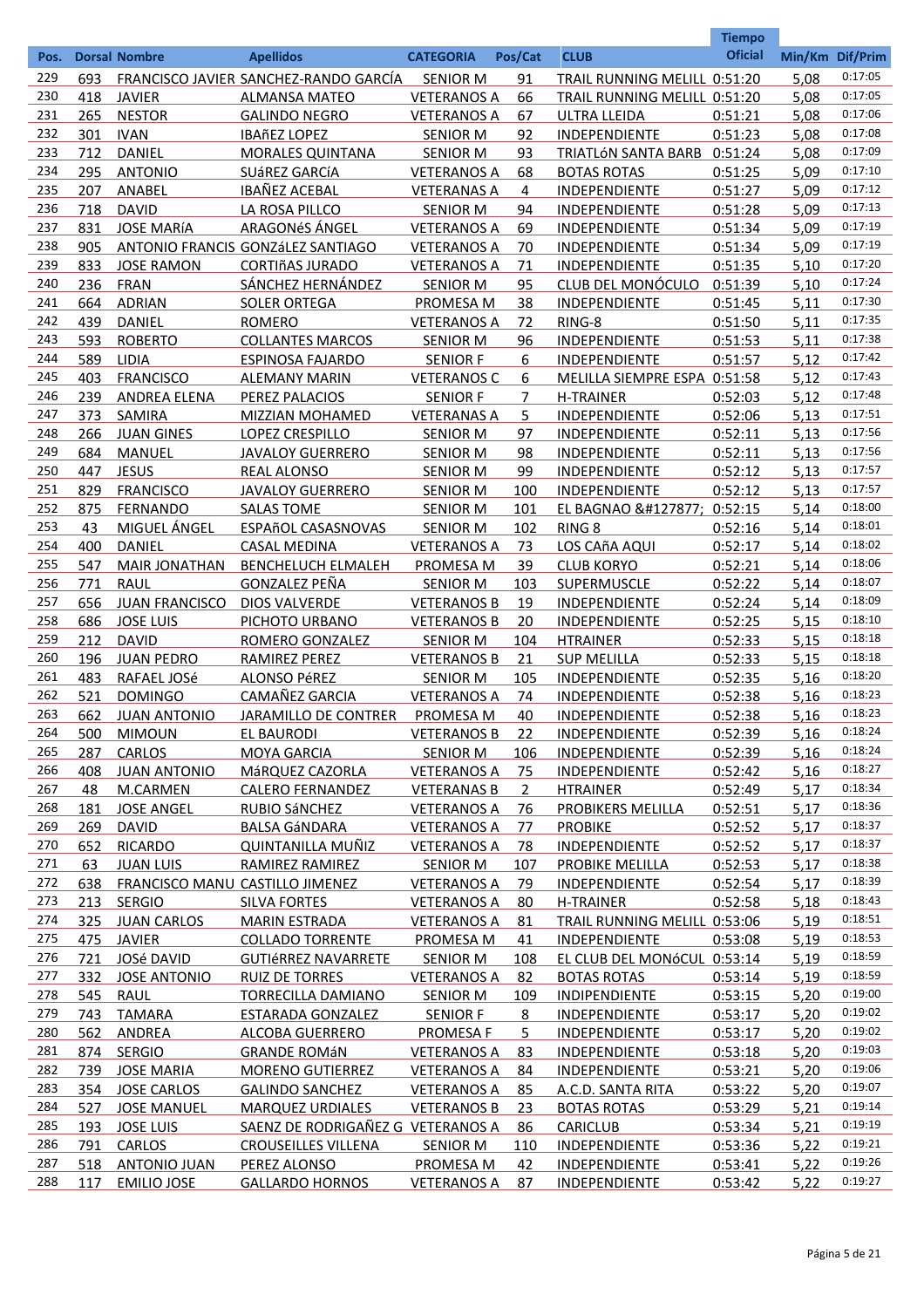|            |            |                                     |                                       |                                 |            |                                              | <b>Tiempo</b>      |                 |                    |
|------------|------------|-------------------------------------|---------------------------------------|---------------------------------|------------|----------------------------------------------|--------------------|-----------------|--------------------|
| Pos.       |            | <b>Dorsal Nombre</b>                | <b>Apellidos</b>                      | <b>CATEGORIA</b>                | Pos/Cat    | <b>CLUB</b>                                  | <b>Oficial</b>     | Min/Km Dif/Prim |                    |
| 289        | 431        | <b>MARGOT</b>                       | <b>MENDOZA RINCON</b>                 | <b>SENIOR F</b>                 | 9          | <b>IAE RESCUE</b>                            | 0:53:43            | 5,22            | 0:19:28            |
| 290        | 147        | MARIA DEL ROSARI ALAMO GARCÍA       |                                       | <b>VETERANAS B</b>              | 3          | <b>HTRAINER</b>                              | 0:53:48            | 5,23            | 0:19:33            |
| 291        | 606        | FRANCISCO JAVIER DUEñAS GAMEZ       |                                       | <b>VETERANOS B</b>              | 24         | A.C.D. SANTA RITA                            | 0:53:49            | 5,23            | 0:19:34            |
| 292        | 572        | <b>SADIA</b>                        | <b>LASRY MURCIANO</b>                 | <b>VETERANOS B</b>              | 25         | <b>INDEPENDIENTE</b>                         | 0:53:55            | 5,24            | 0:19:40            |
| 293        | 531        | ELIAS                               | <b>WAHNIS LASRY</b>                   | <b>SENIOR M</b>                 | 111        | INDEPENDIENTE                                | 0:53:56            | 5,24            | 0:19:41            |
| 294        | 848        | <b>JOSE</b>                         | ORTEGA LAGUNA                         | <b>SENIOR M</b>                 | 112        | INDEPENDIENTE                                | 0:53:58            | 5,24            | 0:19:43            |
| 295        | 122        | <b>JESUS</b>                        | <b>FERNANDEZ OLIVARES</b>             | <b>SENIOR M</b>                 | 113        | INDEPENDIENTE                                | 0:53:59            | 5,24            | 0:19:44            |
| 296        | 114        | <b>JORGE</b>                        | <b>MATA MOHAMED</b>                   | <b>SENIOR M</b>                 | 114        | INDEPENDIENTE                                | 0:54:00            | 5,24            | 0:19:45            |
| 297        | 776        | JORGE FRANCISCO NAVAS MORENO        |                                       | PROMESA M                       | 43         | INDEPENDIENTE                                | 0:54:07            | 5,25            | 0:19:52            |
| 298        | 814        | ABDELAZIZ                           | <b>SALMI</b>                          | <b>SENIOR M</b>                 | 115        | INDEPENDIENTE                                | 0:54:12            | 5,25            | 0:19:57            |
| 299        | 151        | <b>JOSé MANUEL</b>                  | <b>LAVERNIA RIOS</b>                  | <b>VETERANOS A</b>              | 88         | INDEPENDIENTE                                | 0:54:17            | 5,26            | 0:20:02            |
| 300        | 564        | <b>IRENE</b>                        | <b>BOLADO GONZALEZ</b>                | <b>SENIOR F</b>                 | 10         | CLUB DE ATLETISMO PL 0:54:19                 |                    | 5,26            | 0:20:04            |
| 301        | 422        | <b>LEO</b>                          | <b>GARCIA CANELA</b>                  | <b>VETERANOS A</b>              | 89         | <b>OLIMPIC CENTER</b>                        | 0:54:24            | 5,26            | 0:20:09            |
| 302        | 724        | <b>FRANCISCO</b>                    | <b>BERNAL PEREZ</b>                   | <b>VETERANOS C</b>              | 7          | INDEPENDENDIENTE                             | 0:54:27            | 5,27            | 0:20:12            |
| 303        | 170        |                                     | MIGUEL SALVADO MARIN MARMOLEJO        | <b>VETERANOS A</b>              | 90         | INDEPENDIENTE                                | 0:54:27            | 5,27            | 0:20:12            |
| 304        | 305        | <b>IRENE</b>                        | NAVARRETE PEREZ                       | <b>PROMESA F</b>                | 6          | <b>ALBORAN</b>                               | 0:54:28            | 5,27            | 0:20:13            |
| 305        | 81         | ANDRES ANTONIO LOPEZ GUTIERREZ      |                                       | <b>VETERANOS B</b>              | 26         | MELILLA SIEMPRE ESPA 0:54:31                 |                    | 5,27            | 0:20:16            |
| 306        | 856        | <b>JOSE ANTONIO</b>                 | <b>PALAU CUEVAS</b>                   | <b>VETERANOS B</b>              | 27         | <b>INDEPENDIENTE</b>                         | 0:54:32            | 5,27            | 0:20:17            |
| 307        | 402        | <b>JUAN LUIS</b>                    | VAZQUEZ PONCE DE LEO                  | <b>VETERANOS C</b>              | 8          | <b>CLUB CICLISTA CIUDAD</b>                  | 0:54:33            | 5,27            | 0:20:18            |
| 308        | 51         | <b>JOSE CARLOS</b>                  | NAVARRETE AHMED                       | <b>SENIOR M</b>                 | 116        | <b>BMR</b>                                   | 0:54:34            | 5,27            | 0:20:19            |
| 309        | 819        | <b>MIGUEL</b>                       | <b>ESCUTIA PINILLA</b>                | <b>VETERANOS C</b>              | 9          | INDEPENDIENTE                                | 0:54:38            | 5,28            | 0:20:23            |
| 310        | 198        | <b>RAFAEL</b>                       | <b>AGUILAR MARTÍNEZ</b>               | <b>SENIOR M</b>                 | 117        | INDEPENDIENTE                                | 0:54:40            | 5,28            | 0:20:25            |
| 311        | 69         | <b>CRISTINA</b>                     | <b>UCLE MORENO</b>                    | <b>VETERANAS A</b>              | 6          | TRAIL RUNNING MELILL 0:54:42                 |                    | 5,28            | 0:20:27            |
| 312        | 635        | EMMA                                | MORALEJO VIDAL                        | <b>VETERANAS A</b>              | 7          | INDEPENDIENTE                                | 0:54:46            | 5,29            | 0:20:31            |
| 313        | 501        | <b>JOSE MANUEL</b>                  | <b>ESPAñA GUERRERO</b>                | <b>SENIOR M</b>                 | 118        | INDEPENDIENTE                                | 0:54:52            | 5,29            | 0:20:37            |
| 314        | 788        | <b>JUAN</b>                         | ANDUJAR NARVAEZ                       | <b>VETERANOS A</b>              | 91         | INDEPENDIENTE                                | 0:54:57            | 5,30            | 0:20:42            |
| 315        | 261        | CAROLINA                            | <b>QUESADA TOREZANO</b>               | <b>SENIOR F</b>                 | 11         | INDEPENDIENTE                                | 0:55:07            | 5,31            | 0:20:52            |
| 316        | 267        | <b>ROBERTO</b>                      | MURILLO GáLVEZ                        | <b>SENIOR M</b>                 | 119        | INDEPENDIENTE                                | 0:55:09            | 5,31            | 0:20:54            |
| 317        | 690        | <b>DIEGO</b>                        | ALVAREZ IBAñEZ                        | <b>VETERANOS A</b>              | 92         | INDEPENDIENTE                                | 0:55:09            | 5,31            | 0:20:54            |
| 318        | 262        | SANTIAGO JOSE                       | <b>CRUZ LOPEZ</b>                     | <b>SENIOR M</b>                 | 120        | INDEPENDIENTE                                | 0:55:11            | 5,31            | 0:20:56            |
| 319        | 96         | <b>ALEJANDRO</b>                    | <b>MUÑOZ ESTRADA</b>                  | <b>SENIOR M</b>                 | 121        | INDEPENDIENTE                                | 0:55:11            | 5,31            | 0:20:56            |
| 320        | 351        | ABRAHAM                             | <b>AMSELEM BITTAN</b>                 | <b>VETERANOS A</b>              | 93         | INDEPENDIENTE                                | 0:55:12            | 5,31            | 0:20:57            |
| 321        | 926        | <b>JAVIER</b>                       | <b>SANCHEZ ANDÚJAR</b>                | <b>SENIOR M</b>                 | 122        | INDEPENDIENTE                                | 0:55:20            | 5,32            | 0:21:05            |
| 322        | 156        | <b>CARLOS</b>                       | <b>JIMÉNEZ GARBÍN</b>                 | <b>PROMESA M</b>                | 44         | <b>INDEPENDIENTE</b>                         | 0:55:26            | 5,33            | 0:21:11            |
| 323<br>324 | 103        | CARLOS                              | <b>BRAVO GIRONA</b>                   | <b>SENIOR M</b>                 | 123        | INDEPENDIENTE                                | 0:55:29            | 5,33            | 0:21:14<br>0:21:16 |
|            | 611        | EVA                                 | <b>RUIZ BERDASCO</b>                  | <b>SENIOR F</b>                 | 12         | <b>NO</b>                                    | 0:55:31            | 5,33            | 0:21:17            |
| 325<br>326 | 599        | <b>JENNY LILIANA</b>                | <b>AVILA MOSQUERA</b>                 | <b>PROMESAF</b>                 | 7          | <b>INDEPENDIENTE</b>                         | 0:55:32            | 5,33            | 0:21:17            |
| 327        | 361<br>417 | MIGUEL ANGEL<br><b>ARTURO ANGEL</b> | LÓPEZ GONZÁLEZ<br><b>LOPEZ MEDINA</b> | <b>VETERANOS A</b>              | 94<br>10   | <b>INDEPENDIENTE</b>                         | 0:55:32            | 5,33<br>5,33    | 0:21:17            |
| 328        | 895        | <b>JESúS</b>                        | <b>GARCÍA RICO</b>                    | <b>VETERANOS C</b><br>PROMESA M | 45         | <b>INDEPENDIENTE</b><br><b>INDEPENDIENTE</b> | 0:55:32<br>0:55:34 | 5,33            | 0:21:19            |
| 329        | 375        | FRANCISCO MANU MARTIN AGÜERA        |                                       | <b>VETERANOS A</b>              | 95         | <b>SUPERMUSCLE</b>                           | 0:55:36            | 5,34            | 0:21:21            |
| 330        | 446        | <b>JAVIER</b>                       | <b>MORENO MEJIAS</b>                  | PROMESA M                       | 46         | <b>INDEPENDIENTE</b>                         | 0:55:36            | 5,34            | 0:21:21            |
| 331        | 761        |                                     | FRANCISCO JESÚS RODRÍGUEZ SERRANO     | <b>SENIOR M</b>                 | 124        | <b>INDEPENDIENTE</b>                         | 0:55:41            | 5,34            | 0:21:26            |
| 332        | 934        | RAFAEL                              | <b>COLLADO CORTES</b>                 | <b>VETERANOS A</b>              | 96         | <b>INDEPENDIENTE</b>                         | 0:55:42            | 5,34            | 0:21:27            |
| 333        | 320        | <b>ANGELA</b>                       | <b>RIOS VICENTE</b>                   | <b>SENIOR F</b>                 | 13         | <b>SUPERMUSCLE</b>                           | 0:55:45            | 5,35            | 0:21:30            |
| 334        | 633        | <b>GABRIEL</b>                      | <b>FONTCUBERTA FERNAND</b>            | <b>SENIOR M</b>                 | 125        | INDEPENDIENTE                                | 0:55:47            | 5,35            | 0:21:32            |
| 335        | 816        | <b>DIEGO</b>                        | <b>QUINTANA BARRIONUEV</b>            | <b>SENIOR M</b>                 | <u>126</u> | <b>INDEPENDIENTE</b>                         | 0:55:48            | 5,35            | 0:21:33            |
| 336        | 804        | <b>RICARDO</b>                      | RODRIGUEZ COMENDEZ                    | <b>VETERANOS A</b>              | 97         | <b>INDEPENDIENTE</b>                         | 0:55:49            | 5,35            | 0:21:34            |
| 337        | 504        | <b>JUAN GABRIEL</b>                 | <b>FORNIELES ACEBAL</b>               | <b>SENIOR M</b>                 | 127        | INDEPENDIENTE                                | 0:55:49            | 5,35            | 0:21:34            |
| 338        | 891        | <b>VICENTE</b>                      | <b>RUIZ RODRIGUEZ</b>                 | <b>VETERANOS B</b>              | 28         | <b>INDEPENDIENTE</b>                         | 0:55:51            | 5,35            | 0:21:36            |
| 339        | 892        | SONIA                               | <b>RISOTO GUERRERO</b>                | <b>VETERANAS A</b>              | 8          | <b>INDEPENDIENTE</b>                         | 0:55:52            | 5,35            | 0:21:37            |
| 340        | 621        | <b>JUAN ANTONIO</b>                 | ROMERO COBOS                          | <b>SENIOR M</b>                 | 128        | <b>BMR</b>                                   | 0:55:52            | 5,35            | 0:21:37            |
| 341        | 699        | LOLA                                | <b>MARTINEZ SERRANO</b>               | <b>VETERANAS A</b>              | 9          | <b>INDEPENDIENTE</b>                         | 0:55:53            | 5,35            | 0:21:38            |
| 342        | 698        | <b>JOSÉ LUIS</b>                    | <b>GIL MOLINA</b>                     | <b>VETERANOS B</b>              | 29         | <b>INDEPENDIENTE</b>                         | 0:55:53            | 5,35            | 0:21:38            |
| 343        | 109        | <b>NACHO</b>                        | <b>MESA ORTIZ</b>                     | <b>VETERANOS A</b>              | 98         | <b>INDEPENDIENTE</b>                         | 0:55:55            | 5,36            | 0:21:40            |
| 344        | 111        | <b>VIRGINIA</b>                     | <b>OLIVARES AMAYA</b>                 | <b>VETERANOS A</b>              | 99         | <b>INDEPENDIENTE</b>                         | 0:55:56            | 5,36            | 0:21:41            |
| 345        | 121        | JOSÉ DOMINGO                        | <b>GARCÍA GUERRA</b>                  | <b>VETERANOS A</b>              | 100        | <b>INDEPENDIENTE</b>                         | 0:55:56            | 5,36            | 0:21:41            |
| 346        |            | 533 ADRIAN                          | MORENO POSTIGO                        | PROMESA M                       | 47         | <b>INDEPENDIENTE</b>                         | 0:55:57            | 5,36            | 0:21:42            |
| 347        | 220        | TERESA                              | RINCÓN VINUESA                        | <b>SENIOR F</b>                 | 14         | <b>HTRAINER</b>                              | 0:56:04            | 5,36            | 0:21:49            |
| 348        | 830        | SONIA                               | <b>RUBIANO SEGOVIA</b>                | <b>VETERANAS A</b>              | 10         | <b>INDEPENDIENTE</b>                         | 0:56:11            | 5,37            | 0:21:56            |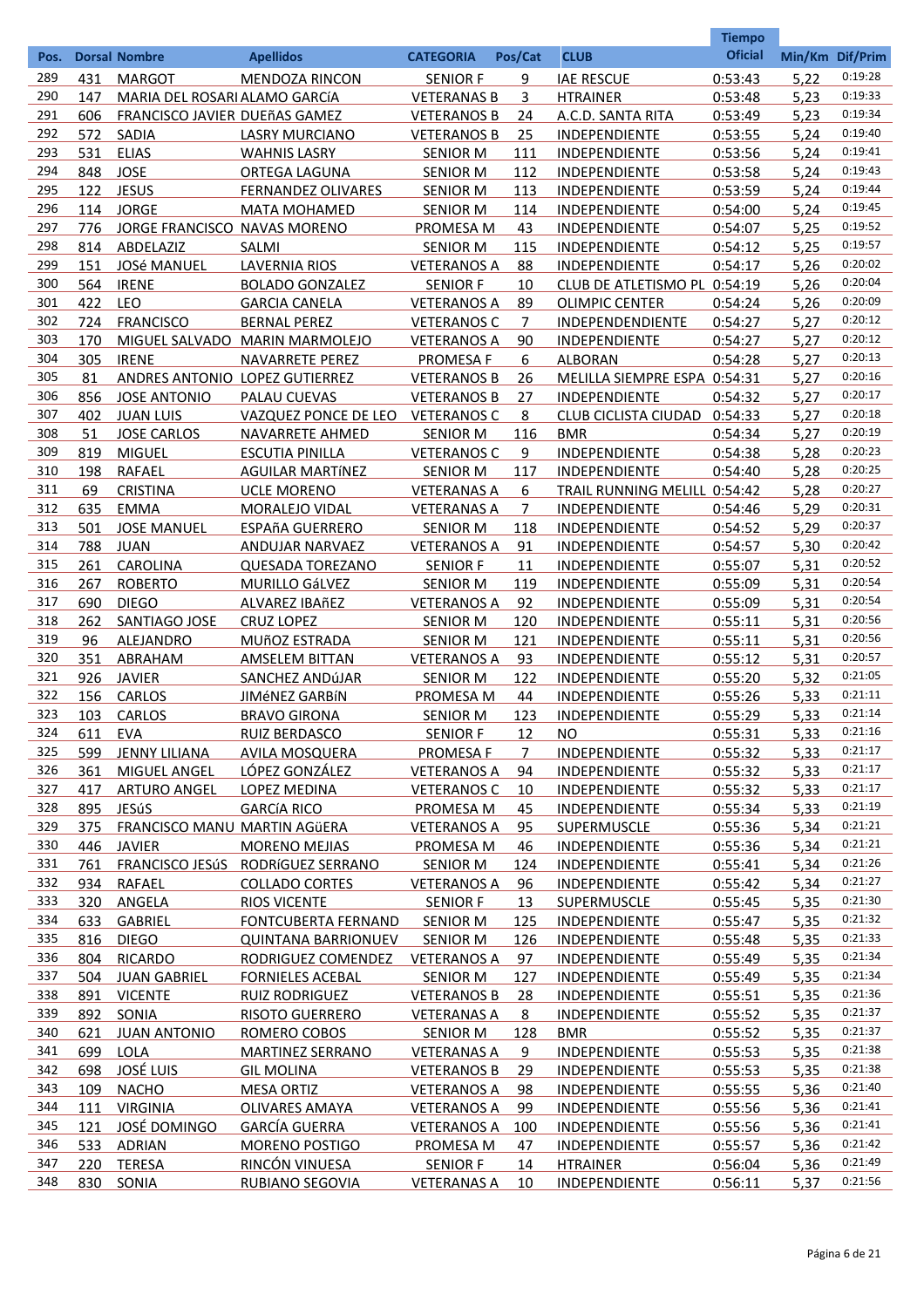|      |     |                               |                                  |                    |            |                              | <b>Tiempo</b>  |                 |         |
|------|-----|-------------------------------|----------------------------------|--------------------|------------|------------------------------|----------------|-----------------|---------|
| Pos. |     | <b>Dorsal Nombre</b>          | <b>Apellidos</b>                 | <b>CATEGORIA</b>   | Pos/Cat    | <b>CLUB</b>                  | <b>Oficial</b> | Min/Km Dif/Prim |         |
| 349  | 650 | <b>ELENA</b>                  | <b>SANCHEZ CONTRERAS</b>         | <b>SENIOR F</b>    | 15         | <b>INDEPENDIENTE</b>         | 0:56:13        | 5,37            | 0:21:58 |
| 350  | 780 | <b>FAISAL</b>                 | <b>ZBIDA POL</b>                 | PROMESA M          | 48         | <b>INDEPENDIENTE</b>         | 0:56:16        | 5,38            | 0:22:01 |
| 351  | 779 | ABDELKRIM                     | ZBIDA GONZALEZ                   | <b>VETERANOS B</b> | 30         | <b>INDEPENDIENTE</b>         | 0:56:18        | 5,38            | 0:22:03 |
| 352  | 127 | <b>ANTONIO</b>                | <b>SOLER CARRALERO</b>           | <b>SENIOR M</b>    | 129        | <b>INDEPENDIENTE</b>         | 0:56:20        | 5,38            | 0:22:05 |
| 353  | 368 | SANTIAGO                      | <b>GUTIERREZ CUBERO</b>          | <b>VETERANOS C</b> | 11         | <b>BOTAS ROTAS</b>           | 0:56:23        | 5,38            | 0:22:08 |
| 354  | 47  | MARÍA DE LOS ÁN JIMÉNEZ CAPEL |                                  | <b>SENIOR F</b>    | 16         | <b>ATLÉTICO MELILLA</b>      | 0:56:25        | 5,39            | 0:22:10 |
| 355  | 840 | MARÍA                         | PAVÓN IGLESIAS                   | <b>SENIOR F</b>    | 17         | INDEPENDIENTE                | 0:56:30        | 5,39            | 0:22:15 |
| 356  | 355 | <b>MARIOLA</b>                | DÍAZ MOLINA                      | <b>SENIOR F</b>    | 18         | <b>INDEPENDIENTE</b>         | 0:56:42        | 5,40            | 0:22:27 |
| 357  | 292 | <b>ANTONIO</b>                | AMARO ROLDÁN                     | <b>VETERANOS B</b> | 31         | <b>HTRAINER</b>              | 0:56:47        | 5,41            | 0:22:32 |
| 358  | 487 | <b>ROBERTO</b>                | LAGO RAMA                        | <b>VETERANOS A</b> | 101        | <b>INDEPENDIENTE</b>         | 0:56:54        | 5,41            | 0:22:39 |
| 359  | 526 | <b>MANUEL</b>                 | <b>MATEO</b>                     | <b>SENIOR M</b>    | 130        | <b>INDEPENDIENTE</b>         | 0:56:54        | 5,41            | 0:22:39 |
| 360  | 79  | <b>BORJA</b>                  | <b>RUBIO SOLER</b>               | <b>SENIOR M</b>    | 131        | <b>INDEPENDIENTE</b>         | 0:56:58        | 5,42            | 0:22:43 |
| 361  | 252 | <b>CURRO</b>                  | <b>RUBIO SOLER</b>               | <b>SENIOR M</b>    | 132        | ROSCACHAPA                   | 0:56:58        | 5,42            | 0:22:43 |
| 362  | 649 | <b>JUAN MANUEL</b>            | <b>MANZANO SILVA</b>             | <b>SENIOR M</b>    | 133        | <b>INDEPENDIENTE</b>         | 0:57:00        | 5,42            | 0:22:45 |
| 363  | 159 | ÁNGEL                         | ROBINA HIDALGO                   | <b>SENIOR M</b>    | 134        | <b>INDEPENDIENTE</b>         | 0:57:00        | 5,42            | 0:22:45 |
| 364  | 509 | <b>DAVID</b>                  | <b>GARCÉS ROBLES</b>             | <b>PROMESA M</b>   | 49         | MULTIÓPTICAS MELILLA 0:57:02 |                | 5,42            | 0:22:47 |
| 365  | 383 | <b>RUBEN</b>                  | <b>HERMIDA RISPA</b>             | <b>SENIOR M</b>    | 135        | <b>INDEPENDIENTE</b>         | 0:57:12        | 5,43            | 0:22:57 |
| 366  | 937 | <b>JUAN ANGEL</b>             | <b>GARCIA SALAS</b>              | <b>SENIOR M</b>    | <u>136</u> | <b>INDEPENDIENTE</b>         | 0:57:13        | 5,43            | 0:22:58 |
| 367  | 613 | <b>FRANCISCO</b>              | <b>HERRERO RUIZ</b>              | <b>VETERANOS C</b> | 12         | <b>INDEPENDIENTE</b>         | 0:57:15        | 5,44            | 0:23:00 |
| 368  | 820 | <b>FRANCISCO</b>              | <b>RODRIGUEZ TADEO</b>           | <b>VETERANOS B</b> | 32         | <b>INDEPENDIENTE</b>         | 0:57:24        | 5,44            | 0:23:09 |
| 369  | 844 | <b>DAVID</b>                  | ARÉVALO MANCHA                   | <b>VETERANOS A</b> | 102        | MELILLA SIEMPRE ESPA 0:57:24 |                | 5,44            | 0:23:09 |
| 370  | 893 | <b>ANTONIO</b>                | <b>ZAMUDIO CUETO</b>             | <b>VETERANOS C</b> | 13         | <b>INDEPENDIENTE</b>         | 0:57:24        | 5,44            | 0:23:09 |
| 371  | 845 | <b>ADOLFO</b>                 | SANCHEZ-RANDO BUENO VETERANOS A  |                    | 103        | INDEPENDIENTE                | 0:57:25        | 5,45            | 0:23:10 |
| 372  | 924 | <b>JOSE MARIA</b>             | <b>GARCIA DE TORRES</b>          | <b>VETERANOS C</b> | 14         | <b>GRUPO BMR</b>             | 0:57:30        | 5,45            | 0:23:15 |
| 373  | 787 | <b>MANOLO</b>                 | <b>BERRUEZO BUENDIA</b>          | <b>VETERANOS A</b> | 104        | <b>INDEPENDIENTE</b>         | 0:57:30        | 5,45            | 0:23:15 |
| 374  | 385 | <b>DAVID</b>                  | <b>ALVAREZ MENENDEZ</b>          | <b>VETERANOS B</b> | 33         | <b>INDEPENDIENTE</b>         | 0:57:31        | 5,45            | 0:23:16 |
| 375  | 619 | <b>FELICISIMO</b>             | <b>AGUADO ARROYO</b>             | <b>VETERANOS B</b> | 34         | <b>INDEPENDIENTE</b>         | 0:57:35        | 5,46            | 0:23:20 |
| 376  | 700 | <b>ANA</b>                    | LÓPEZ LOMBARDO                   | <b>VETERANAS A</b> | 11         | INDEPENDIENTE                | 0:57:36        | 5,46            | 0:23:21 |
| 377  | 624 | MIGUEL ÁNGEL                  | <b>DELGADO PéREZ</b>             | <b>VETERANOS A</b> | 105        | <b>INDEPENDIENTE</b>         | 0:57:36        | 5,46            | 0:23:21 |
| 378  | 607 | <b>BLANCA</b>                 | SAAVEDRA ROSA                    | <b>PROMESA F</b>   | 8          | <b>INDEPENDIENTE</b>         | 0:57:37        | 5,46            | 0:23:22 |
| 379  | 608 | <b>SERGIO ROMAN</b>           | <b>JODAR GARCIA</b>              | <b>SENIOR M</b>    | 137        | <b>INDEPENDIENTE</b>         | 0:57:37        | 5,46            | 0:23:22 |
| 380  | 142 | <b>JUAN JOSE</b>              | <b>ONTIVEROS ROSAS</b>           | <b>VETERANOS A</b> | 106        | <b>PROBIKER MELILLA</b>      | 0:57:40        | 5,46            | 0:23:25 |
| 381  | 44  | <b>REBECA</b>                 | <b>FERROL CALERO</b>             | <b>SENIOR F</b>    | 19         | <b>HTRAINER</b>              | 0:57:42        | 5,46            | 0:23:27 |
| 382  | 137 | <b>LETICIA</b>                | <b>GONGORA BUEZO</b>             | <b>SENIOR F</b>    | 20         | <b>INDEPENDIENTE</b>         | 0:57:42        | 5,46            | 0:23:27 |
| 383  | 140 | <b>ADRIANA</b>                | VALENCIA LÓPEZ                   | <b>SENIOR F</b>    | 21         | <b>INDEPENDIENTE</b>         | 0:57:42        | 5,46            | 0:23:27 |
| 384  | 247 | <b>FEDERICO</b>               | RODRÍGUEZ MARTÍNEZ               | VETERANOS A 107    |            | <b>PROBIKE</b>               | 0:57:43        | 5,46            | 0:23:28 |
| 385  | 600 | SALVADOR                      | <b>HERNANDEZ DE ANDRES</b>       | <b>SENIOR M</b>    | 138        | <b>INDEPENDIENTE</b>         | 0:57:44        | 5,46            | 0:23:29 |
| 386  | 594 | LAURA                         | LÓPEZ CHOCLAN                    | <b>PROMESA F</b>   | 9          | <b>INDEPENDIENTE</b>         | 0:57:45        | 5,47            | 0:23:30 |
| 387  | 199 | <b>JUAN CARLOS</b>            | MARQUEZ ALONSO                   | <b>SENIOR M</b>    | <u>139</u> | <b>INDEPENDIENTE</b>         | 0:57:48        | 5,47            | 0:23:33 |
| 388  | 865 | PEDRO                         | GARCIA HERNAN-GOMEZ VETERANOS B  |                    | 35         | INDEPENDIENTE                | 0:57:57        | 5,48            | 0:23:42 |
| 389  | 260 | <b>MIRIAM</b>                 | <b>MOHATAR BARBA</b>             | <b>PROMESA F</b>   | 10         | CLUB ATLÉTICO MELILL 0:57:57 |                | 5,48            | 0:23:42 |
| 390  | 565 | <b>JUANMA</b>                 | PEREZ IGLESIAS                   | <b>VETERANOS A</b> | 108        | A.D.C. BOMBEROS MELI 0:57:59 |                | 5,48            | 0:23:44 |
| 391  | 682 | CARMEN                        | CAÑADA ESPINOSA                  | <b>VETERANAS A</b> | 12         | <b>INDEPENDIENTE</b>         | 0:58:02        | 5,48            | 0:23:47 |
| 392  | 89  | <b>PILAR</b>                  | <b>SEGURA RAMIRO</b>             | <b>VETERANAS A</b> | 13         | <b>INDEPENDIENTE</b>         | 0:58:02        | 5,48            | 0:23:47 |
| 393  | 243 | JAVI                          | SUAREZ ALMECIJA                  | <b>VETERANOS A</b> | <u>109</u> | CLUB DEL MONÓCULO            | 0:58:06        | 5,49            | 0:23:51 |
| 394  | 472 | JOSE Mª                       | <b>IMBRODA BLASCO</b>            | <b>SENIOR M</b>    | 140        | <b>IAE RESCUE</b>            | 0:58:10        | 5,49            | 0:23:55 |
| 395  | 658 | <b>ROSENDO</b>                | <b>HERNANDEZ GARCIA</b>          | <b>VETERANOS C</b> | 15         | <b>INDEPENDIENTE</b>         | 0:58:12        | 5,49            | 0:23:57 |
| 396  | 890 | <b>VICTOR</b>                 | SALINAS GALDEANO                 | <b>VETERANOS A</b> | 110        | <b>INDEPENDIENTE</b>         | 0:58:12        | 5,49            | 0:23:57 |
| 397  | 304 | MARCELINO                     | <b>GONZALEZ LOPEZ</b>            | <b>SENIOR M</b>    | 141        | <b>INDEPENDIENTE</b>         | 0:58:13        | 5,49            | 0:23:58 |
| 398  | 370 | ÁLVARO                        | <b>AZNAR TORRENTE</b>            | PROMESA M          | 50         | <b>INDEPENDIENTE</b>         | 0:58:15        | 5,50            | 0:24:00 |
| 399  | 797 |                               | ANTONIO VICENTE MAGRANER PERELLÓ | <b>SENIOR M</b>    | 142        | PROBIKE MELILLA              | 0:58:19        | 5,50            | 0:24:04 |
| 400  | 145 | MANUEL                        | ROMÁN ALEDO                      | <b>VETERANOS A</b> | 111        | <b>INDEPENDIENTE</b>         | 0:58:20        | 5,50            | 0:24:05 |
| 401  | 226 | LOUAY                         | ABDESLAM EL FARHAOUI             | PROMESA M          | 51         | <b>INDEPENDIENTE</b>         | 0:58:29        | 5,51            | 0:24:14 |
| 402  | 781 | <b>VÍCTOR ANGEL</b>           | <b>ZAMORA GONZÁLEZ</b>           | <b>VETERANOS A</b> | 112        | <b>INDEPENDIENTE</b>         | 0:58:34        | 5,51            | 0:24:19 |
| 403  | 427 | <b>NERI</b>                   | <b>MOH ABDELKADER</b>            | <b>PROMESA F</b>   | 11         | CLUB DEPORTIVO HABIT 0:58:35 |                | 5,52            | 0:24:20 |
| 404  | 342 | <b>ANGEL JESUS</b>            | <b>GONZáLEZ GARCÍA</b>           | <b>VETERANOS A</b> | 113        | PEPI MODAS                   | 0:58:35        | 5,52            | 0:24:20 |
| 405  | 530 | <b>MIGUEL</b>                 | <b>SORIANO PADILLO</b>           | <b>VETERANOS B</b> | 36         | <b>HTRAINER</b>              | 0:58:36        | 5,52            | 0:24:21 |
| 406  | 672 | <b>ALBERTO</b>                | <b>MORENO MEJIAS</b>             | <b>SENIOR M</b>    | 143        | <b>IAE RESCUE</b>            | 0:58:38        | 5,52            | 0:24:23 |
| 407  | 725 | <b>MIGUEL</b>                 | <b>CARMONA ROMERO</b>            | <b>VETERANOS A</b> | 114        | <b>INDEPENDIENTE</b>         | 0:58:40        | 5,52            | 0:24:25 |
| 408  | 227 | <b>FELIX</b>                  | <b>MONDOZ MARTI</b>              | <b>SENIOR M</b>    | 144        | <b>INDEPENDIENTE</b>         | 0:58:43        | 5,52            | 0:24:28 |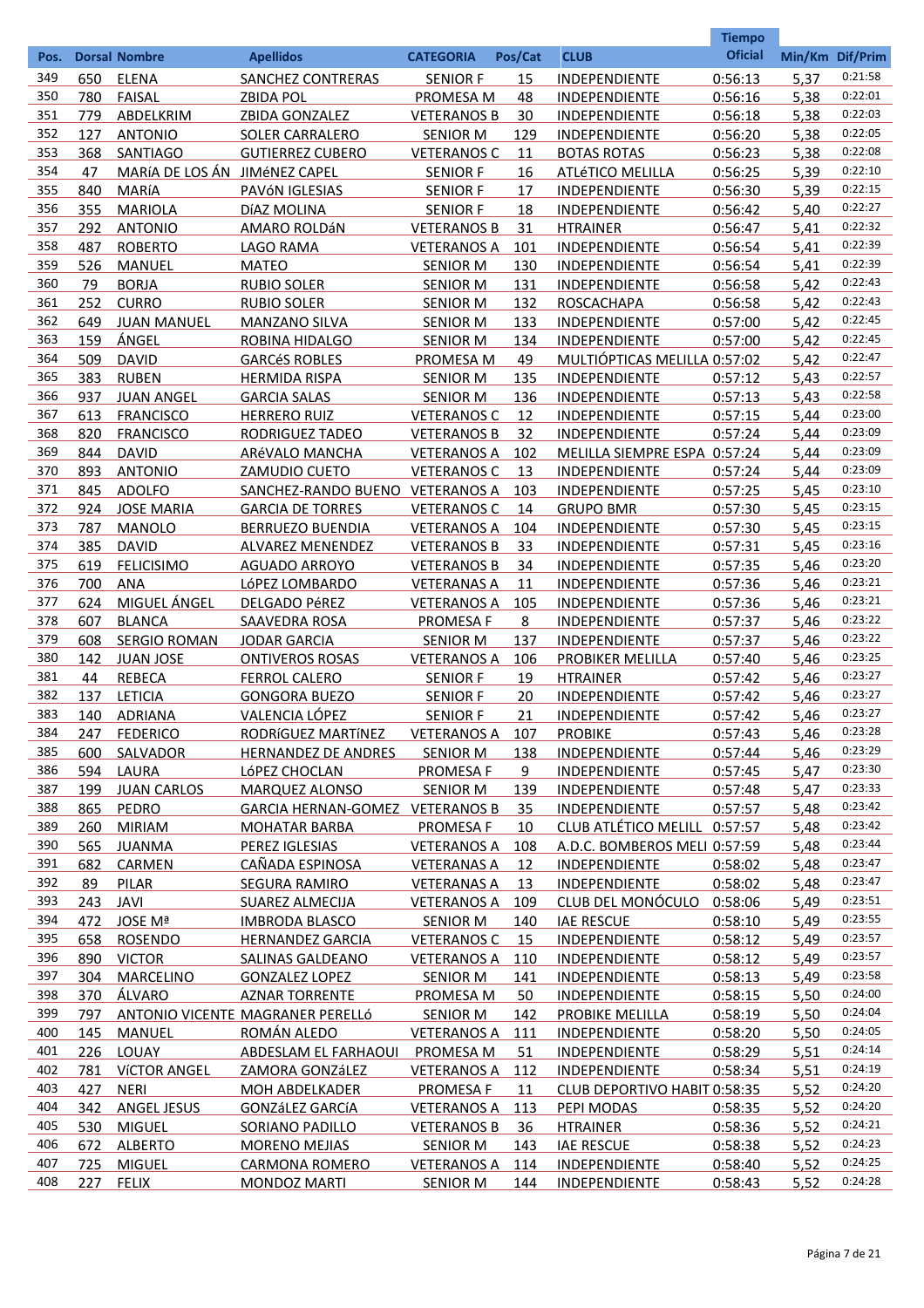|            |            |                                           |                                                  |                                    |              |                                     | <b>Tiempo</b>      |                 |                    |
|------------|------------|-------------------------------------------|--------------------------------------------------|------------------------------------|--------------|-------------------------------------|--------------------|-----------------|--------------------|
| Pos.       |            | <b>Dorsal Nombre</b>                      | <b>Apellidos</b>                                 | <b>CATEGORIA</b>                   | Pos/Cat      | <b>CLUB</b>                         | <b>Oficial</b>     | Min/Km Dif/Prim |                    |
| 409        | 685        | <b>DANI</b>                               | MUÑOZ HERNÁNDEZ                                  | PROMESA M                          | 52           | <b>INDEPENDIENTE</b>                | 0:58:46            | 5,53            | 0:24:31            |
| 410        | 73         | <b>FRANCISCO</b>                          | <b>GARRIDO RODRIGUEZ</b>                         | <b>SENIOR M</b>                    | 145          | <b>INDEPENDIENTE</b>                | 0:58:46            | 5,53            | 0:24:31            |
| 411        | 552        | <b>JOSE FRANCISCO</b>                     | <b>BALLESTEROS GARCIA</b>                        | <b>VETERANOS A</b>                 | 115          | <b>IND</b>                          | 0:58:46            | 5,53            | 0:24:31            |
| 412        | 515        | <b>ALEXIS</b>                             | <b>GARRIDO RODRIGUEZ</b>                         | <b>SENIOR M</b>                    | 146          | INDEPENDIENTE                       | 0:58:47            | 5,53            | 0:24:32            |
| 413        | 917        | VICTORIA EUGENIA MUñOZ GARCIA             |                                                  | <b>SENIOR F</b>                    | 22           | INDEPENDIENTE                       | 0:58:51            | 5,53            | 0:24:36            |
| 414        | 935        | <b>SERGIO</b>                             | <b>GARCIA FLORIDO</b>                            | <b>VETERANOS A</b>                 | 116          | INDEPENDIENTE                       | 0:58:51            | 5,53            | 0:24:36            |
| 415        | 365        | <b>ANA</b>                                | GÓMEZ ESQUEMBRI                                  | <b>SENIOR F</b>                    | 23           | INDEPENDIENTE                       | 0:58:57            | 5,54            | 0:24:42            |
| 416        | 584        | <b>PATRICIA</b>                           | <b>TELLO UTRERA</b>                              | <b>SENIOR F</b>                    | 24           | <b>ESTETICA PATRICIA</b>            | 0:59:00            | 5,54            | 0:24:45            |
| 417        | 492        | <b>CRISTIAN</b>                           | <b>HUELIN ZARAGOZA</b>                           | <b>SENIOR M</b>                    | 147          | INDEPENDIENTE                       | 0:59:04            | 5,54            | 0:24:49            |
| 418        | 167        | LUIS                                      | <b>RUIZ GARCÍA</b>                               | <b>VETERANOS B</b>                 | 37           | INDEPENDIENTE                       | 0:59:04            | 5,54            | 0:24:49            |
| 419        | 939        | <b>CARLOS</b>                             | <b>CAMPOY</b>                                    | <b>VETERANOS A</b>                 | 117          | INDEPENDIENTE                       | 0:59:09            | 5,55            | 0:24:54<br>0:24:56 |
| 420<br>421 | 211        | <b>HAMED</b>                              | MOHAMED MOHAMED                                  | <b>VETERANOS B</b>                 | 38           | INDEPENDIENTE                       | 0:59:11            | 5,55            | 0:25:03            |
| 422        | 444<br>357 | FRANCISCO JAVIER REYES GONZALEZ<br>ÁLVARO |                                                  | <b>SENIOR M</b>                    | 148          | INDEPENDIENTE                       | 0:59:18<br>0:59:30 | 5,56            | 0:25:15            |
| 423        | 348        | <b>MARINA</b>                             | <b>IMBRODA VáZQUEZ</b><br><b>GARCIA URDIALES</b> | <b>SENIOR M</b><br><b>SENIOR F</b> | 149<br>25    | INDEPENDIENTE<br>INDEPENDIENTE      | 0:59:30            | 5,57<br>5,57    | 0:25:15            |
| 424        | 720        | <b>OSCAR</b>                              | RUIZ GONZALEZ                                    | <b>SENIOR M</b>                    | 150          | INDEPENDIENTE                       | 0:59:33            | 5,57            | 0:25:18            |
| 425        | 921        | <b>NOEMY</b>                              | <b>GALLARDO CABANILLAS</b>                       | <b>SENIOR F</b>                    | 26           | INDEPENDIENTE                       | 0:59:35            | 5,58            | 0:25:20            |
| 426        | 920        | <b>IMANOL</b>                             | <b>HARO GOMEZ</b>                                | <b>SENIOR M</b>                    | 151          | INDEPENDIENTE                       | 0:59:36            | 5,58            | 0:25:21            |
| 427        | 828        | <b>MIGUEL ANGEL</b>                       | BERRUEZO MARTINEZ                                | <b>VETERANOS A</b>                 | 118          | INDEPENDIENTE                       | 0:59:37            | 5,58            | 0:25:22            |
| 428        | 190        | <b>EVA MARIA</b>                          | SANTANA JIMENEZ                                  | <b>VETERANAS A</b>                 | 14           | <b>H-TRAINER</b>                    | 0:59:45            | 5,59            | 0:25:30            |
| 429        | 214        | <b>JORGE</b>                              | <b>CAñA ROCA</b>                                 | <b>SENIOR M</b>                    | 152          | INDEPENDIENTE                       | 0:59:46            | 5,59            | 0:25:31            |
| 430        | 119        | <b>ANTONIO</b>                            | GALLEGO GONZÁLEZ-ALLE VETERANOS A                |                                    | 119          | INDEPENDIENTE                       | 0:59:49            | 5,59            | 0:25:34            |
| 431        | 171        | <b>JOSE ÁNGEL</b>                         | LáZARO DELGADO                                   | PROMESA M                          | 53           | INDEPENDIENTE                       | 0:59:51            | 5,59            | 0:25:36            |
| 432        | 834        | Mª JOAUINA                                | <b>NIETO SUAREZ</b>                              | <b>PROMESAF</b>                    | 12           | INDEPENDIENTE                       | 1:00:03            | 6,00            | 0:25:48            |
| 433        | 188        | CAROLINA                                  | ALONSO GARCÍA                                    | <b>SENIOR F</b>                    | 27           | INDEPENDIENTE                       | 1:00:04            | 6,00            | 0:25:49            |
| 434        | 118        | <b>PAULA</b>                              | <b>MOYA GALERA</b>                               | <b>PROMESAF</b>                    | 13           | <b>H-TRAINER</b>                    | 1:00:04            | 6,00            | 0:25:49            |
| 435        | 386        | <b>ANTONIO</b>                            | <b>AMATE QUESADA</b>                             | <b>VETERANOS A</b>                 | 120          | INDEPENDIENTE                       | 1:00:05            | 6,01            | 0:25:50            |
| 436        | 238        | <b>ROSA DELIA</b>                         | <b>MORALES PATRICIO</b>                          | <b>VETERANAS A</b>                 | 15           | INDEPENDIENTE                       | 1:00:08            | 6,01            | 0:25:53            |
| 437        | 306        |                                           | CRISTINA BEATRIZ NAVARRETE PéREZ                 | <b>PROMESAF</b>                    | 14           | INDEPENDIENTE                       | 1:00:08            | 6,01            | 0:25:53            |
| 438        | 687        | <b>DANIEL</b>                             | <b>BARBA HEREDIA</b>                             | PROMESA M                          | 54           | EL RESERVADO                        | 1:00:10            | 6,01            | 0:25:55            |
| 439        | 150        | <b>SANDRA</b>                             | <b>ABAD GONZALEZ</b>                             | <b>PROMESAF</b>                    | 15           | <b>HTRAINER</b>                     | 1:00:13            | 6,01            | 0:25:58            |
| 440        | 567        | <b>JUAN</b>                               | <b>FERNANDEZ LARA</b>                            | <b>VETERANOS A</b>                 | 121          | <b>INDEPENDIENTE</b>                | 1:00:14            | 6,01            | 0:25:59            |
| 441        | 323        | LUIS                                      | DE AIZPURU ROSADO                                | <b>VETERANOS B</b>                 | 39           | MELILLA SIEMPRE ESPA 1:00:20        |                    | 6.02            | 0:26:05            |
| 442        | 391        | <b>ADRIAN</b>                             | <b>GARCIA GALINDO</b>                            | <b>PROMESA M</b>                   | 55           | <b>INDEPENDIENTE</b>                | 1:00:20            | 6,02            | 0:26:05            |
| 443        | 240        | <b>SERGIO</b>                             | <b>MEIS ASENSI</b>                               | PROMESA M                          | 56           | INDEPENDIENTE                       | 1:00:20            | 6,02            | 0:26:05            |
| 444        | 157        | DANIEL                                    | <b>GUTIERREZ MARTÍNEZ</b>                        | VETERANOS A 122                    |              | PEQUEñOS SALTABACH 1:00:21          |                    | 6,02            | 0:26:06            |
| 445        | 394        | <b>JUAN MANUEL</b>                        | RODRÍGUEZ RUIZ                                   | <b>VETERANOS B</b>                 | 40           | <b>INDEPENDIENTE</b>                | 1:00:22            | 6,02            | 0:26:07            |
| 446        | 88         | <b>VIRGINIA</b>                           | <b>SEGURA RAMIRO</b>                             | <b>VETERANAS A</b>                 | 16           | <b>INDEPENDIENTE</b>                | 1:00:22            | 6,02            | 0:26:07            |
| 447        | 941        | JOSE Mª                                   | LOPEZ DOMINGUEZ                                  | <b>VETERANOS B</b>                 | 41           | <b>INDEPENDIENTE</b>                | 1:00:28            | 6,03            | 0:26:13            |
| 448        | 522        | <b>ANA</b>                                | <b>MARTINEZ MORENO</b>                           | <b>VETERANAS C</b>                 | $\mathbf{1}$ | <b>TRAIL RUNNING MELILL 1:00:45</b> |                    | 6,05            | 0:26:30            |
| 449        | 372        | <b>JUAN MIGUEL</b>                        | <b>BOLAÑO GARRIDO</b>                            | PROMESA M                          | 57           | MELILLA SIEMPRE ESPA 1:00:46        |                    | 6,05            | 0:26:31            |
| 450        | 415        | SALVADOR                                  | <b>CARMONA SAAVEDRA</b>                          | PROMESA M                          | 58           | <b>CLUB KORYO</b>                   | 1:00:53            | 6,05            | 0:26:38            |
| 451        | 339        | <b>PACHON</b>                             | <b>SANCHEZ JOSE</b>                              | <b>VETERANOS A</b>                 | <u>123</u>   | FOTOS PACHON MELILL 1:00:56         |                    | 6,06            | 0:26:41            |
| 452        | 853        | <b>JOSE</b>                               | <b>OUVIñA MANTEL</b>                             | <b>VETERANOS B</b>                 | 42           | <b>INDEPENDIENTE</b>                | 1:01:04            | 6,06            | 0:26:49            |
| 453        | 486        | CARLOS                                    | SANCHEZ ORTEGA                                   | <b>SENIOR M</b>                    | <u>153</u>   | INDEPENDIENTE                       | 1:01:09            | 6,07            | 0:26:54            |
| 454        |            | 462 JOSé MANUEL                           | PINA GARCÍA                                      | <b>PROMESA M</b>                   | 59           | <b>ALSIELO</b>                      | 1:01:15            | 6,08            | 0:27:00            |
| 455        |            | 146 ANTONIO                               | VILLASALA SARABIA                                | <b>SENIOR M</b>                    | 154          | <b>INDEPENDIENTE</b>                | 1:01:15            | 6,08            | 0:27:00            |
| 456        | $753 -$    | <b>LUIS</b>                               | <b>IMBRODA GARCIA</b>                            | <b>SENIOR M</b>                    | <u>155</u>   | <b>INDEPENDIENTE</b>                | 1:01:22            | 6,08            | 0:27:07            |
| 457        | 61         | <b>MARINA</b>                             | <b>ARAGÓN PRIETO</b>                             | <b>SENIOR F</b>                    | 28           | <b>INDEPENDIENTE</b>                | 1:01:24            | 6,08            | 0:27:09            |
| 458        | 57         | MIGUEL FéLIX                              | <b>VALVERDE MARTINEZ</b>                         | <b>VETERANOS A</b>                 | 124          | <b>INDEPENDIENTE</b>                | 1:01:25            | 6,09            | 0:27:10            |
| 459        | 912        | JOAQUÍN                                   | <b>CARRILLO GRACIA</b>                           | <b>VETERANOS B</b>                 | 43           | <b>INDEPENDIENTE</b>                | 1:01:29            | 6,09            | 0:27:14            |
| 460        | 938        | <b>MIGUEL ANGEL</b>                       | SARMIENTO LEVY                                   | PROMESA M                          | 60           | <b>INDEPENDIENTE</b>                | 1:01:41            | 6,10            | 0:27:26            |
| 461        | 555        | CARMELO                                   | <b>MARTINEZ GOMEZ</b>                            | <b>SENIOR M</b>                    | 156          | LUZ DE GAS SPORT TEA 1:01:43        |                    | 6,10            | 0:27:28            |
| 462        | 742        | <b>JOAQUIN</b>                            | <b>BARRACHINA VIDAL</b>                          | <b>VETERANOS B</b>                 | 44           | <b>SUPERMUSCLE</b>                  | 1:01:50            | 6,11            | 0:27:35            |
| 463        | 315        | <b>BORI</b>                               | <b>GUERRERO REQUENA</b>                          | <b>VETERANOS B</b>                 | 45           | <b>CLUB ALBORAN</b>                 | 1:01:58            | 6,12            | 0:27:43            |
| 464        | 77         | <b>ESTEFANY</b>                           | <b>CHOZAS MARTINEZ</b>                           | <b>PROMESA F</b>                   | 16           | ATÚN CON 🍅 T 1:02:03                |                    | 6,12            | 0:27:48            |
| 465        | 76         | PEDRO JOSE                                | <b>MEJIAS TEMIMI</b>                             | PROMESA M                          | 61           | ATUN CON 🍅 T 1:02:03                |                    | 6,12            | 0:27:48            |
| 466        | 484        | <b>JAVIER</b>                             | <b>CATALINA LUQUE</b>                            | <b>PROMESA M</b>                   | 62           | <b>INDEPENDIENTE</b>                | 1:02:07            | 6,13            | 0:27:52            |
| 467        | 102        | CAROLINA                                  | <b>ANTON MUÑOZ</b>                               | <b>VETERANAS B</b>                 | 4            | <b>DRACENA</b>                      | 1:02:08            | 6,13            | 0:27:53            |
| 468        | 104        | <b>IRENE</b>                              | <b>BERNAL ANTON</b>                              | <b>PROMESA F</b>                   | 17           | <b>DRACENA</b>                      | 1:02:08            | 6,13            | 0:27:53            |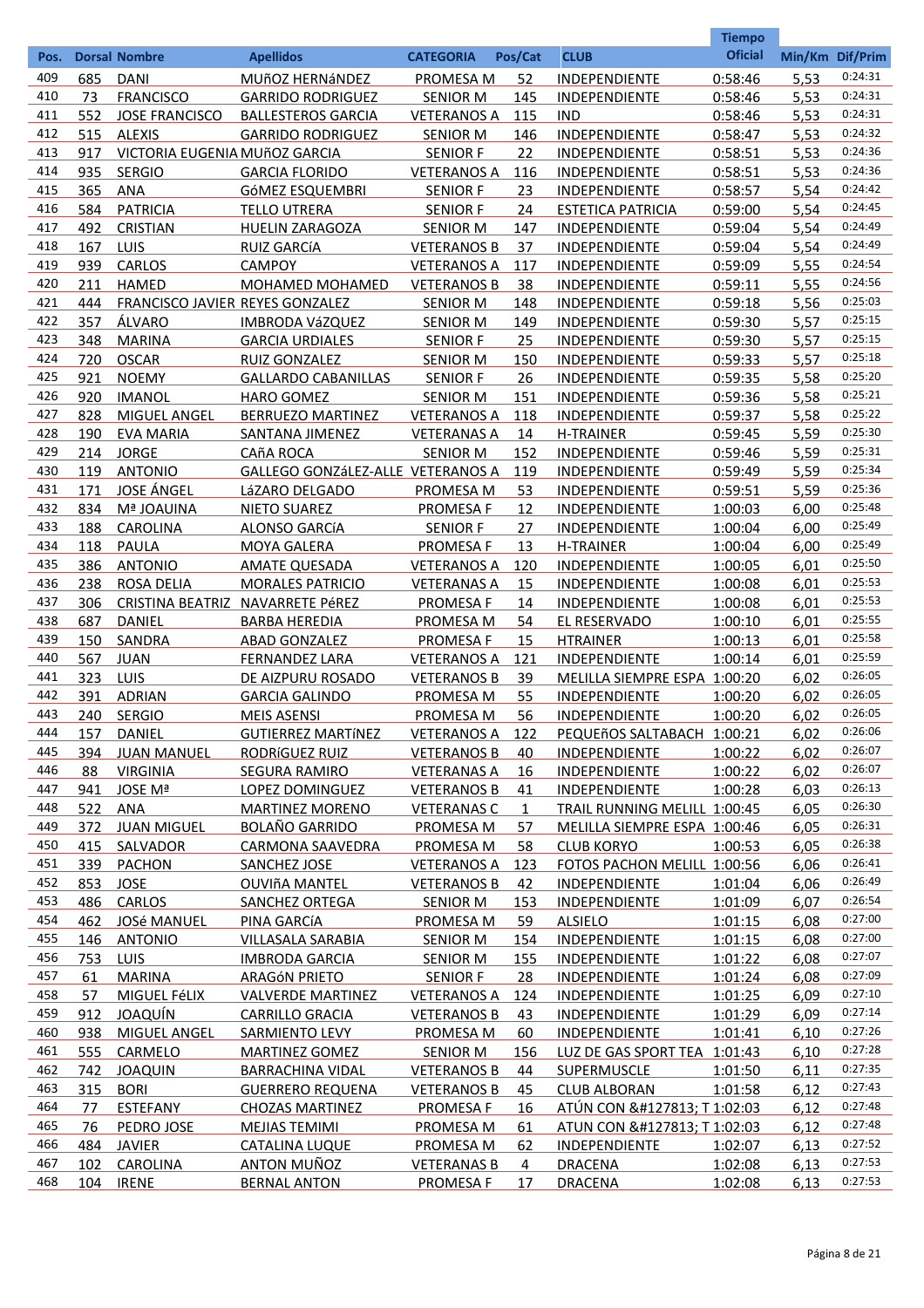| <b>Oficial</b><br><b>CLUB</b><br>Min/Km Dif/Prim<br><b>Dorsal Nombre</b><br><b>Apellidos</b><br><b>CATEGORIA</b><br>Pos/Cat<br>Pos.<br>0:27:54<br>469<br><b>CORDON NIETO</b><br>1:02:09<br>6,13<br>901<br>ALVARO JOSE<br><b>VETERANOS B</b><br>46<br><b>INDEPENDIENTE</b><br>0:27:57<br>470<br>523<br><b>SERGIO</b><br>TRAIL RUNNING MELILL 1:02:12<br>6,13<br>CARRASCO SALMERÓN<br><b>VETERANOS A</b><br>125<br>0:28:04<br>471<br><b>CRISTINA</b><br>6,14<br>141<br><b>ESTEVANEZ GONZALEZ</b><br><b>PROMESA F</b><br>18<br><b>HTRAINER</b><br>1:02:19<br>0:28:07<br>472<br><b>JOSE FRANCISCO</b><br>6,14<br>645<br><b>SANCHEZ JIMENEZ</b><br><b>VETERANOS B</b><br>47<br><b>INDEPENDIENTE</b><br>1:02:22<br>0:28:18<br>473<br>6,15<br>775<br><b>MARIA ELENA</b><br><b>INFANTE VAZQUEZ</b><br><b>VETERANAS A</b><br>17<br>TRAIL RUNNING MELILL 1:02:33<br>474<br>0:28:18<br><b>RAUL</b><br>6,15<br>774<br>MELLADO BLAZQUEZ<br><b>VETERANOS A</b><br>126<br>TRAIL RUNNING MELILL 1:02:33<br>475<br>0:28:21<br>278<br><b>DAVID</b><br>INDEPENDIENTE<br>6,16<br><b>ANTON VALLET</b><br><b>SENIOR M</b><br>157<br>1:02:36<br>0:28:21<br>476<br>139<br>Mª ANGELES<br><b>PROMESA F</b><br>19<br>INDEPENDIENTE<br>6,16<br><b>GARNICA CARVAJAL</b><br>1:02:36<br>0:28:21<br>477<br>163<br>PABLO<br>INDEPENDIENTE<br>6,16<br><b>CASADO RUIZ</b><br><b>SENIOR M</b><br>158<br>1:02:36<br>0:28:22<br>478<br>153<br><b>JUAN</b><br><b>SOLER PEREZ</b><br><b>SENIOR M</b><br>159<br><b>NINGUNO</b><br>1:02:37<br>6,16<br>479<br>0:28:30<br>539<br>ANGEL<br><b>VETERANOS B</b><br>6,17<br>MINGORANCE ESTRADA<br>48<br><b>INDEPENDIENTE</b><br>1:02:45<br>480<br>0:28:31<br>538<br><b>JOSE GABRIEL</b><br>LÓPEZ BELMONTE<br><b>VETERANOS C</b><br>INDEPENDIENTE<br>6,17<br>16<br>1:02:46<br>0:28:34<br>481<br>604<br><b>JOSE MARIA</b><br>INDEPENDIENTE<br>MARQUEZ JURADO<br><b>VETERANOS A</b><br>127<br>1:02:49<br>6,17<br>0:28:34<br>482<br>175<br>SANDRA<br><b>LIARTE ORTIZ</b><br>INDEPENDIENTE<br>1:02:49<br><b>SENIOR F</b><br>29<br>6,17<br>0:28:35<br>483<br>176<br><b>GUILLERMO</b><br>INDEPENDIENTE<br>6,17<br>SANCHEZ ARTOLACHIPI<br><b>SENIOR M</b><br>160<br>1:02:50<br>0:28:35<br>484<br>878<br><b>ROCIO</b><br><b>GARCIA MARMOL</b><br><b>SENIOR F</b><br>30<br><b>INDEPENDIENTE</b><br>1:02:50<br>6,17<br>0:28:46<br>485<br>453<br>YAMILE<br><b>DIAZ CARDENAS</b><br><b>VETERANAS A</b><br>18<br><b>RENACER</b><br>1:03:01<br>6,18<br>0:28:46<br>486<br>450<br><b>PERCY</b><br>ARISTA CARBONEL<br><b>VETERANOS A</b><br>128<br><b>RENACER</b><br>1:03:01<br>6,18<br>0:28:54<br>487<br>736<br><b>MARIA</b><br>LOBATO ZARCO<br>DONAT&DONAT<br><b>SENIOR F</b><br>31<br>1:03:09<br>6,19<br>0:28:54<br>488<br><b>ANJARA</b><br>737<br><b>CALERO CAMACHO</b><br><b>SENIOR F</b><br>32.<br><b>INDEPENDIENTE</b><br>1:03:09<br>6,19<br>489<br>0:29:00<br>648<br><b>FATNA</b><br><b>BELFILALIA</b><br><b>SENIOR F</b><br>33<br>INDEPENDIENTE<br>6,20<br>1:03:15<br>490<br>0:29:15<br>636<br><b>VETERANAS A</b><br>INDEPENDIENTE<br>ESPERANZA ELENA RUIZ FERNANDEZ<br>19<br>1:03:30<br>6,21<br>0:29:15<br>491<br><b>JAVIER</b><br>INDEPENDIENTE<br>634<br>DOMINGUEZ SAN ISIDOR VETERANOS A<br>129<br>1:03:30<br>6,21<br>0:29:16<br>492<br>846<br>LORENA<br>INDEPENDIENTE<br><b>CASAL SABARIS</b><br><b>VETERANAS A</b><br>20<br>1:03:31<br>6,21<br>0:29:25<br>493<br>919<br><b>ANTONIO</b><br>INDEPENDIENTE<br>MUñOZ GARCIA<br><b>VETERANOS A</b><br>130<br>1:03:40<br>6,22<br>0:29:29<br>494<br>839<br>INDEPENDIENTE<br>6,22<br><b>JOSE MIGUEL</b><br><b>LOPEZ CRUZ</b><br><b>VETERANOS B</b><br>49<br>1:03:44<br>0:29:41<br>495<br>204<br>MIGUEL ANGEL<br><b>MARTÍNEZ TRUJILLO</b><br><b>VETERANOS A</b><br>131<br><b>INDEPENDIENTE</b><br>1:03:56<br>6,24<br>0:29:47<br>496<br>778<br>PEDRO<br><b>MIRATS VELEZ</b><br><b>VETERANOS A</b><br>INDEPENDIENTE<br>6,24<br>132<br>1:04:02<br>497<br>0:29:50<br>271<br><b>JUAN</b><br><b>GARCÍA FELICES</b><br><b>VETERANOS B</b><br>50<br>MELILLA SIEMPRE ESPA 1:04:05<br>6,25<br>0:29:57<br>498<br>740<br><b>MARIA VICTORIA</b><br><b>BELMONTE HERNANDEZ</b><br><b>VETERANAS A</b><br>21<br><b>INDEPENDIENTE</b><br>1:04:12<br>6,25<br>0:29:59<br>499<br>105<br><b>MARIA TERESA</b><br><b>REYES DOMINGUEZ</b><br><b>VETERANAS A</b><br>22<br><b>HTRAINER</b><br>1:04:14<br>6,25<br>0:30:06<br>500<br>430<br><b>MOHAMED</b><br>PROMESA M<br>6,26<br>MOHAMED AL-LUCH<br>63<br><b>INDEPENDIENTE</b><br>1:04:21<br>0:30:06<br>501<br><b>SÁNCHEZ JIMENEZ</b><br>37<br><u>JUAN JOSÉ</u><br><b>VETERANOS C</b><br>1:04:21<br>17<br><b>INDEPENDIENTE</b><br>6,26<br>0:30:17<br>502<br>751<br><b>FRANCISCO</b><br><b>SOLER CANSINO</b><br><b>VETERANOS B</b><br>51<br><b>BOTAS ROTAS</b><br>1:04:32<br>6,27<br>503<br>0:30:17<br>749<br><b>CONFECCIONES SOLER</b><br><b>JUAN JOSE</b><br><b>SOLER GOMEZ</b><br><b>SENIOR M</b><br><u>161</u><br>6,27<br>1:04:32<br>0:30:19<br>504<br>TERESA CONCEPCI SÁNCHEZ CARRASCO<br>250<br><b>SENIOR F</b><br><b>INDEPENDIENTE</b><br>1:04:34<br>6,27<br>34<br>0:30:22<br>505<br>6,28<br>94<br>LAURA<br><b>ZAPATA LOPEZ</b><br><b>SENIOR F</b><br><u>35</u><br><b>INDEPENDIENTE</b><br>1:04:37<br>0:30:22<br>506<br>110<br><b>JACINTO</b><br>6,28<br><b>HURTADO RUIZ</b><br><b>VETERANOS B</b><br><u>52</u><br><b>HURMOS</b><br>1:04:37<br>0:30:23<br>507<br><b>GEMA</b><br>INDEPENDIENTE<br>6,28<br>722<br>ZAPATA LÓPEZ<br><b>PROMESA F</b><br><u>20</u><br>1:04:38<br>0:30:33<br>508<br>691<br><b>BEGOñA</b><br>ÁLVAREZ RETUERTO<br>6,29<br><b>VETERANAS C</b><br>$\mathbf{2}$<br><b>INDEPENDIENTE</b><br>1:04:48<br>0:30:39<br>509<br>136<br>PABLO<br>64<br>6,29<br><b>MONTORO MORENO</b><br><b>PROMESA M</b><br><b>INDEPENDIENTE</b><br>1:04:54<br>510<br>0:30:42<br>678<br><b>MONTSERRAT</b><br><b>GUERRERO MOLINO</b><br>5<br><b>VETERANAS B</b><br><b>INDEPENDIENTE</b><br>1:04:57<br>6,30<br>0:30:43<br>511<br>GÓMEZ LEÓN<br>859<br>SONIA<br><b>VETERANAS A</b><br><u>23</u><br><b>KOGYJUDO</b><br>1:04:58<br>6,30<br>0:30:44<br>512<br>161<br>MARIA ASUNCION CARRILLO UCEDA<br><b>VETERANAS B</b><br>6<br>INDEPENDIENTE<br>1:04:59<br>6,30<br>0:30:44<br>513<br>639<br>ANDRES<br><b>CABALLERO APARICIO</b><br><b>VETERANOS A</b><br><u>133</u><br><b>INDEPENDIENTE</b><br>1:04:59<br>6,30<br>0:30:48<br>514<br>35<br><b>MARIA DEL MAR</b><br><b>ALONSO VAQUERO</b><br><b>VETERANAS A</b><br><u>24</u><br>H-TRAINER<br>1:05:03<br>6,30<br>0:30:49<br>515<br>MULTIÓPTICAS MELILLA 1:05:04<br>6,30<br>67<br><b>CAROLINA</b><br>MINGORANCE HERNÁNDE PROMESA F<br>21<br>0:30:53<br>516<br><b>MELÓN VARGAS</b><br>22<br>6,31<br>310<br>SONIA<br><b>PROMESA F</b><br><b>INDEPENDIENTE</b><br>1:05:08<br>0:30:58<br>517<br>925<br><b>FELIX</b><br>MONDEJAR PINEDA<br><b>SENIOR M</b><br>162<br><b>INDEPENDIENTE</b><br>1:05:13<br>6,31<br>518<br>0:30:59<br>615 ANTONIO<br><b>MONDEJAR PEREZ</b><br><b>VETERANOS B</b><br>53<br><b>INDEPENDIENTE</b><br>1:05:14<br>6,31<br>519<br>0:30:59<br>711<br><b>CARLOS</b><br>MONDEJAR PINEDA<br>PROMESA M<br><u>65</u><br><b>INDEPENDIENTE</b><br>1:05:14<br>6,31<br>0:31:11<br>520<br>225<br><b>ISABEL</b><br><b>OLIVARES AMAYA</b><br><b>SENIOR F</b><br>36<br><b>INDEPENDIENTE</b><br>1:05:26<br>6,33<br>0:31:11<br>521<br>233<br><b>ROBERTO</b><br>6,33<br><b>RUIZ PADILLA</b><br><b>SENIOR M</b><br><u>163</u><br><b>INDEPENDIENTE</b><br>1:05:26<br>0:31:25<br>522<br>807<br>37<br>1:05:40<br>6,34<br>CAROLINA<br><b>CRESPO PRADOS</b><br><b>SENIOR F</b><br><b>INDEPENDIENTE</b><br>0:31:26<br>523<br>808<br><b>ROBERTO</b><br>164<br>6,34<br><b>GARCIA PASADAS</b><br><b>SENIOR M</b><br><b>INDEPENDIENTE</b><br>1:05:41<br>0:31:27<br>524<br>574<br>CARLOS<br>6,34<br><b>RUIZ SAN LORENZO</b><br><b>VETERANOS A</b><br>134<br>INDEPENDIENTE<br>1:05:42<br>0:31:40<br>525<br>908<br>38<br><b>ANA BELEN</b><br><b>MENDEZ MARIN</b><br><b>SENIOR F</b><br><b>INDEPENDIENTE</b><br>1:05:55<br>6,36<br>0:31:42<br>526<br>520<br><b>MARIA ISABEL</b><br><b>PEREZ RUBIO</b><br><b>PROMESA F</b><br>23<br><b>INDEPENDIENTE</b><br>1:05:57<br>6,36<br>0:31:43<br>527<br>765<br>6,36<br><b>MARIA TERESA</b><br><b>COSTA SENA</b><br><b>SENIOR F</b><br>39<br>CONFECCIONES SOLER 1:05:58<br>0:31:50<br>528<br>135<br><b>NIEVES</b><br>ROMERO PUERTO<br><b>VETERANAS A</b><br>25<br>PEQUEñOS SALTABACH 1:06:05<br>6,37 |  |  |  | <b>Tiempo</b> |  |
|---------------------------------------------------------------------------------------------------------------------------------------------------------------------------------------------------------------------------------------------------------------------------------------------------------------------------------------------------------------------------------------------------------------------------------------------------------------------------------------------------------------------------------------------------------------------------------------------------------------------------------------------------------------------------------------------------------------------------------------------------------------------------------------------------------------------------------------------------------------------------------------------------------------------------------------------------------------------------------------------------------------------------------------------------------------------------------------------------------------------------------------------------------------------------------------------------------------------------------------------------------------------------------------------------------------------------------------------------------------------------------------------------------------------------------------------------------------------------------------------------------------------------------------------------------------------------------------------------------------------------------------------------------------------------------------------------------------------------------------------------------------------------------------------------------------------------------------------------------------------------------------------------------------------------------------------------------------------------------------------------------------------------------------------------------------------------------------------------------------------------------------------------------------------------------------------------------------------------------------------------------------------------------------------------------------------------------------------------------------------------------------------------------------------------------------------------------------------------------------------------------------------------------------------------------------------------------------------------------------------------------------------------------------------------------------------------------------------------------------------------------------------------------------------------------------------------------------------------------------------------------------------------------------------------------------------------------------------------------------------------------------------------------------------------------------------------------------------------------------------------------------------------------------------------------------------------------------------------------------------------------------------------------------------------------------------------------------------------------------------------------------------------------------------------------------------------------------------------------------------------------------------------------------------------------------------------------------------------------------------------------------------------------------------------------------------------------------------------------------------------------------------------------------------------------------------------------------------------------------------------------------------------------------------------------------------------------------------------------------------------------------------------------------------------------------------------------------------------------------------------------------------------------------------------------------------------------------------------------------------------------------------------------------------------------------------------------------------------------------------------------------------------------------------------------------------------------------------------------------------------------------------------------------------------------------------------------------------------------------------------------------------------------------------------------------------------------------------------------------------------------------------------------------------------------------------------------------------------------------------------------------------------------------------------------------------------------------------------------------------------------------------------------------------------------------------------------------------------------------------------------------------------------------------------------------------------------------------------------------------------------------------------------------------------------------------------------------------------------------------------------------------------------------------------------------------------------------------------------------------------------------------------------------------------------------------------------------------------------------------------------------------------------------------------------------------------------------------------------------------------------------------------------------------------------------------------------------------------------------------------------------------------------------------------------------------------------------------------------------------------------------------------------------------------------------------------------------------------------------------------------------------------------------------------------------------------------------------------------------------------------------------------------------------------------------------------------------------------------------------------------------------------------------------------------------------------------------------------------------------------------------------------------------------------------------------------------------------------------------------------------------------------------------------------------------------------------------------------------------------------------------------------------------------------------------------------------------------------------------------------------------------------------------------------------------------------------------------------------------------------------------------------------------------------------------------------------------------------------------------------------------------------------------------------------------------------------------------------------------------------------------------------------------------------------------------------------------------------------------------------------------------------------------------------------------------------------------------------------------------------------------------------------------------------------------------------------------------------------------------------------------------------------------------------------------------------------------------------------------------------------------------------------------------------------------------------------------------------------------------------------------------------------------------------------------------------------------------------------------------------------------------------------------------------------------------------------------------------------------------------------------------------------------------------------------------------------------------------------------------------------------------------------------------------------------------------------|--|--|--|---------------|--|
|                                                                                                                                                                                                                                                                                                                                                                                                                                                                                                                                                                                                                                                                                                                                                                                                                                                                                                                                                                                                                                                                                                                                                                                                                                                                                                                                                                                                                                                                                                                                                                                                                                                                                                                                                                                                                                                                                                                                                                                                                                                                                                                                                                                                                                                                                                                                                                                                                                                                                                                                                                                                                                                                                                                                                                                                                                                                                                                                                                                                                                                                                                                                                                                                                                                                                                                                                                                                                                                                                                                                                                                                                                                                                                                                                                                                                                                                                                                                                                                                                                                                                                                                                                                                                                                                                                                                                                                                                                                                                                                                                                                                                                                                                                                                                                                                                                                                                                                                                                                                                                                                                                                                                                                                                                                                                                                                                                                                                                                                                                                                                                                                                                                                                                                                                                                                                                                                                                                                                                                                                                                                                                                                                                                                                                                                                                                                                                                                                                                                                                                                                                                                                                                                                                                                                                                                                                                                                                                                                                                                                                                                                                                                                                                                                                                                                                                                                                                                                                                                                                                                                                                                                                                                                                                                                                                                                                                                                                                                                                                                                                                                                                                                                                                                                                                                                                                                 |  |  |  |               |  |
|                                                                                                                                                                                                                                                                                                                                                                                                                                                                                                                                                                                                                                                                                                                                                                                                                                                                                                                                                                                                                                                                                                                                                                                                                                                                                                                                                                                                                                                                                                                                                                                                                                                                                                                                                                                                                                                                                                                                                                                                                                                                                                                                                                                                                                                                                                                                                                                                                                                                                                                                                                                                                                                                                                                                                                                                                                                                                                                                                                                                                                                                                                                                                                                                                                                                                                                                                                                                                                                                                                                                                                                                                                                                                                                                                                                                                                                                                                                                                                                                                                                                                                                                                                                                                                                                                                                                                                                                                                                                                                                                                                                                                                                                                                                                                                                                                                                                                                                                                                                                                                                                                                                                                                                                                                                                                                                                                                                                                                                                                                                                                                                                                                                                                                                                                                                                                                                                                                                                                                                                                                                                                                                                                                                                                                                                                                                                                                                                                                                                                                                                                                                                                                                                                                                                                                                                                                                                                                                                                                                                                                                                                                                                                                                                                                                                                                                                                                                                                                                                                                                                                                                                                                                                                                                                                                                                                                                                                                                                                                                                                                                                                                                                                                                                                                                                                                                                 |  |  |  |               |  |
|                                                                                                                                                                                                                                                                                                                                                                                                                                                                                                                                                                                                                                                                                                                                                                                                                                                                                                                                                                                                                                                                                                                                                                                                                                                                                                                                                                                                                                                                                                                                                                                                                                                                                                                                                                                                                                                                                                                                                                                                                                                                                                                                                                                                                                                                                                                                                                                                                                                                                                                                                                                                                                                                                                                                                                                                                                                                                                                                                                                                                                                                                                                                                                                                                                                                                                                                                                                                                                                                                                                                                                                                                                                                                                                                                                                                                                                                                                                                                                                                                                                                                                                                                                                                                                                                                                                                                                                                                                                                                                                                                                                                                                                                                                                                                                                                                                                                                                                                                                                                                                                                                                                                                                                                                                                                                                                                                                                                                                                                                                                                                                                                                                                                                                                                                                                                                                                                                                                                                                                                                                                                                                                                                                                                                                                                                                                                                                                                                                                                                                                                                                                                                                                                                                                                                                                                                                                                                                                                                                                                                                                                                                                                                                                                                                                                                                                                                                                                                                                                                                                                                                                                                                                                                                                                                                                                                                                                                                                                                                                                                                                                                                                                                                                                                                                                                                                                 |  |  |  |               |  |
|                                                                                                                                                                                                                                                                                                                                                                                                                                                                                                                                                                                                                                                                                                                                                                                                                                                                                                                                                                                                                                                                                                                                                                                                                                                                                                                                                                                                                                                                                                                                                                                                                                                                                                                                                                                                                                                                                                                                                                                                                                                                                                                                                                                                                                                                                                                                                                                                                                                                                                                                                                                                                                                                                                                                                                                                                                                                                                                                                                                                                                                                                                                                                                                                                                                                                                                                                                                                                                                                                                                                                                                                                                                                                                                                                                                                                                                                                                                                                                                                                                                                                                                                                                                                                                                                                                                                                                                                                                                                                                                                                                                                                                                                                                                                                                                                                                                                                                                                                                                                                                                                                                                                                                                                                                                                                                                                                                                                                                                                                                                                                                                                                                                                                                                                                                                                                                                                                                                                                                                                                                                                                                                                                                                                                                                                                                                                                                                                                                                                                                                                                                                                                                                                                                                                                                                                                                                                                                                                                                                                                                                                                                                                                                                                                                                                                                                                                                                                                                                                                                                                                                                                                                                                                                                                                                                                                                                                                                                                                                                                                                                                                                                                                                                                                                                                                                                                 |  |  |  |               |  |
|                                                                                                                                                                                                                                                                                                                                                                                                                                                                                                                                                                                                                                                                                                                                                                                                                                                                                                                                                                                                                                                                                                                                                                                                                                                                                                                                                                                                                                                                                                                                                                                                                                                                                                                                                                                                                                                                                                                                                                                                                                                                                                                                                                                                                                                                                                                                                                                                                                                                                                                                                                                                                                                                                                                                                                                                                                                                                                                                                                                                                                                                                                                                                                                                                                                                                                                                                                                                                                                                                                                                                                                                                                                                                                                                                                                                                                                                                                                                                                                                                                                                                                                                                                                                                                                                                                                                                                                                                                                                                                                                                                                                                                                                                                                                                                                                                                                                                                                                                                                                                                                                                                                                                                                                                                                                                                                                                                                                                                                                                                                                                                                                                                                                                                                                                                                                                                                                                                                                                                                                                                                                                                                                                                                                                                                                                                                                                                                                                                                                                                                                                                                                                                                                                                                                                                                                                                                                                                                                                                                                                                                                                                                                                                                                                                                                                                                                                                                                                                                                                                                                                                                                                                                                                                                                                                                                                                                                                                                                                                                                                                                                                                                                                                                                                                                                                                                                 |  |  |  |               |  |
|                                                                                                                                                                                                                                                                                                                                                                                                                                                                                                                                                                                                                                                                                                                                                                                                                                                                                                                                                                                                                                                                                                                                                                                                                                                                                                                                                                                                                                                                                                                                                                                                                                                                                                                                                                                                                                                                                                                                                                                                                                                                                                                                                                                                                                                                                                                                                                                                                                                                                                                                                                                                                                                                                                                                                                                                                                                                                                                                                                                                                                                                                                                                                                                                                                                                                                                                                                                                                                                                                                                                                                                                                                                                                                                                                                                                                                                                                                                                                                                                                                                                                                                                                                                                                                                                                                                                                                                                                                                                                                                                                                                                                                                                                                                                                                                                                                                                                                                                                                                                                                                                                                                                                                                                                                                                                                                                                                                                                                                                                                                                                                                                                                                                                                                                                                                                                                                                                                                                                                                                                                                                                                                                                                                                                                                                                                                                                                                                                                                                                                                                                                                                                                                                                                                                                                                                                                                                                                                                                                                                                                                                                                                                                                                                                                                                                                                                                                                                                                                                                                                                                                                                                                                                                                                                                                                                                                                                                                                                                                                                                                                                                                                                                                                                                                                                                                                                 |  |  |  |               |  |
|                                                                                                                                                                                                                                                                                                                                                                                                                                                                                                                                                                                                                                                                                                                                                                                                                                                                                                                                                                                                                                                                                                                                                                                                                                                                                                                                                                                                                                                                                                                                                                                                                                                                                                                                                                                                                                                                                                                                                                                                                                                                                                                                                                                                                                                                                                                                                                                                                                                                                                                                                                                                                                                                                                                                                                                                                                                                                                                                                                                                                                                                                                                                                                                                                                                                                                                                                                                                                                                                                                                                                                                                                                                                                                                                                                                                                                                                                                                                                                                                                                                                                                                                                                                                                                                                                                                                                                                                                                                                                                                                                                                                                                                                                                                                                                                                                                                                                                                                                                                                                                                                                                                                                                                                                                                                                                                                                                                                                                                                                                                                                                                                                                                                                                                                                                                                                                                                                                                                                                                                                                                                                                                                                                                                                                                                                                                                                                                                                                                                                                                                                                                                                                                                                                                                                                                                                                                                                                                                                                                                                                                                                                                                                                                                                                                                                                                                                                                                                                                                                                                                                                                                                                                                                                                                                                                                                                                                                                                                                                                                                                                                                                                                                                                                                                                                                                                                 |  |  |  |               |  |
|                                                                                                                                                                                                                                                                                                                                                                                                                                                                                                                                                                                                                                                                                                                                                                                                                                                                                                                                                                                                                                                                                                                                                                                                                                                                                                                                                                                                                                                                                                                                                                                                                                                                                                                                                                                                                                                                                                                                                                                                                                                                                                                                                                                                                                                                                                                                                                                                                                                                                                                                                                                                                                                                                                                                                                                                                                                                                                                                                                                                                                                                                                                                                                                                                                                                                                                                                                                                                                                                                                                                                                                                                                                                                                                                                                                                                                                                                                                                                                                                                                                                                                                                                                                                                                                                                                                                                                                                                                                                                                                                                                                                                                                                                                                                                                                                                                                                                                                                                                                                                                                                                                                                                                                                                                                                                                                                                                                                                                                                                                                                                                                                                                                                                                                                                                                                                                                                                                                                                                                                                                                                                                                                                                                                                                                                                                                                                                                                                                                                                                                                                                                                                                                                                                                                                                                                                                                                                                                                                                                                                                                                                                                                                                                                                                                                                                                                                                                                                                                                                                                                                                                                                                                                                                                                                                                                                                                                                                                                                                                                                                                                                                                                                                                                                                                                                                                                 |  |  |  |               |  |
|                                                                                                                                                                                                                                                                                                                                                                                                                                                                                                                                                                                                                                                                                                                                                                                                                                                                                                                                                                                                                                                                                                                                                                                                                                                                                                                                                                                                                                                                                                                                                                                                                                                                                                                                                                                                                                                                                                                                                                                                                                                                                                                                                                                                                                                                                                                                                                                                                                                                                                                                                                                                                                                                                                                                                                                                                                                                                                                                                                                                                                                                                                                                                                                                                                                                                                                                                                                                                                                                                                                                                                                                                                                                                                                                                                                                                                                                                                                                                                                                                                                                                                                                                                                                                                                                                                                                                                                                                                                                                                                                                                                                                                                                                                                                                                                                                                                                                                                                                                                                                                                                                                                                                                                                                                                                                                                                                                                                                                                                                                                                                                                                                                                                                                                                                                                                                                                                                                                                                                                                                                                                                                                                                                                                                                                                                                                                                                                                                                                                                                                                                                                                                                                                                                                                                                                                                                                                                                                                                                                                                                                                                                                                                                                                                                                                                                                                                                                                                                                                                                                                                                                                                                                                                                                                                                                                                                                                                                                                                                                                                                                                                                                                                                                                                                                                                                                                 |  |  |  |               |  |
|                                                                                                                                                                                                                                                                                                                                                                                                                                                                                                                                                                                                                                                                                                                                                                                                                                                                                                                                                                                                                                                                                                                                                                                                                                                                                                                                                                                                                                                                                                                                                                                                                                                                                                                                                                                                                                                                                                                                                                                                                                                                                                                                                                                                                                                                                                                                                                                                                                                                                                                                                                                                                                                                                                                                                                                                                                                                                                                                                                                                                                                                                                                                                                                                                                                                                                                                                                                                                                                                                                                                                                                                                                                                                                                                                                                                                                                                                                                                                                                                                                                                                                                                                                                                                                                                                                                                                                                                                                                                                                                                                                                                                                                                                                                                                                                                                                                                                                                                                                                                                                                                                                                                                                                                                                                                                                                                                                                                                                                                                                                                                                                                                                                                                                                                                                                                                                                                                                                                                                                                                                                                                                                                                                                                                                                                                                                                                                                                                                                                                                                                                                                                                                                                                                                                                                                                                                                                                                                                                                                                                                                                                                                                                                                                                                                                                                                                                                                                                                                                                                                                                                                                                                                                                                                                                                                                                                                                                                                                                                                                                                                                                                                                                                                                                                                                                                                                 |  |  |  |               |  |
|                                                                                                                                                                                                                                                                                                                                                                                                                                                                                                                                                                                                                                                                                                                                                                                                                                                                                                                                                                                                                                                                                                                                                                                                                                                                                                                                                                                                                                                                                                                                                                                                                                                                                                                                                                                                                                                                                                                                                                                                                                                                                                                                                                                                                                                                                                                                                                                                                                                                                                                                                                                                                                                                                                                                                                                                                                                                                                                                                                                                                                                                                                                                                                                                                                                                                                                                                                                                                                                                                                                                                                                                                                                                                                                                                                                                                                                                                                                                                                                                                                                                                                                                                                                                                                                                                                                                                                                                                                                                                                                                                                                                                                                                                                                                                                                                                                                                                                                                                                                                                                                                                                                                                                                                                                                                                                                                                                                                                                                                                                                                                                                                                                                                                                                                                                                                                                                                                                                                                                                                                                                                                                                                                                                                                                                                                                                                                                                                                                                                                                                                                                                                                                                                                                                                                                                                                                                                                                                                                                                                                                                                                                                                                                                                                                                                                                                                                                                                                                                                                                                                                                                                                                                                                                                                                                                                                                                                                                                                                                                                                                                                                                                                                                                                                                                                                                                                 |  |  |  |               |  |
|                                                                                                                                                                                                                                                                                                                                                                                                                                                                                                                                                                                                                                                                                                                                                                                                                                                                                                                                                                                                                                                                                                                                                                                                                                                                                                                                                                                                                                                                                                                                                                                                                                                                                                                                                                                                                                                                                                                                                                                                                                                                                                                                                                                                                                                                                                                                                                                                                                                                                                                                                                                                                                                                                                                                                                                                                                                                                                                                                                                                                                                                                                                                                                                                                                                                                                                                                                                                                                                                                                                                                                                                                                                                                                                                                                                                                                                                                                                                                                                                                                                                                                                                                                                                                                                                                                                                                                                                                                                                                                                                                                                                                                                                                                                                                                                                                                                                                                                                                                                                                                                                                                                                                                                                                                                                                                                                                                                                                                                                                                                                                                                                                                                                                                                                                                                                                                                                                                                                                                                                                                                                                                                                                                                                                                                                                                                                                                                                                                                                                                                                                                                                                                                                                                                                                                                                                                                                                                                                                                                                                                                                                                                                                                                                                                                                                                                                                                                                                                                                                                                                                                                                                                                                                                                                                                                                                                                                                                                                                                                                                                                                                                                                                                                                                                                                                                                                 |  |  |  |               |  |
|                                                                                                                                                                                                                                                                                                                                                                                                                                                                                                                                                                                                                                                                                                                                                                                                                                                                                                                                                                                                                                                                                                                                                                                                                                                                                                                                                                                                                                                                                                                                                                                                                                                                                                                                                                                                                                                                                                                                                                                                                                                                                                                                                                                                                                                                                                                                                                                                                                                                                                                                                                                                                                                                                                                                                                                                                                                                                                                                                                                                                                                                                                                                                                                                                                                                                                                                                                                                                                                                                                                                                                                                                                                                                                                                                                                                                                                                                                                                                                                                                                                                                                                                                                                                                                                                                                                                                                                                                                                                                                                                                                                                                                                                                                                                                                                                                                                                                                                                                                                                                                                                                                                                                                                                                                                                                                                                                                                                                                                                                                                                                                                                                                                                                                                                                                                                                                                                                                                                                                                                                                                                                                                                                                                                                                                                                                                                                                                                                                                                                                                                                                                                                                                                                                                                                                                                                                                                                                                                                                                                                                                                                                                                                                                                                                                                                                                                                                                                                                                                                                                                                                                                                                                                                                                                                                                                                                                                                                                                                                                                                                                                                                                                                                                                                                                                                                                                 |  |  |  |               |  |
|                                                                                                                                                                                                                                                                                                                                                                                                                                                                                                                                                                                                                                                                                                                                                                                                                                                                                                                                                                                                                                                                                                                                                                                                                                                                                                                                                                                                                                                                                                                                                                                                                                                                                                                                                                                                                                                                                                                                                                                                                                                                                                                                                                                                                                                                                                                                                                                                                                                                                                                                                                                                                                                                                                                                                                                                                                                                                                                                                                                                                                                                                                                                                                                                                                                                                                                                                                                                                                                                                                                                                                                                                                                                                                                                                                                                                                                                                                                                                                                                                                                                                                                                                                                                                                                                                                                                                                                                                                                                                                                                                                                                                                                                                                                                                                                                                                                                                                                                                                                                                                                                                                                                                                                                                                                                                                                                                                                                                                                                                                                                                                                                                                                                                                                                                                                                                                                                                                                                                                                                                                                                                                                                                                                                                                                                                                                                                                                                                                                                                                                                                                                                                                                                                                                                                                                                                                                                                                                                                                                                                                                                                                                                                                                                                                                                                                                                                                                                                                                                                                                                                                                                                                                                                                                                                                                                                                                                                                                                                                                                                                                                                                                                                                                                                                                                                                                                 |  |  |  |               |  |
|                                                                                                                                                                                                                                                                                                                                                                                                                                                                                                                                                                                                                                                                                                                                                                                                                                                                                                                                                                                                                                                                                                                                                                                                                                                                                                                                                                                                                                                                                                                                                                                                                                                                                                                                                                                                                                                                                                                                                                                                                                                                                                                                                                                                                                                                                                                                                                                                                                                                                                                                                                                                                                                                                                                                                                                                                                                                                                                                                                                                                                                                                                                                                                                                                                                                                                                                                                                                                                                                                                                                                                                                                                                                                                                                                                                                                                                                                                                                                                                                                                                                                                                                                                                                                                                                                                                                                                                                                                                                                                                                                                                                                                                                                                                                                                                                                                                                                                                                                                                                                                                                                                                                                                                                                                                                                                                                                                                                                                                                                                                                                                                                                                                                                                                                                                                                                                                                                                                                                                                                                                                                                                                                                                                                                                                                                                                                                                                                                                                                                                                                                                                                                                                                                                                                                                                                                                                                                                                                                                                                                                                                                                                                                                                                                                                                                                                                                                                                                                                                                                                                                                                                                                                                                                                                                                                                                                                                                                                                                                                                                                                                                                                                                                                                                                                                                                                                 |  |  |  |               |  |
|                                                                                                                                                                                                                                                                                                                                                                                                                                                                                                                                                                                                                                                                                                                                                                                                                                                                                                                                                                                                                                                                                                                                                                                                                                                                                                                                                                                                                                                                                                                                                                                                                                                                                                                                                                                                                                                                                                                                                                                                                                                                                                                                                                                                                                                                                                                                                                                                                                                                                                                                                                                                                                                                                                                                                                                                                                                                                                                                                                                                                                                                                                                                                                                                                                                                                                                                                                                                                                                                                                                                                                                                                                                                                                                                                                                                                                                                                                                                                                                                                                                                                                                                                                                                                                                                                                                                                                                                                                                                                                                                                                                                                                                                                                                                                                                                                                                                                                                                                                                                                                                                                                                                                                                                                                                                                                                                                                                                                                                                                                                                                                                                                                                                                                                                                                                                                                                                                                                                                                                                                                                                                                                                                                                                                                                                                                                                                                                                                                                                                                                                                                                                                                                                                                                                                                                                                                                                                                                                                                                                                                                                                                                                                                                                                                                                                                                                                                                                                                                                                                                                                                                                                                                                                                                                                                                                                                                                                                                                                                                                                                                                                                                                                                                                                                                                                                                                 |  |  |  |               |  |
|                                                                                                                                                                                                                                                                                                                                                                                                                                                                                                                                                                                                                                                                                                                                                                                                                                                                                                                                                                                                                                                                                                                                                                                                                                                                                                                                                                                                                                                                                                                                                                                                                                                                                                                                                                                                                                                                                                                                                                                                                                                                                                                                                                                                                                                                                                                                                                                                                                                                                                                                                                                                                                                                                                                                                                                                                                                                                                                                                                                                                                                                                                                                                                                                                                                                                                                                                                                                                                                                                                                                                                                                                                                                                                                                                                                                                                                                                                                                                                                                                                                                                                                                                                                                                                                                                                                                                                                                                                                                                                                                                                                                                                                                                                                                                                                                                                                                                                                                                                                                                                                                                                                                                                                                                                                                                                                                                                                                                                                                                                                                                                                                                                                                                                                                                                                                                                                                                                                                                                                                                                                                                                                                                                                                                                                                                                                                                                                                                                                                                                                                                                                                                                                                                                                                                                                                                                                                                                                                                                                                                                                                                                                                                                                                                                                                                                                                                                                                                                                                                                                                                                                                                                                                                                                                                                                                                                                                                                                                                                                                                                                                                                                                                                                                                                                                                                                                 |  |  |  |               |  |
|                                                                                                                                                                                                                                                                                                                                                                                                                                                                                                                                                                                                                                                                                                                                                                                                                                                                                                                                                                                                                                                                                                                                                                                                                                                                                                                                                                                                                                                                                                                                                                                                                                                                                                                                                                                                                                                                                                                                                                                                                                                                                                                                                                                                                                                                                                                                                                                                                                                                                                                                                                                                                                                                                                                                                                                                                                                                                                                                                                                                                                                                                                                                                                                                                                                                                                                                                                                                                                                                                                                                                                                                                                                                                                                                                                                                                                                                                                                                                                                                                                                                                                                                                                                                                                                                                                                                                                                                                                                                                                                                                                                                                                                                                                                                                                                                                                                                                                                                                                                                                                                                                                                                                                                                                                                                                                                                                                                                                                                                                                                                                                                                                                                                                                                                                                                                                                                                                                                                                                                                                                                                                                                                                                                                                                                                                                                                                                                                                                                                                                                                                                                                                                                                                                                                                                                                                                                                                                                                                                                                                                                                                                                                                                                                                                                                                                                                                                                                                                                                                                                                                                                                                                                                                                                                                                                                                                                                                                                                                                                                                                                                                                                                                                                                                                                                                                                                 |  |  |  |               |  |
|                                                                                                                                                                                                                                                                                                                                                                                                                                                                                                                                                                                                                                                                                                                                                                                                                                                                                                                                                                                                                                                                                                                                                                                                                                                                                                                                                                                                                                                                                                                                                                                                                                                                                                                                                                                                                                                                                                                                                                                                                                                                                                                                                                                                                                                                                                                                                                                                                                                                                                                                                                                                                                                                                                                                                                                                                                                                                                                                                                                                                                                                                                                                                                                                                                                                                                                                                                                                                                                                                                                                                                                                                                                                                                                                                                                                                                                                                                                                                                                                                                                                                                                                                                                                                                                                                                                                                                                                                                                                                                                                                                                                                                                                                                                                                                                                                                                                                                                                                                                                                                                                                                                                                                                                                                                                                                                                                                                                                                                                                                                                                                                                                                                                                                                                                                                                                                                                                                                                                                                                                                                                                                                                                                                                                                                                                                                                                                                                                                                                                                                                                                                                                                                                                                                                                                                                                                                                                                                                                                                                                                                                                                                                                                                                                                                                                                                                                                                                                                                                                                                                                                                                                                                                                                                                                                                                                                                                                                                                                                                                                                                                                                                                                                                                                                                                                                                                 |  |  |  |               |  |
|                                                                                                                                                                                                                                                                                                                                                                                                                                                                                                                                                                                                                                                                                                                                                                                                                                                                                                                                                                                                                                                                                                                                                                                                                                                                                                                                                                                                                                                                                                                                                                                                                                                                                                                                                                                                                                                                                                                                                                                                                                                                                                                                                                                                                                                                                                                                                                                                                                                                                                                                                                                                                                                                                                                                                                                                                                                                                                                                                                                                                                                                                                                                                                                                                                                                                                                                                                                                                                                                                                                                                                                                                                                                                                                                                                                                                                                                                                                                                                                                                                                                                                                                                                                                                                                                                                                                                                                                                                                                                                                                                                                                                                                                                                                                                                                                                                                                                                                                                                                                                                                                                                                                                                                                                                                                                                                                                                                                                                                                                                                                                                                                                                                                                                                                                                                                                                                                                                                                                                                                                                                                                                                                                                                                                                                                                                                                                                                                                                                                                                                                                                                                                                                                                                                                                                                                                                                                                                                                                                                                                                                                                                                                                                                                                                                                                                                                                                                                                                                                                                                                                                                                                                                                                                                                                                                                                                                                                                                                                                                                                                                                                                                                                                                                                                                                                                                                 |  |  |  |               |  |
|                                                                                                                                                                                                                                                                                                                                                                                                                                                                                                                                                                                                                                                                                                                                                                                                                                                                                                                                                                                                                                                                                                                                                                                                                                                                                                                                                                                                                                                                                                                                                                                                                                                                                                                                                                                                                                                                                                                                                                                                                                                                                                                                                                                                                                                                                                                                                                                                                                                                                                                                                                                                                                                                                                                                                                                                                                                                                                                                                                                                                                                                                                                                                                                                                                                                                                                                                                                                                                                                                                                                                                                                                                                                                                                                                                                                                                                                                                                                                                                                                                                                                                                                                                                                                                                                                                                                                                                                                                                                                                                                                                                                                                                                                                                                                                                                                                                                                                                                                                                                                                                                                                                                                                                                                                                                                                                                                                                                                                                                                                                                                                                                                                                                                                                                                                                                                                                                                                                                                                                                                                                                                                                                                                                                                                                                                                                                                                                                                                                                                                                                                                                                                                                                                                                                                                                                                                                                                                                                                                                                                                                                                                                                                                                                                                                                                                                                                                                                                                                                                                                                                                                                                                                                                                                                                                                                                                                                                                                                                                                                                                                                                                                                                                                                                                                                                                                                 |  |  |  |               |  |
|                                                                                                                                                                                                                                                                                                                                                                                                                                                                                                                                                                                                                                                                                                                                                                                                                                                                                                                                                                                                                                                                                                                                                                                                                                                                                                                                                                                                                                                                                                                                                                                                                                                                                                                                                                                                                                                                                                                                                                                                                                                                                                                                                                                                                                                                                                                                                                                                                                                                                                                                                                                                                                                                                                                                                                                                                                                                                                                                                                                                                                                                                                                                                                                                                                                                                                                                                                                                                                                                                                                                                                                                                                                                                                                                                                                                                                                                                                                                                                                                                                                                                                                                                                                                                                                                                                                                                                                                                                                                                                                                                                                                                                                                                                                                                                                                                                                                                                                                                                                                                                                                                                                                                                                                                                                                                                                                                                                                                                                                                                                                                                                                                                                                                                                                                                                                                                                                                                                                                                                                                                                                                                                                                                                                                                                                                                                                                                                                                                                                                                                                                                                                                                                                                                                                                                                                                                                                                                                                                                                                                                                                                                                                                                                                                                                                                                                                                                                                                                                                                                                                                                                                                                                                                                                                                                                                                                                                                                                                                                                                                                                                                                                                                                                                                                                                                                                                 |  |  |  |               |  |
|                                                                                                                                                                                                                                                                                                                                                                                                                                                                                                                                                                                                                                                                                                                                                                                                                                                                                                                                                                                                                                                                                                                                                                                                                                                                                                                                                                                                                                                                                                                                                                                                                                                                                                                                                                                                                                                                                                                                                                                                                                                                                                                                                                                                                                                                                                                                                                                                                                                                                                                                                                                                                                                                                                                                                                                                                                                                                                                                                                                                                                                                                                                                                                                                                                                                                                                                                                                                                                                                                                                                                                                                                                                                                                                                                                                                                                                                                                                                                                                                                                                                                                                                                                                                                                                                                                                                                                                                                                                                                                                                                                                                                                                                                                                                                                                                                                                                                                                                                                                                                                                                                                                                                                                                                                                                                                                                                                                                                                                                                                                                                                                                                                                                                                                                                                                                                                                                                                                                                                                                                                                                                                                                                                                                                                                                                                                                                                                                                                                                                                                                                                                                                                                                                                                                                                                                                                                                                                                                                                                                                                                                                                                                                                                                                                                                                                                                                                                                                                                                                                                                                                                                                                                                                                                                                                                                                                                                                                                                                                                                                                                                                                                                                                                                                                                                                                                                 |  |  |  |               |  |
|                                                                                                                                                                                                                                                                                                                                                                                                                                                                                                                                                                                                                                                                                                                                                                                                                                                                                                                                                                                                                                                                                                                                                                                                                                                                                                                                                                                                                                                                                                                                                                                                                                                                                                                                                                                                                                                                                                                                                                                                                                                                                                                                                                                                                                                                                                                                                                                                                                                                                                                                                                                                                                                                                                                                                                                                                                                                                                                                                                                                                                                                                                                                                                                                                                                                                                                                                                                                                                                                                                                                                                                                                                                                                                                                                                                                                                                                                                                                                                                                                                                                                                                                                                                                                                                                                                                                                                                                                                                                                                                                                                                                                                                                                                                                                                                                                                                                                                                                                                                                                                                                                                                                                                                                                                                                                                                                                                                                                                                                                                                                                                                                                                                                                                                                                                                                                                                                                                                                                                                                                                                                                                                                                                                                                                                                                                                                                                                                                                                                                                                                                                                                                                                                                                                                                                                                                                                                                                                                                                                                                                                                                                                                                                                                                                                                                                                                                                                                                                                                                                                                                                                                                                                                                                                                                                                                                                                                                                                                                                                                                                                                                                                                                                                                                                                                                                                                 |  |  |  |               |  |
|                                                                                                                                                                                                                                                                                                                                                                                                                                                                                                                                                                                                                                                                                                                                                                                                                                                                                                                                                                                                                                                                                                                                                                                                                                                                                                                                                                                                                                                                                                                                                                                                                                                                                                                                                                                                                                                                                                                                                                                                                                                                                                                                                                                                                                                                                                                                                                                                                                                                                                                                                                                                                                                                                                                                                                                                                                                                                                                                                                                                                                                                                                                                                                                                                                                                                                                                                                                                                                                                                                                                                                                                                                                                                                                                                                                                                                                                                                                                                                                                                                                                                                                                                                                                                                                                                                                                                                                                                                                                                                                                                                                                                                                                                                                                                                                                                                                                                                                                                                                                                                                                                                                                                                                                                                                                                                                                                                                                                                                                                                                                                                                                                                                                                                                                                                                                                                                                                                                                                                                                                                                                                                                                                                                                                                                                                                                                                                                                                                                                                                                                                                                                                                                                                                                                                                                                                                                                                                                                                                                                                                                                                                                                                                                                                                                                                                                                                                                                                                                                                                                                                                                                                                                                                                                                                                                                                                                                                                                                                                                                                                                                                                                                                                                                                                                                                                                                 |  |  |  |               |  |
|                                                                                                                                                                                                                                                                                                                                                                                                                                                                                                                                                                                                                                                                                                                                                                                                                                                                                                                                                                                                                                                                                                                                                                                                                                                                                                                                                                                                                                                                                                                                                                                                                                                                                                                                                                                                                                                                                                                                                                                                                                                                                                                                                                                                                                                                                                                                                                                                                                                                                                                                                                                                                                                                                                                                                                                                                                                                                                                                                                                                                                                                                                                                                                                                                                                                                                                                                                                                                                                                                                                                                                                                                                                                                                                                                                                                                                                                                                                                                                                                                                                                                                                                                                                                                                                                                                                                                                                                                                                                                                                                                                                                                                                                                                                                                                                                                                                                                                                                                                                                                                                                                                                                                                                                                                                                                                                                                                                                                                                                                                                                                                                                                                                                                                                                                                                                                                                                                                                                                                                                                                                                                                                                                                                                                                                                                                                                                                                                                                                                                                                                                                                                                                                                                                                                                                                                                                                                                                                                                                                                                                                                                                                                                                                                                                                                                                                                                                                                                                                                                                                                                                                                                                                                                                                                                                                                                                                                                                                                                                                                                                                                                                                                                                                                                                                                                                                                 |  |  |  |               |  |
|                                                                                                                                                                                                                                                                                                                                                                                                                                                                                                                                                                                                                                                                                                                                                                                                                                                                                                                                                                                                                                                                                                                                                                                                                                                                                                                                                                                                                                                                                                                                                                                                                                                                                                                                                                                                                                                                                                                                                                                                                                                                                                                                                                                                                                                                                                                                                                                                                                                                                                                                                                                                                                                                                                                                                                                                                                                                                                                                                                                                                                                                                                                                                                                                                                                                                                                                                                                                                                                                                                                                                                                                                                                                                                                                                                                                                                                                                                                                                                                                                                                                                                                                                                                                                                                                                                                                                                                                                                                                                                                                                                                                                                                                                                                                                                                                                                                                                                                                                                                                                                                                                                                                                                                                                                                                                                                                                                                                                                                                                                                                                                                                                                                                                                                                                                                                                                                                                                                                                                                                                                                                                                                                                                                                                                                                                                                                                                                                                                                                                                                                                                                                                                                                                                                                                                                                                                                                                                                                                                                                                                                                                                                                                                                                                                                                                                                                                                                                                                                                                                                                                                                                                                                                                                                                                                                                                                                                                                                                                                                                                                                                                                                                                                                                                                                                                                                                 |  |  |  |               |  |
|                                                                                                                                                                                                                                                                                                                                                                                                                                                                                                                                                                                                                                                                                                                                                                                                                                                                                                                                                                                                                                                                                                                                                                                                                                                                                                                                                                                                                                                                                                                                                                                                                                                                                                                                                                                                                                                                                                                                                                                                                                                                                                                                                                                                                                                                                                                                                                                                                                                                                                                                                                                                                                                                                                                                                                                                                                                                                                                                                                                                                                                                                                                                                                                                                                                                                                                                                                                                                                                                                                                                                                                                                                                                                                                                                                                                                                                                                                                                                                                                                                                                                                                                                                                                                                                                                                                                                                                                                                                                                                                                                                                                                                                                                                                                                                                                                                                                                                                                                                                                                                                                                                                                                                                                                                                                                                                                                                                                                                                                                                                                                                                                                                                                                                                                                                                                                                                                                                                                                                                                                                                                                                                                                                                                                                                                                                                                                                                                                                                                                                                                                                                                                                                                                                                                                                                                                                                                                                                                                                                                                                                                                                                                                                                                                                                                                                                                                                                                                                                                                                                                                                                                                                                                                                                                                                                                                                                                                                                                                                                                                                                                                                                                                                                                                                                                                                                                 |  |  |  |               |  |
|                                                                                                                                                                                                                                                                                                                                                                                                                                                                                                                                                                                                                                                                                                                                                                                                                                                                                                                                                                                                                                                                                                                                                                                                                                                                                                                                                                                                                                                                                                                                                                                                                                                                                                                                                                                                                                                                                                                                                                                                                                                                                                                                                                                                                                                                                                                                                                                                                                                                                                                                                                                                                                                                                                                                                                                                                                                                                                                                                                                                                                                                                                                                                                                                                                                                                                                                                                                                                                                                                                                                                                                                                                                                                                                                                                                                                                                                                                                                                                                                                                                                                                                                                                                                                                                                                                                                                                                                                                                                                                                                                                                                                                                                                                                                                                                                                                                                                                                                                                                                                                                                                                                                                                                                                                                                                                                                                                                                                                                                                                                                                                                                                                                                                                                                                                                                                                                                                                                                                                                                                                                                                                                                                                                                                                                                                                                                                                                                                                                                                                                                                                                                                                                                                                                                                                                                                                                                                                                                                                                                                                                                                                                                                                                                                                                                                                                                                                                                                                                                                                                                                                                                                                                                                                                                                                                                                                                                                                                                                                                                                                                                                                                                                                                                                                                                                                                                 |  |  |  |               |  |
|                                                                                                                                                                                                                                                                                                                                                                                                                                                                                                                                                                                                                                                                                                                                                                                                                                                                                                                                                                                                                                                                                                                                                                                                                                                                                                                                                                                                                                                                                                                                                                                                                                                                                                                                                                                                                                                                                                                                                                                                                                                                                                                                                                                                                                                                                                                                                                                                                                                                                                                                                                                                                                                                                                                                                                                                                                                                                                                                                                                                                                                                                                                                                                                                                                                                                                                                                                                                                                                                                                                                                                                                                                                                                                                                                                                                                                                                                                                                                                                                                                                                                                                                                                                                                                                                                                                                                                                                                                                                                                                                                                                                                                                                                                                                                                                                                                                                                                                                                                                                                                                                                                                                                                                                                                                                                                                                                                                                                                                                                                                                                                                                                                                                                                                                                                                                                                                                                                                                                                                                                                                                                                                                                                                                                                                                                                                                                                                                                                                                                                                                                                                                                                                                                                                                                                                                                                                                                                                                                                                                                                                                                                                                                                                                                                                                                                                                                                                                                                                                                                                                                                                                                                                                                                                                                                                                                                                                                                                                                                                                                                                                                                                                                                                                                                                                                                                                 |  |  |  |               |  |
|                                                                                                                                                                                                                                                                                                                                                                                                                                                                                                                                                                                                                                                                                                                                                                                                                                                                                                                                                                                                                                                                                                                                                                                                                                                                                                                                                                                                                                                                                                                                                                                                                                                                                                                                                                                                                                                                                                                                                                                                                                                                                                                                                                                                                                                                                                                                                                                                                                                                                                                                                                                                                                                                                                                                                                                                                                                                                                                                                                                                                                                                                                                                                                                                                                                                                                                                                                                                                                                                                                                                                                                                                                                                                                                                                                                                                                                                                                                                                                                                                                                                                                                                                                                                                                                                                                                                                                                                                                                                                                                                                                                                                                                                                                                                                                                                                                                                                                                                                                                                                                                                                                                                                                                                                                                                                                                                                                                                                                                                                                                                                                                                                                                                                                                                                                                                                                                                                                                                                                                                                                                                                                                                                                                                                                                                                                                                                                                                                                                                                                                                                                                                                                                                                                                                                                                                                                                                                                                                                                                                                                                                                                                                                                                                                                                                                                                                                                                                                                                                                                                                                                                                                                                                                                                                                                                                                                                                                                                                                                                                                                                                                                                                                                                                                                                                                                                                 |  |  |  |               |  |
|                                                                                                                                                                                                                                                                                                                                                                                                                                                                                                                                                                                                                                                                                                                                                                                                                                                                                                                                                                                                                                                                                                                                                                                                                                                                                                                                                                                                                                                                                                                                                                                                                                                                                                                                                                                                                                                                                                                                                                                                                                                                                                                                                                                                                                                                                                                                                                                                                                                                                                                                                                                                                                                                                                                                                                                                                                                                                                                                                                                                                                                                                                                                                                                                                                                                                                                                                                                                                                                                                                                                                                                                                                                                                                                                                                                                                                                                                                                                                                                                                                                                                                                                                                                                                                                                                                                                                                                                                                                                                                                                                                                                                                                                                                                                                                                                                                                                                                                                                                                                                                                                                                                                                                                                                                                                                                                                                                                                                                                                                                                                                                                                                                                                                                                                                                                                                                                                                                                                                                                                                                                                                                                                                                                                                                                                                                                                                                                                                                                                                                                                                                                                                                                                                                                                                                                                                                                                                                                                                                                                                                                                                                                                                                                                                                                                                                                                                                                                                                                                                                                                                                                                                                                                                                                                                                                                                                                                                                                                                                                                                                                                                                                                                                                                                                                                                                                                 |  |  |  |               |  |
|                                                                                                                                                                                                                                                                                                                                                                                                                                                                                                                                                                                                                                                                                                                                                                                                                                                                                                                                                                                                                                                                                                                                                                                                                                                                                                                                                                                                                                                                                                                                                                                                                                                                                                                                                                                                                                                                                                                                                                                                                                                                                                                                                                                                                                                                                                                                                                                                                                                                                                                                                                                                                                                                                                                                                                                                                                                                                                                                                                                                                                                                                                                                                                                                                                                                                                                                                                                                                                                                                                                                                                                                                                                                                                                                                                                                                                                                                                                                                                                                                                                                                                                                                                                                                                                                                                                                                                                                                                                                                                                                                                                                                                                                                                                                                                                                                                                                                                                                                                                                                                                                                                                                                                                                                                                                                                                                                                                                                                                                                                                                                                                                                                                                                                                                                                                                                                                                                                                                                                                                                                                                                                                                                                                                                                                                                                                                                                                                                                                                                                                                                                                                                                                                                                                                                                                                                                                                                                                                                                                                                                                                                                                                                                                                                                                                                                                                                                                                                                                                                                                                                                                                                                                                                                                                                                                                                                                                                                                                                                                                                                                                                                                                                                                                                                                                                                                                 |  |  |  |               |  |
|                                                                                                                                                                                                                                                                                                                                                                                                                                                                                                                                                                                                                                                                                                                                                                                                                                                                                                                                                                                                                                                                                                                                                                                                                                                                                                                                                                                                                                                                                                                                                                                                                                                                                                                                                                                                                                                                                                                                                                                                                                                                                                                                                                                                                                                                                                                                                                                                                                                                                                                                                                                                                                                                                                                                                                                                                                                                                                                                                                                                                                                                                                                                                                                                                                                                                                                                                                                                                                                                                                                                                                                                                                                                                                                                                                                                                                                                                                                                                                                                                                                                                                                                                                                                                                                                                                                                                                                                                                                                                                                                                                                                                                                                                                                                                                                                                                                                                                                                                                                                                                                                                                                                                                                                                                                                                                                                                                                                                                                                                                                                                                                                                                                                                                                                                                                                                                                                                                                                                                                                                                                                                                                                                                                                                                                                                                                                                                                                                                                                                                                                                                                                                                                                                                                                                                                                                                                                                                                                                                                                                                                                                                                                                                                                                                                                                                                                                                                                                                                                                                                                                                                                                                                                                                                                                                                                                                                                                                                                                                                                                                                                                                                                                                                                                                                                                                                                 |  |  |  |               |  |
|                                                                                                                                                                                                                                                                                                                                                                                                                                                                                                                                                                                                                                                                                                                                                                                                                                                                                                                                                                                                                                                                                                                                                                                                                                                                                                                                                                                                                                                                                                                                                                                                                                                                                                                                                                                                                                                                                                                                                                                                                                                                                                                                                                                                                                                                                                                                                                                                                                                                                                                                                                                                                                                                                                                                                                                                                                                                                                                                                                                                                                                                                                                                                                                                                                                                                                                                                                                                                                                                                                                                                                                                                                                                                                                                                                                                                                                                                                                                                                                                                                                                                                                                                                                                                                                                                                                                                                                                                                                                                                                                                                                                                                                                                                                                                                                                                                                                                                                                                                                                                                                                                                                                                                                                                                                                                                                                                                                                                                                                                                                                                                                                                                                                                                                                                                                                                                                                                                                                                                                                                                                                                                                                                                                                                                                                                                                                                                                                                                                                                                                                                                                                                                                                                                                                                                                                                                                                                                                                                                                                                                                                                                                                                                                                                                                                                                                                                                                                                                                                                                                                                                                                                                                                                                                                                                                                                                                                                                                                                                                                                                                                                                                                                                                                                                                                                                                                 |  |  |  |               |  |
|                                                                                                                                                                                                                                                                                                                                                                                                                                                                                                                                                                                                                                                                                                                                                                                                                                                                                                                                                                                                                                                                                                                                                                                                                                                                                                                                                                                                                                                                                                                                                                                                                                                                                                                                                                                                                                                                                                                                                                                                                                                                                                                                                                                                                                                                                                                                                                                                                                                                                                                                                                                                                                                                                                                                                                                                                                                                                                                                                                                                                                                                                                                                                                                                                                                                                                                                                                                                                                                                                                                                                                                                                                                                                                                                                                                                                                                                                                                                                                                                                                                                                                                                                                                                                                                                                                                                                                                                                                                                                                                                                                                                                                                                                                                                                                                                                                                                                                                                                                                                                                                                                                                                                                                                                                                                                                                                                                                                                                                                                                                                                                                                                                                                                                                                                                                                                                                                                                                                                                                                                                                                                                                                                                                                                                                                                                                                                                                                                                                                                                                                                                                                                                                                                                                                                                                                                                                                                                                                                                                                                                                                                                                                                                                                                                                                                                                                                                                                                                                                                                                                                                                                                                                                                                                                                                                                                                                                                                                                                                                                                                                                                                                                                                                                                                                                                                                                 |  |  |  |               |  |
|                                                                                                                                                                                                                                                                                                                                                                                                                                                                                                                                                                                                                                                                                                                                                                                                                                                                                                                                                                                                                                                                                                                                                                                                                                                                                                                                                                                                                                                                                                                                                                                                                                                                                                                                                                                                                                                                                                                                                                                                                                                                                                                                                                                                                                                                                                                                                                                                                                                                                                                                                                                                                                                                                                                                                                                                                                                                                                                                                                                                                                                                                                                                                                                                                                                                                                                                                                                                                                                                                                                                                                                                                                                                                                                                                                                                                                                                                                                                                                                                                                                                                                                                                                                                                                                                                                                                                                                                                                                                                                                                                                                                                                                                                                                                                                                                                                                                                                                                                                                                                                                                                                                                                                                                                                                                                                                                                                                                                                                                                                                                                                                                                                                                                                                                                                                                                                                                                                                                                                                                                                                                                                                                                                                                                                                                                                                                                                                                                                                                                                                                                                                                                                                                                                                                                                                                                                                                                                                                                                                                                                                                                                                                                                                                                                                                                                                                                                                                                                                                                                                                                                                                                                                                                                                                                                                                                                                                                                                                                                                                                                                                                                                                                                                                                                                                                                                                 |  |  |  |               |  |
|                                                                                                                                                                                                                                                                                                                                                                                                                                                                                                                                                                                                                                                                                                                                                                                                                                                                                                                                                                                                                                                                                                                                                                                                                                                                                                                                                                                                                                                                                                                                                                                                                                                                                                                                                                                                                                                                                                                                                                                                                                                                                                                                                                                                                                                                                                                                                                                                                                                                                                                                                                                                                                                                                                                                                                                                                                                                                                                                                                                                                                                                                                                                                                                                                                                                                                                                                                                                                                                                                                                                                                                                                                                                                                                                                                                                                                                                                                                                                                                                                                                                                                                                                                                                                                                                                                                                                                                                                                                                                                                                                                                                                                                                                                                                                                                                                                                                                                                                                                                                                                                                                                                                                                                                                                                                                                                                                                                                                                                                                                                                                                                                                                                                                                                                                                                                                                                                                                                                                                                                                                                                                                                                                                                                                                                                                                                                                                                                                                                                                                                                                                                                                                                                                                                                                                                                                                                                                                                                                                                                                                                                                                                                                                                                                                                                                                                                                                                                                                                                                                                                                                                                                                                                                                                                                                                                                                                                                                                                                                                                                                                                                                                                                                                                                                                                                                                                 |  |  |  |               |  |
|                                                                                                                                                                                                                                                                                                                                                                                                                                                                                                                                                                                                                                                                                                                                                                                                                                                                                                                                                                                                                                                                                                                                                                                                                                                                                                                                                                                                                                                                                                                                                                                                                                                                                                                                                                                                                                                                                                                                                                                                                                                                                                                                                                                                                                                                                                                                                                                                                                                                                                                                                                                                                                                                                                                                                                                                                                                                                                                                                                                                                                                                                                                                                                                                                                                                                                                                                                                                                                                                                                                                                                                                                                                                                                                                                                                                                                                                                                                                                                                                                                                                                                                                                                                                                                                                                                                                                                                                                                                                                                                                                                                                                                                                                                                                                                                                                                                                                                                                                                                                                                                                                                                                                                                                                                                                                                                                                                                                                                                                                                                                                                                                                                                                                                                                                                                                                                                                                                                                                                                                                                                                                                                                                                                                                                                                                                                                                                                                                                                                                                                                                                                                                                                                                                                                                                                                                                                                                                                                                                                                                                                                                                                                                                                                                                                                                                                                                                                                                                                                                                                                                                                                                                                                                                                                                                                                                                                                                                                                                                                                                                                                                                                                                                                                                                                                                                                                 |  |  |  |               |  |
|                                                                                                                                                                                                                                                                                                                                                                                                                                                                                                                                                                                                                                                                                                                                                                                                                                                                                                                                                                                                                                                                                                                                                                                                                                                                                                                                                                                                                                                                                                                                                                                                                                                                                                                                                                                                                                                                                                                                                                                                                                                                                                                                                                                                                                                                                                                                                                                                                                                                                                                                                                                                                                                                                                                                                                                                                                                                                                                                                                                                                                                                                                                                                                                                                                                                                                                                                                                                                                                                                                                                                                                                                                                                                                                                                                                                                                                                                                                                                                                                                                                                                                                                                                                                                                                                                                                                                                                                                                                                                                                                                                                                                                                                                                                                                                                                                                                                                                                                                                                                                                                                                                                                                                                                                                                                                                                                                                                                                                                                                                                                                                                                                                                                                                                                                                                                                                                                                                                                                                                                                                                                                                                                                                                                                                                                                                                                                                                                                                                                                                                                                                                                                                                                                                                                                                                                                                                                                                                                                                                                                                                                                                                                                                                                                                                                                                                                                                                                                                                                                                                                                                                                                                                                                                                                                                                                                                                                                                                                                                                                                                                                                                                                                                                                                                                                                                                                 |  |  |  |               |  |
|                                                                                                                                                                                                                                                                                                                                                                                                                                                                                                                                                                                                                                                                                                                                                                                                                                                                                                                                                                                                                                                                                                                                                                                                                                                                                                                                                                                                                                                                                                                                                                                                                                                                                                                                                                                                                                                                                                                                                                                                                                                                                                                                                                                                                                                                                                                                                                                                                                                                                                                                                                                                                                                                                                                                                                                                                                                                                                                                                                                                                                                                                                                                                                                                                                                                                                                                                                                                                                                                                                                                                                                                                                                                                                                                                                                                                                                                                                                                                                                                                                                                                                                                                                                                                                                                                                                                                                                                                                                                                                                                                                                                                                                                                                                                                                                                                                                                                                                                                                                                                                                                                                                                                                                                                                                                                                                                                                                                                                                                                                                                                                                                                                                                                                                                                                                                                                                                                                                                                                                                                                                                                                                                                                                                                                                                                                                                                                                                                                                                                                                                                                                                                                                                                                                                                                                                                                                                                                                                                                                                                                                                                                                                                                                                                                                                                                                                                                                                                                                                                                                                                                                                                                                                                                                                                                                                                                                                                                                                                                                                                                                                                                                                                                                                                                                                                                                                 |  |  |  |               |  |
|                                                                                                                                                                                                                                                                                                                                                                                                                                                                                                                                                                                                                                                                                                                                                                                                                                                                                                                                                                                                                                                                                                                                                                                                                                                                                                                                                                                                                                                                                                                                                                                                                                                                                                                                                                                                                                                                                                                                                                                                                                                                                                                                                                                                                                                                                                                                                                                                                                                                                                                                                                                                                                                                                                                                                                                                                                                                                                                                                                                                                                                                                                                                                                                                                                                                                                                                                                                                                                                                                                                                                                                                                                                                                                                                                                                                                                                                                                                                                                                                                                                                                                                                                                                                                                                                                                                                                                                                                                                                                                                                                                                                                                                                                                                                                                                                                                                                                                                                                                                                                                                                                                                                                                                                                                                                                                                                                                                                                                                                                                                                                                                                                                                                                                                                                                                                                                                                                                                                                                                                                                                                                                                                                                                                                                                                                                                                                                                                                                                                                                                                                                                                                                                                                                                                                                                                                                                                                                                                                                                                                                                                                                                                                                                                                                                                                                                                                                                                                                                                                                                                                                                                                                                                                                                                                                                                                                                                                                                                                                                                                                                                                                                                                                                                                                                                                                                                 |  |  |  |               |  |
|                                                                                                                                                                                                                                                                                                                                                                                                                                                                                                                                                                                                                                                                                                                                                                                                                                                                                                                                                                                                                                                                                                                                                                                                                                                                                                                                                                                                                                                                                                                                                                                                                                                                                                                                                                                                                                                                                                                                                                                                                                                                                                                                                                                                                                                                                                                                                                                                                                                                                                                                                                                                                                                                                                                                                                                                                                                                                                                                                                                                                                                                                                                                                                                                                                                                                                                                                                                                                                                                                                                                                                                                                                                                                                                                                                                                                                                                                                                                                                                                                                                                                                                                                                                                                                                                                                                                                                                                                                                                                                                                                                                                                                                                                                                                                                                                                                                                                                                                                                                                                                                                                                                                                                                                                                                                                                                                                                                                                                                                                                                                                                                                                                                                                                                                                                                                                                                                                                                                                                                                                                                                                                                                                                                                                                                                                                                                                                                                                                                                                                                                                                                                                                                                                                                                                                                                                                                                                                                                                                                                                                                                                                                                                                                                                                                                                                                                                                                                                                                                                                                                                                                                                                                                                                                                                                                                                                                                                                                                                                                                                                                                                                                                                                                                                                                                                                                                 |  |  |  |               |  |
|                                                                                                                                                                                                                                                                                                                                                                                                                                                                                                                                                                                                                                                                                                                                                                                                                                                                                                                                                                                                                                                                                                                                                                                                                                                                                                                                                                                                                                                                                                                                                                                                                                                                                                                                                                                                                                                                                                                                                                                                                                                                                                                                                                                                                                                                                                                                                                                                                                                                                                                                                                                                                                                                                                                                                                                                                                                                                                                                                                                                                                                                                                                                                                                                                                                                                                                                                                                                                                                                                                                                                                                                                                                                                                                                                                                                                                                                                                                                                                                                                                                                                                                                                                                                                                                                                                                                                                                                                                                                                                                                                                                                                                                                                                                                                                                                                                                                                                                                                                                                                                                                                                                                                                                                                                                                                                                                                                                                                                                                                                                                                                                                                                                                                                                                                                                                                                                                                                                                                                                                                                                                                                                                                                                                                                                                                                                                                                                                                                                                                                                                                                                                                                                                                                                                                                                                                                                                                                                                                                                                                                                                                                                                                                                                                                                                                                                                                                                                                                                                                                                                                                                                                                                                                                                                                                                                                                                                                                                                                                                                                                                                                                                                                                                                                                                                                                                                 |  |  |  |               |  |
|                                                                                                                                                                                                                                                                                                                                                                                                                                                                                                                                                                                                                                                                                                                                                                                                                                                                                                                                                                                                                                                                                                                                                                                                                                                                                                                                                                                                                                                                                                                                                                                                                                                                                                                                                                                                                                                                                                                                                                                                                                                                                                                                                                                                                                                                                                                                                                                                                                                                                                                                                                                                                                                                                                                                                                                                                                                                                                                                                                                                                                                                                                                                                                                                                                                                                                                                                                                                                                                                                                                                                                                                                                                                                                                                                                                                                                                                                                                                                                                                                                                                                                                                                                                                                                                                                                                                                                                                                                                                                                                                                                                                                                                                                                                                                                                                                                                                                                                                                                                                                                                                                                                                                                                                                                                                                                                                                                                                                                                                                                                                                                                                                                                                                                                                                                                                                                                                                                                                                                                                                                                                                                                                                                                                                                                                                                                                                                                                                                                                                                                                                                                                                                                                                                                                                                                                                                                                                                                                                                                                                                                                                                                                                                                                                                                                                                                                                                                                                                                                                                                                                                                                                                                                                                                                                                                                                                                                                                                                                                                                                                                                                                                                                                                                                                                                                                                                 |  |  |  |               |  |
|                                                                                                                                                                                                                                                                                                                                                                                                                                                                                                                                                                                                                                                                                                                                                                                                                                                                                                                                                                                                                                                                                                                                                                                                                                                                                                                                                                                                                                                                                                                                                                                                                                                                                                                                                                                                                                                                                                                                                                                                                                                                                                                                                                                                                                                                                                                                                                                                                                                                                                                                                                                                                                                                                                                                                                                                                                                                                                                                                                                                                                                                                                                                                                                                                                                                                                                                                                                                                                                                                                                                                                                                                                                                                                                                                                                                                                                                                                                                                                                                                                                                                                                                                                                                                                                                                                                                                                                                                                                                                                                                                                                                                                                                                                                                                                                                                                                                                                                                                                                                                                                                                                                                                                                                                                                                                                                                                                                                                                                                                                                                                                                                                                                                                                                                                                                                                                                                                                                                                                                                                                                                                                                                                                                                                                                                                                                                                                                                                                                                                                                                                                                                                                                                                                                                                                                                                                                                                                                                                                                                                                                                                                                                                                                                                                                                                                                                                                                                                                                                                                                                                                                                                                                                                                                                                                                                                                                                                                                                                                                                                                                                                                                                                                                                                                                                                                                                 |  |  |  |               |  |
|                                                                                                                                                                                                                                                                                                                                                                                                                                                                                                                                                                                                                                                                                                                                                                                                                                                                                                                                                                                                                                                                                                                                                                                                                                                                                                                                                                                                                                                                                                                                                                                                                                                                                                                                                                                                                                                                                                                                                                                                                                                                                                                                                                                                                                                                                                                                                                                                                                                                                                                                                                                                                                                                                                                                                                                                                                                                                                                                                                                                                                                                                                                                                                                                                                                                                                                                                                                                                                                                                                                                                                                                                                                                                                                                                                                                                                                                                                                                                                                                                                                                                                                                                                                                                                                                                                                                                                                                                                                                                                                                                                                                                                                                                                                                                                                                                                                                                                                                                                                                                                                                                                                                                                                                                                                                                                                                                                                                                                                                                                                                                                                                                                                                                                                                                                                                                                                                                                                                                                                                                                                                                                                                                                                                                                                                                                                                                                                                                                                                                                                                                                                                                                                                                                                                                                                                                                                                                                                                                                                                                                                                                                                                                                                                                                                                                                                                                                                                                                                                                                                                                                                                                                                                                                                                                                                                                                                                                                                                                                                                                                                                                                                                                                                                                                                                                                                                 |  |  |  |               |  |
|                                                                                                                                                                                                                                                                                                                                                                                                                                                                                                                                                                                                                                                                                                                                                                                                                                                                                                                                                                                                                                                                                                                                                                                                                                                                                                                                                                                                                                                                                                                                                                                                                                                                                                                                                                                                                                                                                                                                                                                                                                                                                                                                                                                                                                                                                                                                                                                                                                                                                                                                                                                                                                                                                                                                                                                                                                                                                                                                                                                                                                                                                                                                                                                                                                                                                                                                                                                                                                                                                                                                                                                                                                                                                                                                                                                                                                                                                                                                                                                                                                                                                                                                                                                                                                                                                                                                                                                                                                                                                                                                                                                                                                                                                                                                                                                                                                                                                                                                                                                                                                                                                                                                                                                                                                                                                                                                                                                                                                                                                                                                                                                                                                                                                                                                                                                                                                                                                                                                                                                                                                                                                                                                                                                                                                                                                                                                                                                                                                                                                                                                                                                                                                                                                                                                                                                                                                                                                                                                                                                                                                                                                                                                                                                                                                                                                                                                                                                                                                                                                                                                                                                                                                                                                                                                                                                                                                                                                                                                                                                                                                                                                                                                                                                                                                                                                                                                 |  |  |  |               |  |
|                                                                                                                                                                                                                                                                                                                                                                                                                                                                                                                                                                                                                                                                                                                                                                                                                                                                                                                                                                                                                                                                                                                                                                                                                                                                                                                                                                                                                                                                                                                                                                                                                                                                                                                                                                                                                                                                                                                                                                                                                                                                                                                                                                                                                                                                                                                                                                                                                                                                                                                                                                                                                                                                                                                                                                                                                                                                                                                                                                                                                                                                                                                                                                                                                                                                                                                                                                                                                                                                                                                                                                                                                                                                                                                                                                                                                                                                                                                                                                                                                                                                                                                                                                                                                                                                                                                                                                                                                                                                                                                                                                                                                                                                                                                                                                                                                                                                                                                                                                                                                                                                                                                                                                                                                                                                                                                                                                                                                                                                                                                                                                                                                                                                                                                                                                                                                                                                                                                                                                                                                                                                                                                                                                                                                                                                                                                                                                                                                                                                                                                                                                                                                                                                                                                                                                                                                                                                                                                                                                                                                                                                                                                                                                                                                                                                                                                                                                                                                                                                                                                                                                                                                                                                                                                                                                                                                                                                                                                                                                                                                                                                                                                                                                                                                                                                                                                                 |  |  |  |               |  |
|                                                                                                                                                                                                                                                                                                                                                                                                                                                                                                                                                                                                                                                                                                                                                                                                                                                                                                                                                                                                                                                                                                                                                                                                                                                                                                                                                                                                                                                                                                                                                                                                                                                                                                                                                                                                                                                                                                                                                                                                                                                                                                                                                                                                                                                                                                                                                                                                                                                                                                                                                                                                                                                                                                                                                                                                                                                                                                                                                                                                                                                                                                                                                                                                                                                                                                                                                                                                                                                                                                                                                                                                                                                                                                                                                                                                                                                                                                                                                                                                                                                                                                                                                                                                                                                                                                                                                                                                                                                                                                                                                                                                                                                                                                                                                                                                                                                                                                                                                                                                                                                                                                                                                                                                                                                                                                                                                                                                                                                                                                                                                                                                                                                                                                                                                                                                                                                                                                                                                                                                                                                                                                                                                                                                                                                                                                                                                                                                                                                                                                                                                                                                                                                                                                                                                                                                                                                                                                                                                                                                                                                                                                                                                                                                                                                                                                                                                                                                                                                                                                                                                                                                                                                                                                                                                                                                                                                                                                                                                                                                                                                                                                                                                                                                                                                                                                                                 |  |  |  |               |  |
|                                                                                                                                                                                                                                                                                                                                                                                                                                                                                                                                                                                                                                                                                                                                                                                                                                                                                                                                                                                                                                                                                                                                                                                                                                                                                                                                                                                                                                                                                                                                                                                                                                                                                                                                                                                                                                                                                                                                                                                                                                                                                                                                                                                                                                                                                                                                                                                                                                                                                                                                                                                                                                                                                                                                                                                                                                                                                                                                                                                                                                                                                                                                                                                                                                                                                                                                                                                                                                                                                                                                                                                                                                                                                                                                                                                                                                                                                                                                                                                                                                                                                                                                                                                                                                                                                                                                                                                                                                                                                                                                                                                                                                                                                                                                                                                                                                                                                                                                                                                                                                                                                                                                                                                                                                                                                                                                                                                                                                                                                                                                                                                                                                                                                                                                                                                                                                                                                                                                                                                                                                                                                                                                                                                                                                                                                                                                                                                                                                                                                                                                                                                                                                                                                                                                                                                                                                                                                                                                                                                                                                                                                                                                                                                                                                                                                                                                                                                                                                                                                                                                                                                                                                                                                                                                                                                                                                                                                                                                                                                                                                                                                                                                                                                                                                                                                                                                 |  |  |  |               |  |
|                                                                                                                                                                                                                                                                                                                                                                                                                                                                                                                                                                                                                                                                                                                                                                                                                                                                                                                                                                                                                                                                                                                                                                                                                                                                                                                                                                                                                                                                                                                                                                                                                                                                                                                                                                                                                                                                                                                                                                                                                                                                                                                                                                                                                                                                                                                                                                                                                                                                                                                                                                                                                                                                                                                                                                                                                                                                                                                                                                                                                                                                                                                                                                                                                                                                                                                                                                                                                                                                                                                                                                                                                                                                                                                                                                                                                                                                                                                                                                                                                                                                                                                                                                                                                                                                                                                                                                                                                                                                                                                                                                                                                                                                                                                                                                                                                                                                                                                                                                                                                                                                                                                                                                                                                                                                                                                                                                                                                                                                                                                                                                                                                                                                                                                                                                                                                                                                                                                                                                                                                                                                                                                                                                                                                                                                                                                                                                                                                                                                                                                                                                                                                                                                                                                                                                                                                                                                                                                                                                                                                                                                                                                                                                                                                                                                                                                                                                                                                                                                                                                                                                                                                                                                                                                                                                                                                                                                                                                                                                                                                                                                                                                                                                                                                                                                                                                                 |  |  |  |               |  |
|                                                                                                                                                                                                                                                                                                                                                                                                                                                                                                                                                                                                                                                                                                                                                                                                                                                                                                                                                                                                                                                                                                                                                                                                                                                                                                                                                                                                                                                                                                                                                                                                                                                                                                                                                                                                                                                                                                                                                                                                                                                                                                                                                                                                                                                                                                                                                                                                                                                                                                                                                                                                                                                                                                                                                                                                                                                                                                                                                                                                                                                                                                                                                                                                                                                                                                                                                                                                                                                                                                                                                                                                                                                                                                                                                                                                                                                                                                                                                                                                                                                                                                                                                                                                                                                                                                                                                                                                                                                                                                                                                                                                                                                                                                                                                                                                                                                                                                                                                                                                                                                                                                                                                                                                                                                                                                                                                                                                                                                                                                                                                                                                                                                                                                                                                                                                                                                                                                                                                                                                                                                                                                                                                                                                                                                                                                                                                                                                                                                                                                                                                                                                                                                                                                                                                                                                                                                                                                                                                                                                                                                                                                                                                                                                                                                                                                                                                                                                                                                                                                                                                                                                                                                                                                                                                                                                                                                                                                                                                                                                                                                                                                                                                                                                                                                                                                                                 |  |  |  |               |  |
|                                                                                                                                                                                                                                                                                                                                                                                                                                                                                                                                                                                                                                                                                                                                                                                                                                                                                                                                                                                                                                                                                                                                                                                                                                                                                                                                                                                                                                                                                                                                                                                                                                                                                                                                                                                                                                                                                                                                                                                                                                                                                                                                                                                                                                                                                                                                                                                                                                                                                                                                                                                                                                                                                                                                                                                                                                                                                                                                                                                                                                                                                                                                                                                                                                                                                                                                                                                                                                                                                                                                                                                                                                                                                                                                                                                                                                                                                                                                                                                                                                                                                                                                                                                                                                                                                                                                                                                                                                                                                                                                                                                                                                                                                                                                                                                                                                                                                                                                                                                                                                                                                                                                                                                                                                                                                                                                                                                                                                                                                                                                                                                                                                                                                                                                                                                                                                                                                                                                                                                                                                                                                                                                                                                                                                                                                                                                                                                                                                                                                                                                                                                                                                                                                                                                                                                                                                                                                                                                                                                                                                                                                                                                                                                                                                                                                                                                                                                                                                                                                                                                                                                                                                                                                                                                                                                                                                                                                                                                                                                                                                                                                                                                                                                                                                                                                                                                 |  |  |  |               |  |
|                                                                                                                                                                                                                                                                                                                                                                                                                                                                                                                                                                                                                                                                                                                                                                                                                                                                                                                                                                                                                                                                                                                                                                                                                                                                                                                                                                                                                                                                                                                                                                                                                                                                                                                                                                                                                                                                                                                                                                                                                                                                                                                                                                                                                                                                                                                                                                                                                                                                                                                                                                                                                                                                                                                                                                                                                                                                                                                                                                                                                                                                                                                                                                                                                                                                                                                                                                                                                                                                                                                                                                                                                                                                                                                                                                                                                                                                                                                                                                                                                                                                                                                                                                                                                                                                                                                                                                                                                                                                                                                                                                                                                                                                                                                                                                                                                                                                                                                                                                                                                                                                                                                                                                                                                                                                                                                                                                                                                                                                                                                                                                                                                                                                                                                                                                                                                                                                                                                                                                                                                                                                                                                                                                                                                                                                                                                                                                                                                                                                                                                                                                                                                                                                                                                                                                                                                                                                                                                                                                                                                                                                                                                                                                                                                                                                                                                                                                                                                                                                                                                                                                                                                                                                                                                                                                                                                                                                                                                                                                                                                                                                                                                                                                                                                                                                                                                                 |  |  |  |               |  |
|                                                                                                                                                                                                                                                                                                                                                                                                                                                                                                                                                                                                                                                                                                                                                                                                                                                                                                                                                                                                                                                                                                                                                                                                                                                                                                                                                                                                                                                                                                                                                                                                                                                                                                                                                                                                                                                                                                                                                                                                                                                                                                                                                                                                                                                                                                                                                                                                                                                                                                                                                                                                                                                                                                                                                                                                                                                                                                                                                                                                                                                                                                                                                                                                                                                                                                                                                                                                                                                                                                                                                                                                                                                                                                                                                                                                                                                                                                                                                                                                                                                                                                                                                                                                                                                                                                                                                                                                                                                                                                                                                                                                                                                                                                                                                                                                                                                                                                                                                                                                                                                                                                                                                                                                                                                                                                                                                                                                                                                                                                                                                                                                                                                                                                                                                                                                                                                                                                                                                                                                                                                                                                                                                                                                                                                                                                                                                                                                                                                                                                                                                                                                                                                                                                                                                                                                                                                                                                                                                                                                                                                                                                                                                                                                                                                                                                                                                                                                                                                                                                                                                                                                                                                                                                                                                                                                                                                                                                                                                                                                                                                                                                                                                                                                                                                                                                                                 |  |  |  |               |  |
|                                                                                                                                                                                                                                                                                                                                                                                                                                                                                                                                                                                                                                                                                                                                                                                                                                                                                                                                                                                                                                                                                                                                                                                                                                                                                                                                                                                                                                                                                                                                                                                                                                                                                                                                                                                                                                                                                                                                                                                                                                                                                                                                                                                                                                                                                                                                                                                                                                                                                                                                                                                                                                                                                                                                                                                                                                                                                                                                                                                                                                                                                                                                                                                                                                                                                                                                                                                                                                                                                                                                                                                                                                                                                                                                                                                                                                                                                                                                                                                                                                                                                                                                                                                                                                                                                                                                                                                                                                                                                                                                                                                                                                                                                                                                                                                                                                                                                                                                                                                                                                                                                                                                                                                                                                                                                                                                                                                                                                                                                                                                                                                                                                                                                                                                                                                                                                                                                                                                                                                                                                                                                                                                                                                                                                                                                                                                                                                                                                                                                                                                                                                                                                                                                                                                                                                                                                                                                                                                                                                                                                                                                                                                                                                                                                                                                                                                                                                                                                                                                                                                                                                                                                                                                                                                                                                                                                                                                                                                                                                                                                                                                                                                                                                                                                                                                                                                 |  |  |  |               |  |
|                                                                                                                                                                                                                                                                                                                                                                                                                                                                                                                                                                                                                                                                                                                                                                                                                                                                                                                                                                                                                                                                                                                                                                                                                                                                                                                                                                                                                                                                                                                                                                                                                                                                                                                                                                                                                                                                                                                                                                                                                                                                                                                                                                                                                                                                                                                                                                                                                                                                                                                                                                                                                                                                                                                                                                                                                                                                                                                                                                                                                                                                                                                                                                                                                                                                                                                                                                                                                                                                                                                                                                                                                                                                                                                                                                                                                                                                                                                                                                                                                                                                                                                                                                                                                                                                                                                                                                                                                                                                                                                                                                                                                                                                                                                                                                                                                                                                                                                                                                                                                                                                                                                                                                                                                                                                                                                                                                                                                                                                                                                                                                                                                                                                                                                                                                                                                                                                                                                                                                                                                                                                                                                                                                                                                                                                                                                                                                                                                                                                                                                                                                                                                                                                                                                                                                                                                                                                                                                                                                                                                                                                                                                                                                                                                                                                                                                                                                                                                                                                                                                                                                                                                                                                                                                                                                                                                                                                                                                                                                                                                                                                                                                                                                                                                                                                                                                                 |  |  |  |               |  |
|                                                                                                                                                                                                                                                                                                                                                                                                                                                                                                                                                                                                                                                                                                                                                                                                                                                                                                                                                                                                                                                                                                                                                                                                                                                                                                                                                                                                                                                                                                                                                                                                                                                                                                                                                                                                                                                                                                                                                                                                                                                                                                                                                                                                                                                                                                                                                                                                                                                                                                                                                                                                                                                                                                                                                                                                                                                                                                                                                                                                                                                                                                                                                                                                                                                                                                                                                                                                                                                                                                                                                                                                                                                                                                                                                                                                                                                                                                                                                                                                                                                                                                                                                                                                                                                                                                                                                                                                                                                                                                                                                                                                                                                                                                                                                                                                                                                                                                                                                                                                                                                                                                                                                                                                                                                                                                                                                                                                                                                                                                                                                                                                                                                                                                                                                                                                                                                                                                                                                                                                                                                                                                                                                                                                                                                                                                                                                                                                                                                                                                                                                                                                                                                                                                                                                                                                                                                                                                                                                                                                                                                                                                                                                                                                                                                                                                                                                                                                                                                                                                                                                                                                                                                                                                                                                                                                                                                                                                                                                                                                                                                                                                                                                                                                                                                                                                                                 |  |  |  |               |  |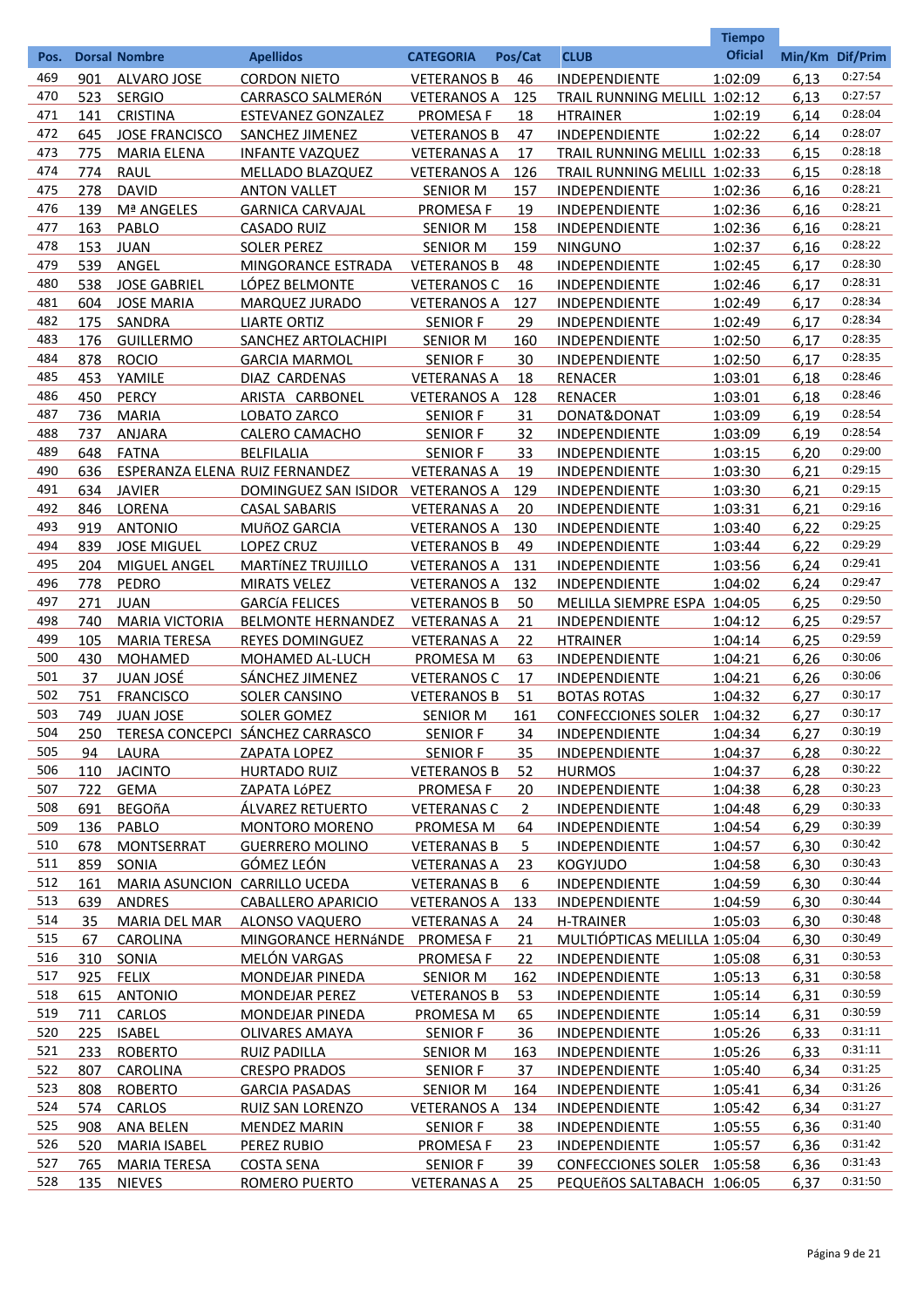|            |            |                               |                            |                    |            |                                     | <b>Tiempo</b><br><b>Oficial</b> |                 |                    |
|------------|------------|-------------------------------|----------------------------|--------------------|------------|-------------------------------------|---------------------------------|-----------------|--------------------|
| Pos.       |            | <b>Dorsal Nombre</b>          | <b>Apellidos</b>           | <b>CATEGORIA</b>   | Pos/Cat    | <b>CLUB</b>                         |                                 | Min/Km Dif/Prim |                    |
| 529        | 224        | <b>ANTONIO</b>                | PEREZ AGUILAR              | VETERANOS A        | 135        | PEQUEñOS SALTABACH 1:06:06          |                                 | 6,37            | 0:31:51            |
| 530        | 160        | <b>TERESA</b>                 | <b>GONZALEZ VERGARA</b>    | <b>VETERANAS B</b> | 7          | <b>HTRAINER</b>                     | 1:06:08                         | 6,37            | 0:31:53            |
| 531        | 16         | <b>JAVIER</b>                 | CAMACHO MOLINA             | <b>VETERANOS B</b> | 54         | A ESPAÑA SERVIR HAST 1:06:16        |                                 | 6,38            | 0:32:01            |
| 532        | 12         | <b>FRANCISCO</b>              | <b>MARTIN MOHAMED</b>      | <b>SENIOR M</b>    | <u>165</u> | A ESPAÑA SERVIR HAST 1:06:16        |                                 | 6,38            | 0:32:01            |
| 533        | 24         | <b>JOSE</b>                   | <b>SANCHEZ ROMERO</b>      | <b>VETERANOS B</b> | 55         | A ESPAÑA SERVIR HAST 1:06:17        |                                 | 6,38            | 0:32:02            |
| 534        | 6          | SADIK                         | <b>VASANI EMBAREK</b>      | <b>VETERANOS A</b> | 136        | A ESPAÑA SERVIR HAST 1:06:18        |                                 | 6,38            | 0:32:03            |
| 535        | 499        | <b>TAMARA</b>                 | <b>NAVARRO PADILLA</b>     | PROMESA F          | 24         | INDEPENDIENTE                       | 1:06:18                         | 6,38            | 0:32:03            |
| 536        | 25         | <b>JUAN JACINTO</b>           | <b>GUILLEN PEREZ</b>       | <b>VETERANOS B</b> | 56         | A ESPAÑA SERVIR HAST 1:06:18        |                                 | 6,38            | 0:32:03            |
| 537        | 3          | <b>JOSE LUIS</b>              | <b>MONTESINOS MARTIN</b>   | <b>SENIOR M</b>    | 166        | A ESPAÑA SERVIR HAST 1:06:18        |                                 | 6,38            | 0:32:03            |
| 538        | 8          | <b>CRISTINA</b>               | <b>MARTIN MATEOS</b>       | <b>SENIOR F</b>    | 40         | A ESPAÑA SERVIR HAST 1:06:18        |                                 | 6,38            | 0:32:03            |
| 539        | 15         | <b>LUZ DARY</b>               | <b>FLORES TABA</b>         | <b>VETERANAS A</b> | 26         | A ESPAÑA SERVIR HAST 1:06:19        |                                 | 6,38            | 0:32:04            |
| 540        | 713        | SANDRA                        | <b>MORALEDA FLORES</b>     | <b>SENIOR F</b>    | 41         | INDEPENDIENTE                       | 1:06:19                         | 6,38            | 0:32:04            |
| 541        | 4          | <b>DESIREE</b>                | SAN ISIDORO PEREZ          | <b>VETERANAS A</b> | 27         | A ESPAÑA SERVIR HAST 1:06:19        |                                 | 6,38            | 0:32:04            |
| 542        | 20         | <b>ANGEL MANUEL</b>           | SAAVEDRA MORENO            | <b>SENIOR M</b>    | 167        | A ESPAÑA SERVIR HAST 1:06:20        |                                 | 6,38            | 0:32:05            |
| 543        | 26         | <b>OSCAR MARINO</b>           | <b>GONZALEZ JIMENEZ</b>    | <b>SENIOR M</b>    | 168        | A ESPAÑA SERVIR HAST 1:06:20        |                                 | 6,38            | 0:32:05            |
| 544        | 883        | ZAIDA                         | <b>LORENTE GARCIA</b>      | <b>SENIOR F</b>    | 42         | A ESPAÑA SERVIR HAST 1:06:20        |                                 | 6,38            | 0:32:05            |
| 545        | 22         | STEPHANY JULIET               | RODRIGUEZ JIMENEZ          | <b>PROMESA F</b>   | 25         | A ESPAÑA SERVIR HAST 1:06:20        |                                 | 6,38            | 0:32:05            |
| 546        | 14         | <b>JOSE ANGEL</b>             | <b>GARCIA GONZALEZ</b>     | <b>SENIOR M</b>    | 169        | A ESPAÑA SERVIR HAST 1:06:20        |                                 | 6,38            | 0:32:05            |
| 547        | 21         | <b>JONAY</b>                  | <b>CRUZ CURBELO</b>        | <b>SENIOR M</b>    | 170        | A ESPAÑA SERVIR HAST 1:06:20        |                                 | 6,38            | 0:32:05            |
| 548        | 11         | RAFAEL                        | <b>VALENTIN ARTERO</b>     | <b>VETERANOS B</b> | 57         | A ESPAÑA SERVIR HAST 1:06:20        |                                 | 6,38            | 0:32:05            |
| 549        | 13         | <b>MELITON</b>                | PARDO FRANCO               | <b>VETERANOS A</b> | 137        | A ESPAÑA SERVIR HAST 1:06:21        |                                 | 6,38            | 0:32:06            |
| 550        | 28         | HEIDI M.                      | <b>MARIN GUTIERREZ</b>     | <b>SENIOR F</b>    | 43         | A ESPAÑA SERVIR HAST 1:06:21        |                                 | 6,38            | 0:32:06            |
| 551        | 907        | <b>NOELIA</b>                 | <b>GARCIA RAMIREZ</b>      | <b>VETERANAS A</b> | 28         | A ESPAÑA SERVIR HAST 1:06:21        |                                 | 6,38            | 0:32:06            |
| 552        | 10         | <b>JESUS</b>                  | LOPEZ LOPEZ                | <b>VETERANOS B</b> | 58         | A ESPAÑA SERVIR HAST 1:06:21        |                                 | 6,38            | 0:32:06            |
| 553        | 9          | <b>JUAN MANUEL</b>            | PORRAS NEGRE               | <b>SENIOR M</b>    | 171        | A ESPAÑA SERVIR HAST 1:06:21        |                                 | 6,38            | 0:32:06            |
| 554        | 915        | LUIS                          | <b>CHINCHILLA GARZON</b>   | <b>SENIOR M</b>    | 172        | A ESPAÑA SERVIR HAST 1:06:21        |                                 | 6,38            | 0:32:06            |
| 555        | 27         | <b>DORIS TATIANA</b>          | <b>LEON CHICAIZA</b>       | <b>SENIOR F</b>    | 44         | A ESPAÑA SERVIR HAST 1:06:21        |                                 | 6,38            | 0:32:06            |
| 556        | 1          | <b>JESUS</b>                  | <b>TOBAR QUIÑONES</b>      | <b>SENIOR M</b>    | 173        | A ESPAÑA SERVIR HAST 1:06:22        |                                 | 6,38            | 0:32:07            |
| 557        | 294        | <b>ELSA MARIA</b>             | PEREIRA                    | <b>SENIOR F</b>    | 45         | INDEPENDIENTE                       | 1:06:22                         | 6,38            | 0:32:07            |
| 558        | 23         | SILVIA                        | <b>MEDINA CIRERA</b>       | <b>SENIOR F</b>    | 46         | A ESPAÑA SERVIR HAST 1:06:23        |                                 | 6,38            | 0:32:08            |
| 559        | 293        | <b>ADRIAN</b>                 | <b>PEREZ</b>               | PROMESA M          | 66         | INDEPENDIENTE                       | 1:06:23                         | 6,38            | 0:32:08            |
| 560        | 19         | <b>RAMON</b>                  | <b>BENITO PEREZ</b>        | <b>VETERANOS A</b> | 138        | A ESPAÑA SERVIR HAST 1:06:23        |                                 | 6,38            | 0:32:08            |
| 561        | 82         | <b>DANIEL</b>                 | <b>AGULLO GARCIA</b>       | <b>SENIOR M</b>    | 174        | <b>CLUB DEPORTIVO HABIT 1:06:24</b> |                                 | 6,38            | 0:32:09            |
| 562        | 232        | <b>ADRIAN</b>                 | <b>VARGAS URDIALES</b>     | PROMESA M          | 67         | INDEPENDIENTE                       | 1:06:24                         | 6,38            | 0:32:09            |
| 563        | 5          | <b>JUAN MANUEL</b>            | <b>GONZALEZ PLANAS</b>     | <b>VETERANOS A</b> | 139        | A ESPAÑA SERVIR HAST 1:06:25        |                                 | 6,39            | 0:32:10            |
| 564        | 826        | ANTONIO JAVIER COLERA LOPEZ   |                            | <b>VETERANOS B</b> | 59         | A ESPAÑA SERVIR HAST 1:06:27        |                                 | 6,39            | 0:32:12            |
| 565        | 284        | SARA                          | RUIZ DE CLAVIJO ARELLA     | <b>PROMESA F</b>   | 26         | <b>HABITAT SALUD</b>                | 1:06:31                         | 6,39            | 0:32:16            |
| 566        | 270        | <b>MARIO</b>                  | <b>MARTÍNEZ FUENTES</b>    | PROMESA M          | 68         | <b>HABITAT SALUD</b>                | 1:06:31                         | 6,39            | 0:32:16<br>0:32:18 |
| 567        | 643        | <b>MARINA</b>                 | <b>FDEZ-OLIVA NUÑEZ</b>    | <b>SENIOR F</b>    | 47         | <b>INDEPENDIENTE</b>                | 1:06:33                         | 6,39            | 0:32:20            |
| 568        | 654        | <b>ALFONSO</b>                | <b>FELIU ESPARZA</b>       | <b>SENIOR M</b>    | 175        | <b>INDEPENDIENTE</b>                | 1:06:35                         | 6,40            | 0:32:28            |
| 569        | 554        | CARLOS GUSTAVO PEREZ ALMECIJA |                            | PROMESA M          | 69         | <b>INDEPENDIENTE</b>                | 1:06:43                         | 6,40            | 0:32:28            |
| 570        | 821        | <b>MARIA DOLORES</b>          | DELGADO DIAZ               | <b>VETERANAS A</b> | 29         | <b>INDEPENDIENTE</b>                | 1:06:43                         | 6,40            | 0:32:28            |
| 571        | 630        | <b>VIRGINIA</b>               | <b>VALLEJO SANTIAGO</b>    | <b>VETERANAS A</b> | 30         | <b>CLUB KORYO</b>                   | 1:06:43                         | 6,40            | 0:32:31            |
| 572        | 899        | <b>PATRICIA</b>               | <b>CORDOBA CASTILLO</b>    | <b>PROMESA F</b>   | 27         | INDEPENDIENTE                       | 1:06:46                         | 6,41            | 0:32:31            |
| 573<br>574 | 898        | FCO. JAVIER                   | <b>SILES ALBA</b>          | <b>SENIOR M</b>    | 176        | <b>INDEPENDIENTE</b>                | 1:06:46                         | 6,41            | 0:32:43            |
|            | 632        | <b>MANUEL</b>                 | <b>GARCIA DE LAS HERAS</b> | <b>VETERANOS A</b> | 140        | <b>INDEPENDIENTE</b>                | 1:06:58                         | 6,42            | 0:32:43            |
| 575        | 660        | <b>FEDERICO</b>               | <b>MOLINA RODRIGUEZ</b>    | <b>SENIOR M</b>    | 177        | <b>INDEPENDIENTE</b>                | 1:06:58                         | 6.42            | 0:32:53            |
| 576        | 60         | <b>FRANCISCO</b>              | <b>BURGOS CONDE</b>        | <b>VETERANOS B</b> | 60         | <b>HTRAINER</b>                     | 1:07:08                         | 6,43            | 0:32:54            |
| 577        | 679        | LORENA                        | <b>ABAD GONZALEZ</b>       | <b>SENIOR F</b>    | 48         | <b>HTRAINER</b>                     | 1:07:09                         | 6,43            |                    |
| 578<br>579 | 219        | <b>MARIA</b>                  | <b>VERDEJO GARCIA</b>      | <b>PROMESA F</b>   | 28         | <b>INDEPENDIENTE</b>                | 1:07:09                         | 6,43            | 0:32:54<br>0:32:56 |
| 580        | 367        | <b>NAVILA</b>                 | ABDESLAM MOHAMED           | <b>PROMESA F</b>   | 29         | <b>GYM SUPERMUSCLE</b>              | 1:07:11                         | 6,43            | 0:33:00            |
| 581        | 493        | <b>GLORIA</b>                 | <b>GONZALEZ MATEO</b>      | <b>SENIOR F</b>    | 49         | <b>INDEPENDIENTE</b>                | 1:07:15                         | 6,44            | 0:33:01            |
| 582        | 268        | <b>FATMA</b>                  | <b>HAMED AL-LAL</b>        | <b>SENIOR F</b>    | 50         | <b>GYM SUPERMUSCLE</b>              | 1:07:16                         | 6,44            | 0:33:32            |
| 583        | 445        | <b>MARIA</b>                  | <b>MORENO PEDRAZA</b>      | PROMESA F          | 30         | <b>INDEPENDIENTE</b>                | 1:07:47                         | 6,47            | 0:34:02            |
| 584        | 307        | <b>RAUL</b>                   | PIÑERO ALMUNIA             | <b>VETERANOS A</b> | 141        | <b>INDEPENDIENTE</b>                | 1:08:17                         | 6,50            | 0:34:08            |
| 585        | 155        | ALBA                          | <b>SEVILLA CARRILLO</b>    | <b>SENIOR F</b>    | 51         | <b>INDEPENDIENTE</b>                | 1:08:23                         | 6,50            | 0:34:12            |
| 586        | 192        | PAULA                         | <b>MARIN ORTEGA</b>        | <b>PROMESA F</b>   | 31         | H-TRAINER                           | 1:08:27                         | 6,51            | 0:34:14            |
| 587        | 603        | <b>ROCIO</b>                  | <b>TREJO MARTIN</b>        | <b>PROMESA F</b>   | 32         | INDEPENDIENTE                       | 1:08:29                         | 6,51            | 0:34:19            |
| 588        | 363<br>337 | <b>BáRBARA</b>                | SáNCHEZ LÓPEZ              | <b>SENIOR F</b>    | 52<br>53   | <b>IAE RESCUE</b>                   | 1:08:34                         | 6,51            | 0:34:36            |
|            |            | <b>MARIA ISABEL</b>           | <b>RICO MIRRALLES</b>      | <b>SENIOR F</b>    |            | <b>INDEPENDIENTE</b>                | 1:08:51                         | 6,53            |                    |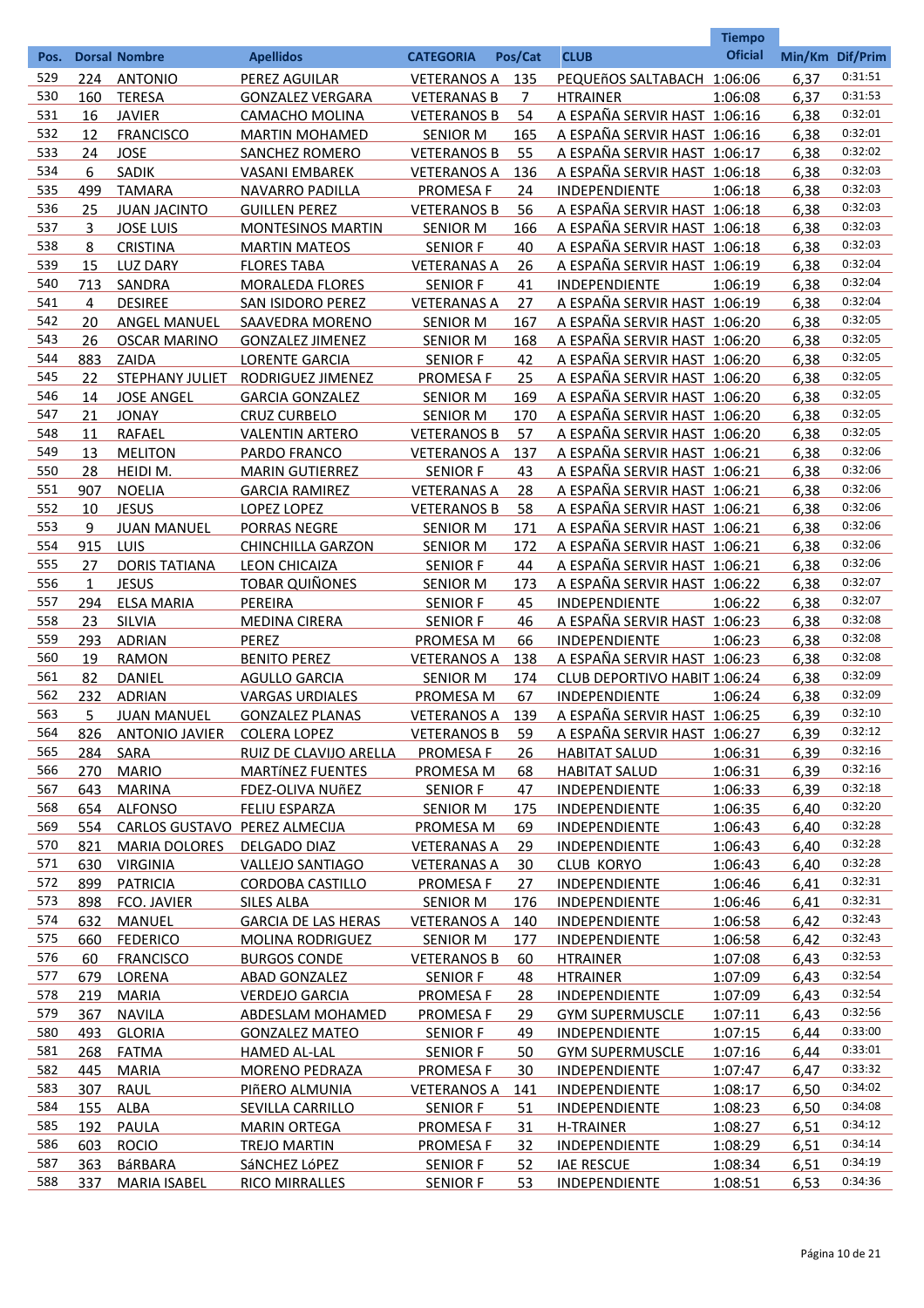|            |            |                                    |                                       |                                          |           |                                              | <b>Tiempo</b>      |                 |                    |
|------------|------------|------------------------------------|---------------------------------------|------------------------------------------|-----------|----------------------------------------------|--------------------|-----------------|--------------------|
| Pos.       |            | <b>Dorsal Nombre</b>               | <b>Apellidos</b>                      | <b>CATEGORIA</b>                         | Pos/Cat   | <b>CLUB</b>                                  | <b>Oficial</b>     | Min/Km Dif/Prim |                    |
| 589        | 930        | <b>ICHAM</b>                       | <b>MUSTAFA</b>                        | PROMESA M                                | 70        | INDEPENDIENTE                                | 1:09:13            | 6,55            | 0:34:58            |
| 590        | 228        | <b>TAMARA</b>                      | <b>FERRER ARTILLO</b>                 | <b>PROMESAF</b>                          | 33        | INDEPENDIENTE                                | 1:09:14            | 6,55            | 0:34:59            |
| 591        | 702        | <b>GEMA MARÍA</b>                  | GÓMEZ MARTÍNEZ                        | <b>VETERANAS A</b>                       | 31        | INDEPENDIENTE                                | 1:09:19            | 6,56            | 0:35:04            |
| 592        | 756        | <b>JAVIER</b>                      | MILLÁN PADILLA                        | PROMESA M                                | 71        | INDEPENDIENTE                                | 1:09:54            | 6,59            | 0:35:39            |
| 593        | 755        | <b>MARÍA</b>                       | SáNCHEZ PARDO                         | <b>PROMESA F</b>                         | 34        | INDEPENDIENTE                                | 1:09:55            | 6,60            | 0:35:40            |
| 594        | 101        | <b>JESUS</b>                       | <b>BLANCO GARCIA</b>                  | <b>SENIOR M</b>                          | 178       | INDEPENDIENTE                                | 1:09:57            | 6,60            | 0:35:42            |
| 595        | 435        | ALEJANDRO                          | DáVILA PéREZ                          | <b>VETERANOS A</b>                       | 142       | INDEPENDIENTE                                | 1:09:57            | 6,60            | 0:35:42            |
| 596        | 436        | EMILIO JOSÉ                        | DÁVILA ECHEVARRÍA                     | <b>SENIOR M</b>                          | 179       | INDEPENDIENTE                                | 1:09:57            | 6,60            | 0:35:42            |
| 597        | 187        | <b>MARIA LOURDES</b>               | <b>BUENO MARTINEZ</b>                 | <b>SENIOR F</b>                          | 54        | INDEPENDIENTE                                | 1:09:57            | 6,60            | 0:35:42            |
| 598        | 454        | <b>NURIA</b>                       | SANCHEZ ORTUETA                       | PROMESA F                                | 35        | INDEPENDIENTE                                | 1:10:18            | 7,02            | 0:36:03            |
| 599        | 382        | <b>ARANCHA</b>                     | <b>GOMEZ ESTEVANEZ</b>                | <b>VETERANAS A</b>                       | 32        | PEQUEÑOS SALTABACH 1:10:26                   |                    | 7,03            | 0:36:11            |
| 600        | 390        | <b>JOSE</b>                        | <b>CARRASCO SALAS</b>                 | <b>VETERANOS A</b>                       | 143       | PEQUEÑOS SALTABACH 1:10:26                   |                    | 7,03            | 0:36:11            |
| 601        | 39         | ALEJANDRO                          | <b>GARCIA DEL AGUILA</b>              | <b>VETERANOS B</b>                       | 61        | LOS CAÑA AQUI                                | 1:12:00            | 7,12            | 0:37:45<br>0:38:02 |
| 602<br>603 | 745        | <b>CARMEN</b>                      | ALONSO GARCÍA                         | <b>PROMESAF</b>                          | 36        | INDEPENDIENTE                                | 1:12:17            | 7,14            | 0:38:02            |
| 604        | 770<br>768 | <b>JUAN CARLOS</b>                 | PARRA FERNÁNDEZ<br>PELAEZ HERVAS      | PROMESA M                                | 72        | INDEPENDIENTE                                | 1:12:17            | 7,14            | 0:38:11            |
| 605        | 449        | <b>MARÍA ROSA</b><br><b>SERGIO</b> | <b>SALAS TOME</b>                     | <b>VETERANAS C</b><br>PROMESA M          | 3<br>73   | INDEPENDIENTE<br>EL RESERVADO                | 1:12:26<br>1:12:33 | 7,15<br>7,15    | 0:38:18            |
| 606        | 451        | <b>PATRICIA</b>                    | <b>ROSA OSES</b>                      | <b>PROMESAF</b>                          | 37        | EL RESERVADO                                 | 1:12:33            | 7,15            | 0:38:18            |
| 607        | 429        | <b>LOLA</b>                        | <b>ANTELO VEGA</b>                    | <b>SENIOR F</b>                          | 55        | CLUB DEPORTIVO HABIT 1:13:14                 |                    | 7,19            | 0:38:59            |
| 608        | 283        | <b>BARBARA</b>                     | <b>FERNANDEZ ROMERO</b>               | <b>PROMESA F</b>                         | 38        | INDEPENDIENTE                                | 1:13:19            | 7,20            | 0:39:04            |
| 609        | 371        | CARMEN                             | <b>BUENO GARCÉS</b>                   | <b>PROMESA F</b>                         | 39        | INDEPENDIENTE                                | 1:13:20            | 7,20            | 0:39:05            |
| 610        | 208        | ALEJANDRA                          | ALARCÓN LENFERDING                    | <b>PROMESA F</b>                         | 40        | <b>HÉCTOR KAKALO</b>                         | 1:13:24            | 7,20            | 0:39:09            |
| 611        | 221        | <b>CHRISTIAN</b>                   | VILLEGAS FERNÁNDEZ                    | <b>SENIOR M</b>                          | 180       | <b>HÉCTOR KAKALO</b>                         | 1:13:25            | 7,21            | 0:39:10            |
| 612        | 490        | <b>NURIA</b>                       | PLANES SANCHEZ                        | <b>SENIOR F</b>                          | 56        | INDEPENDIENTE                                | 1:13:43            | 7,22            | 0:39:28            |
| 613        | 491        | <b>JOSE LUIS</b>                   | MARTINEZ VAZQUEZ                      | <b>SENIOR M</b>                          | 181       | INDEPENDIENTE                                | 1:13:43            | 7,22            | 0:39:28            |
| 614        | 655        | <b>NATALIA</b>                     | RIVAS JODAR                           | <b>PROMESAF</b>                          | 41        | INDEPENDIENTE                                | 1:14:33            | 7,27            | 0:40:18            |
| 615        | 683        | <b>FERNANDO</b>                    | RIVAS GALINDO                         | <b>VETERANOS C</b>                       | 18        | INDEPENDIENTE                                | 1:14:33            | 7,27            | 0:40:18            |
| 616        | 31         | PAQUI                              | <b>RUBIO FERNANDEZ</b>                | <b>SENIOR F</b>                          | 57        | EL RESERVADO                                 | 1:14:35            | 7,28            | 0:40:20            |
| 617        | 314        | ANGELES                            | MATEO OLMO                            | <b>PROMESAF</b>                          | 42        | INDEPENDIENTE                                | 1:14:50            | 7,29            | 0:40:35            |
| 618        | 335        | <b>DAVID</b>                       | CáNOVAS CERDA                         | <b>VETERANOS A</b>                       | 144       | INDEPENDIENTE                                | 1:14:51            | 7,29            | 0:40:36            |
| 619        | 108        | <b>DESIRE</b>                      | <b>GARCIA SERÓN</b>                   | <b>SENIOR F</b>                          | 58        | INDEPENDIENTE                                | 1:14:51            | 7,29            | 0:40:36            |
| 620        | 843        | RAFAEL                             | <b>MATEO OLMO</b>                     | <b>SENIOR M</b>                          | 182       | <b>INDEPENDIENTE</b>                         | 1:14:51            | 7,29            | 0:40:36            |
| 621        | 319        | SALVADOR                           | <b>CANO RUIZ</b>                      | <b>VETERANOS A</b>                       | 145       | <b>INDEPENDIENTE</b>                         | 1:14:52            | 7,29            | 0:40:37            |
| 622        | 206        | <b>EVA MARIA</b>                   | RIVERO MORENO                         | <b>VETERANAS A</b>                       | 33        | <b>INDEPENDIENTE</b>                         | 1:14:52            | 7,29            | 0:40:37            |
| 623        | 409        | ALEJANDRO                          | <b>GONZALEZ CÁNOVAS</b>               | PROMESA M                                | 74        | <b>INDEPENDIENTE</b>                         | 1:14:52            | 7,29            | 0:40:37            |
| 624        |            | 360 ALEJANDRA                      | CáNOVAS CERDA                         | <b>VETERANAS A</b>                       | 34        | INDEPENDIENTE                                | 1:14:52            | 7,29            | 0:40:37            |
| 625        | 731        | RAFAEL                             | SÁNCHEZ NAVAS                         | <b>SENIOR M</b>                          | 183       | DONAT&DONAT                                  | 1:15:34            | 7,33            | 0:41:19            |
| 626        | 730        | ANDREA                             | SANCHEZ ALVAREZ                       | <b>SENIOR F</b>                          | 59        | DONAT&DONAT                                  | 1:15:34            | 7,33            | 0:41:19            |
| 627        | 733        | <b>CAROLINA</b>                    | LOBATO ZARCO                          | <b>PROMESA F</b>                         | <u>43</u> | DONAT&DONAT                                  | 1:15:35            | 7,34            | 0:41:20            |
| 628        | 54         | <b>ANTONIO</b>                     | <b>GUTIÉRREZ HERNÁNDEZ</b>            | <b>VETERANOS C</b>                       | 19        | PEQUEñOS SALTABACH 1:15:46                   |                    | 7,35            | 0:41:31<br>0:42:02 |
| 629<br>630 | 18         | <b>JOSE ANTONIO</b>                | <b>HURTADO NARVAEZ</b>                | <b>SENIOR M</b>                          | 184       | A ESPAÑA SERVIR HAST 1:16:17                 |                    | 7,38            | 0:42:58            |
| 631        | 625        | <b>MARIA DEL MAR</b>               | <b>BLANCO GARCIA</b>                  | <b>SENIOR F</b>                          | 60        | <b>INDEPENDIENTE</b>                         | 1:17:13            | 7,43            | 0:43:32            |
| 632        | 590<br>529 | MANUEL<br><b>ROSA</b>              | <b>FLORES AROCA</b><br>LINARES VALERA | <b>VETERANOS A</b><br><b>VETERANAS A</b> | 146<br>35 | <b>INDEPENDIENTE</b>                         | 1:17:47            | 7,47            | 0:44:02            |
| 633        | 340        | SANDRA                             | PéREZ ESPAñA                          | <b>PROMESA F</b>                         | 44        | <b>INDEPENDIENTE</b><br><b>INDEPENDIENTE</b> | 1:18:17<br>1:18:36 | 7,50<br>7,52    | 0:44:21            |
| 634        | 341        | <b>LOURDES</b>                     | PéREZ ESPAñA                          | <b>PROMESA F</b>                         | 45        | <b>INDEPENDIENTE</b>                         | 1:18:36            | 7,52            | 0:44:21            |
| 635        |            | 353 YONATAN                        | <b>CUENCA PÉREZ</b>                   | PROMESA M                                | 75        | <b>INDEPENDIENTE</b>                         | 1:18:37            | 7,52            | 0:44:22            |
| 636        | 30         | <b>BORJA</b>                       | <b>CARMONA SAVEEDRA</b>               | PROMESA M                                | 76        | <b>INDEPENDIENTE</b>                         | 1:18:55            | 7,54            | 0:44:40            |
| 637        | 29         | <b>JULIA</b>                       | TAPIA-RUANO JUAN                      | <b>PROMESA F</b>                         | 46        | <b>INDEPENDIENTE</b>                         | 1:19:06            | 7,55            | 0:44:51            |
| 638        |            | 169 JUAN MANUEL                    | <b>GARCES MORALES</b>                 | <b>SENIOR M</b>                          | 185       | INDEPENDIENTE                                | 1:19:13            | 7,55            | 0:44:58            |
| 639        | 113        | SANDRA                             | GUERRERO ANDÚJAR                      | <b>PROMESA F</b>                         | 47        | <b>INDEPENDIENTE</b>                         | 1:19:16            | 7,56            | 0:45:01            |
| 640        | 455        | <b>ROCIO</b>                       | PAREJA FERREF                         | <b>PROMESA F</b>                         | 48        | EL RESERVADO                                 | 1:21:14            | 8,07            | 0:46:59            |
| 641        | 308        | TRINIDAD                           | <b>BARBA PAREJA</b>                   | <b>PROMESA F</b>                         | 49        | INDEPENDIENTE                                | 1:21:26            | 8,09            | 0:47:11            |
| 642        | 401        | <b>GUILLERMO</b>                   | <b>SORIA SOLER</b>                    | PROMESA M                                | 77        | <b>INDEPENDIENTE</b>                         | 1:22:06            | 8,13            | 0:47:51            |
| 643        | 653        | <b>MARTÍN</b>                      | DÍAZ RUIZ                             | <b>VETERANOS A</b>                       | 147       | <b>KORYO</b>                                 | 1:22:12            | 8,13            | 0:47:57            |
| 644        | 570        | SONIA                              | <b>GARCÍA GALLARDO</b>                | <b>VETERANAS A</b>                       | 36        | <b>CLUB KORYO</b>                            | 1:22:13            | 8,13            | 0:47:58            |
| 645        | 575        | <b>NORDIN</b>                      | LAMRINE ISMAEL                        | <b>VETERANOS A</b>                       | 148       | <b>CLUB KORYO</b>                            | 1:22:13            | 8,13            | 0:47:58            |
| 646        | 528        | LLAMAL                             | EL IDRISSI MOHAMED                    | <b>VETERANOS A</b>                       | 149       | <b>CLUB KORYO</b>                            | 1:22:14            | 8,13            | 0:47:59            |
| 647        | 796        | <b>FAZAZI NABIL</b>                | MIMON EL OUARIACHI                    | <b>PROMESA M</b>                         | 78        | <b>CLUB KORYO</b>                            | 1:22:14            | 8,13            | 0:47:59            |
| 648        | 465        | LORENA                             | <b>CEREZO PINO</b>                    | <b>PROMESA F</b>                         | 50        | <b>INDEPENDIENTE</b>                         | 1:22:14            | 8,13            | 0:47:59            |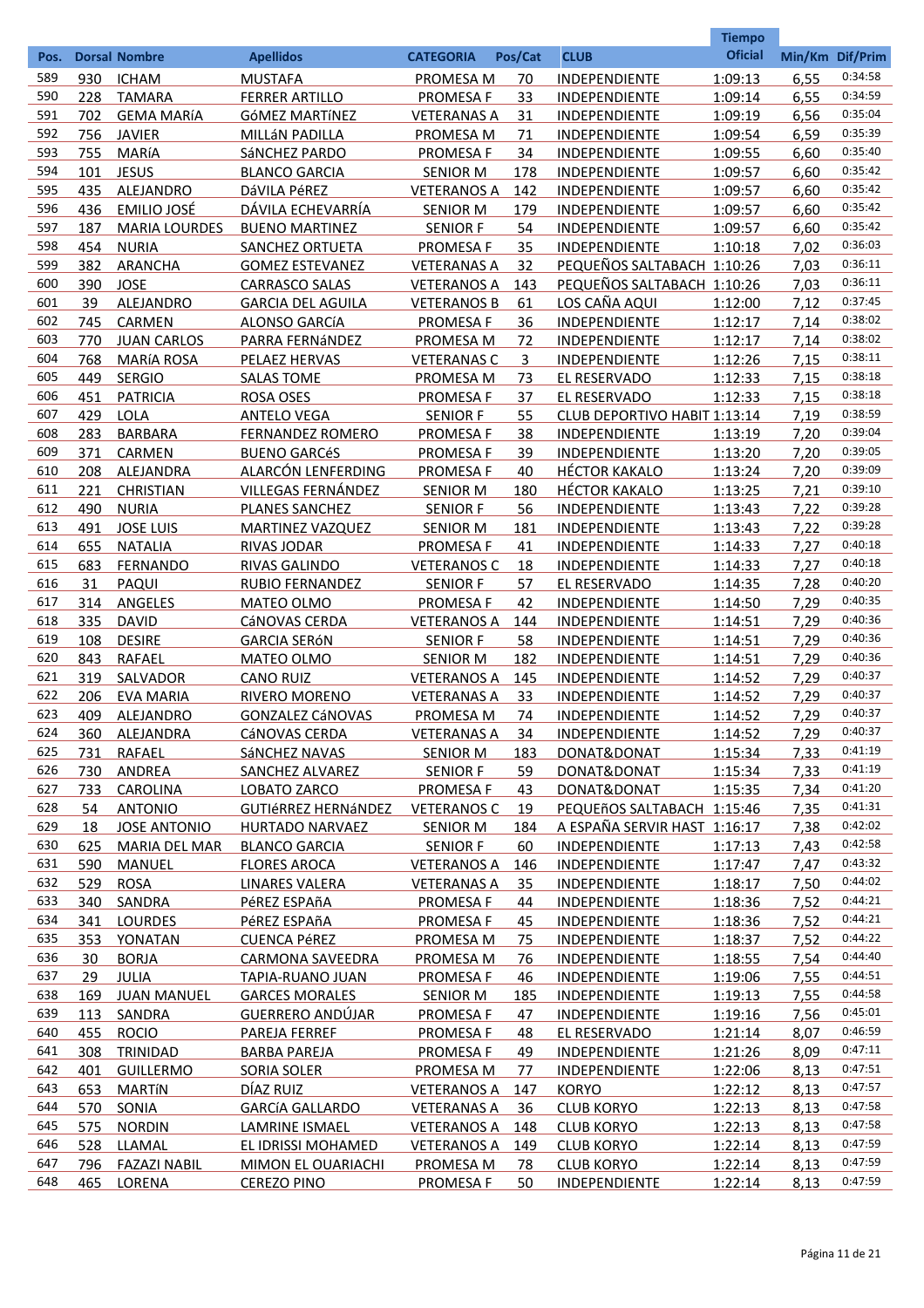|      |     |                            |                            |                    |         |                              | <b>Tiempo</b>  |        |          |
|------|-----|----------------------------|----------------------------|--------------------|---------|------------------------------|----------------|--------|----------|
| Pos. |     | <b>Dorsal Nombre</b>       | <b>Apellidos</b>           | <b>CATEGORIA</b>   | Pos/Cat | <b>CLUB</b>                  | <b>Oficial</b> | Min/Km | Dif/Prim |
| 649  | 194 | JERÓNIMO                   | PéREZ HERNÁNDEZ            | <b>VETERANOS B</b> | 62      | <b>INDEPENDIENTE</b>         | 1:22:15        | 8,14   | 0:48:00  |
| 650  | 557 | MARÍA BELÉN                | GÓMEZ ESTRELLA             | <b>VETERANAS B</b> | 8       | <b>INDEPENDIENTE</b>         | 1:22:16        | 8,14   | 0:48:01  |
| 651  | 886 | <b>ROCÍO</b>               | AGUILAR DÍAZ               | <b>VETERANAS B</b> | 9       | <b>INDEPENDIENTE</b>         | 1:22:16        | 8,14   | 0:48:01  |
| 652  | 276 | <b>CYNTHIA</b>             | <b>RUIZ VAZQUEZ</b>        | <b>SENIOR F</b>    | 61      | <b>INDEPENDIENTE</b>         | 1:22:54        | 8,17   | 0:48:39  |
| 653  | 274 | CARMEN ENCARNAGARRIDO PUGA |                            | <b>VETERANAS B</b> | 10      | <b>INDEPENDIENTE</b>         | 1:22:55        | 8,18   | 0:48:40  |
| 654  | 349 | <b>JUAN CARLOS</b>         | SANMARTÍN GASULLA          | <b>VETERANOS C</b> | 20      | <b>INDEPENDIENTE</b>         | 1:24:43        | 8,28   | 0:50:28  |
| 655  | 813 | <b>MARÍA JOSE</b>          | <b>MARTÍNEZ CASADEMUNT</b> | <b>SENIOR F</b>    | 62      | <b>INDEPENDIENTE</b>         | 1:27:39        | 8,46   | 0:53:24  |
| 656  | 931 | MARIA LUISA                | <b>HEREDIA RAMIREZ</b>     | <b>VETERANAS B</b> | 11      | <b>INDEPENDIENTE</b>         | 1:29:49        | 8,59   | 0:55:34  |
| 657  | 932 | <b>RAMON</b>               | <b>BARBA CASTELLANO</b>    | <b>VETERANOS C</b> | 21      | <b>INDEPENDIENTE</b>         | 1:29:50        | 8,59   | 0:55:35  |
| 658  | 855 | <b>ELISA</b>               | <b>LEON ASENSIO</b>        | <b>VETERANAS A</b> | 37      | <b>INDEPENDIENTE</b>         | 1:32:16        | 9.14   | 0:58:01  |
| 659  | 894 | <b>BEATRIZ</b>             | ASENSIO ALVAREZ            | <b>VETERANOS B</b> | 63      | <b>INDEPENDIENTE</b>         | 1:32:18        | 9.14   | 0:58:03  |
| 660  | 438 | <b>INES</b>                | <b>CANO SEVILLA</b>        | PROMESA F          | 51      | <b>INDEPENDIENTE</b>         | 1:33:22        | 9,20   | 0:59:07  |
| 661  | 766 | MARÍA                      | <b>SOLÍS GARRIDO</b>       | VETERANAS B        | 12      | <b>INDEPENDIENTE</b>         | 1:34:33        | 9.27   | 1:00:18  |
| 662  | 767 | <b>SANTIAGO</b>            | <b>COBREROS RICO</b>       | <b>VETERANOS B</b> | 64      | <b>INDEPENDIENTE</b>         | 1:34:35        | 9.28   | 1:00:20  |
| 663  | 703 | <b>MARIA</b>               | VICEDO GONZALEZ            | <b>PROMESA F</b>   | 52      | CLUB DEPORTIVO HABIT 1:36:27 |                | 9.39   | 1:02:12  |
| 664  | 697 | <b>DIEGO</b>               | <b>FLORES FERNANDEZ</b>    | <b>SENIOR M</b>    | 186     | CLUB DEPORTIVO HABIT 1:36:27 |                | 9.39   | 1:02:12  |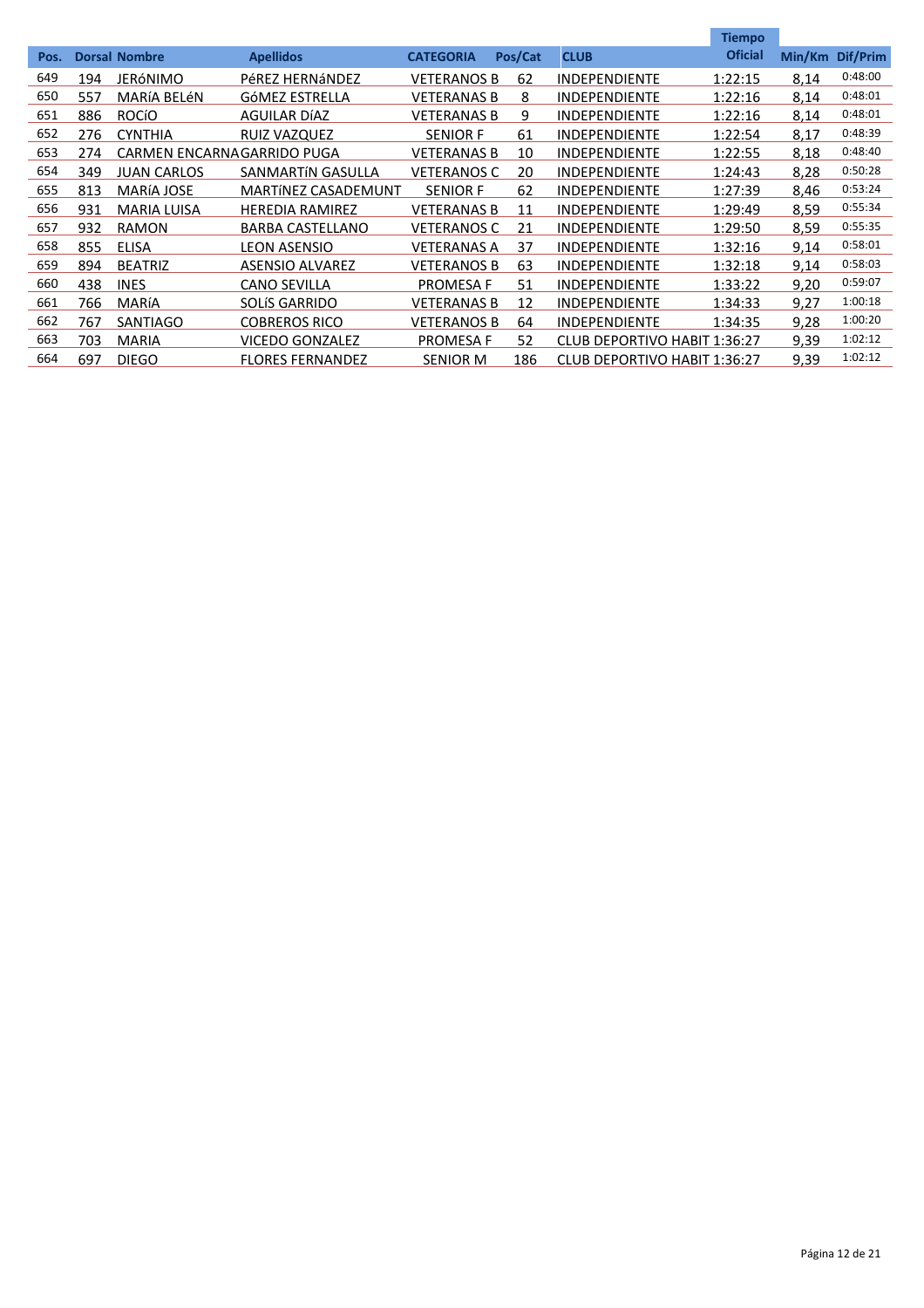| Pos. | <b>Dorsal Nombre</b> |                        | <b>Apellidos</b>                                  | <b>CATEGORIA</b><br>Pos/Cat<br><b>CLUB</b>     | <b>Tiempo</b><br><b>Oficial</b> | Min/Km Dif/Prim    |
|------|----------------------|------------------------|---------------------------------------------------|------------------------------------------------|---------------------------------|--------------------|
|      |                      |                        |                                                   | <b>NO PRESENTADOS</b>                          |                                 |                    |
|      |                      | 536 ABRAHAM            | <b>BITTAN ARGIBE</b>                              | <b>CLUB KORYO</b>                              | <b>SENIOR M</b>                 |                    |
|      | 55.                  | <b>ADRIAN</b>          | <b>MAS FERNANDEZ</b>                              | <b>TRAIL RUNNING MELILL</b>                    |                                 | <b>VETERANOS A</b> |
|      |                      | <b>496 ADRIAN JOSE</b> | <b>MARTINEZ ROVIRA</b>                            | <b>INDEPENDIENTE</b>                           | <b>PROMESA M</b>                |                    |
|      |                      | 379 ALEJANDRO          | <b>AZNAR TORRENTE</b>                             | <b>INDEPENDIENTE</b>                           | <b>PROMESA M</b>                |                    |
|      |                      | <b>434 ALEJANDRO</b>   | <b>LOMEñA OLMO</b>                                | <b>INDEPENDIENTE</b>                           | <b>PROMESA M</b>                |                    |
|      |                      | 352 ALFONSO            | <b>SALAS LOPEZ</b>                                | <b>INDEPENDIENTE</b>                           | <b>SENIOR M</b>                 |                    |
|      | 92                   | <b>ALMUDENA</b>        |                                                   | <b>RUIZ DE CLAVIJO ARE LOS MEJORES COLEGAS</b> | <b>SENIOR F</b>                 |                    |
|      |                      | 659 ÁLVARO             | <b>SÁNCHEZ MADIEDO</b>                            | <b>INDEPENDIENTE</b>                           | <b>SENIOR M</b>                 |                    |
|      |                      | 251 ÁLVARO JESÚS       | <b>PÉREZ HUELIN</b>                               | <b>INDEPENDIENTE</b>                           | <b>PROMESA M</b>                |                    |
|      |                      | 661 AMELIA             | <b>SEVILLA BLANCO</b>                             | <b>INDEPENDIENTE</b>                           | <b>PROMESA F</b>                |                    |
|      |                      | <b>576 ANA</b>         | <b>ATENCIA ANDREU</b>                             | <b>INDEPENDIENTE</b>                           | <b>SENIOR F</b>                 |                    |
|      |                      | 209 ANA BELEN          | <b>JIMENEZ AYALA</b>                              | <b>INDEPENDIENTE</b>                           | <b>VETERANAS A</b>              |                    |
|      |                      | 719 ANDRES             | <b>CANTO JIMÉNEZ</b>                              | <b>INDEPENDIENTE</b>                           |                                 | <b>VETERANOS C</b> |
|      |                      | 289 ANGEL              | <b>OROZCO RODRIGUEZ INDEPENDIENTE</b>             |                                                |                                 | <b>VETERANOS A</b> |
|      |                      | 277 ANGEL              | <b>GONZALEZ MENA</b>                              | <b>ACDC BOMBEROS MELIL</b>                     |                                 | <b>VETERANOS A</b> |
|      |                      | 336 ANGEL JOSE         | <b>RUIZ DE TORRES</b>                             | <b>BOTAS ROTAS</b>                             |                                 | <b>VETERANOS B</b> |
|      |                      | 847 ÁNGEL MIGUEL       | <b>PELLITERO DOMINGU INDEPENDIENTE</b>            |                                                |                                 | <b>VETERANOS A</b> |
|      |                      | 707 ÁNGELA             | <b>BARÓN ARANDA</b>                               | <b>INDEPENDIENTE</b>                           | <b>PROMESA F</b>                |                    |
|      |                      |                        | 598 ÁNGELES MARIA BARRIONUEVO ZUBIE INDEPENDIENTE |                                                | <b>SENIOR F</b>                 |                    |
|      |                      | 71 ANTONIO             | ESTRADA PEREZ                                     | <i><b>INDEPENDIENTE</b></i>                    |                                 | <b>VETERANOS B</b> |
|      |                      | <b>595 ANTONIO</b>     | <b>CAMPOS SOTO</b>                                | <b>CLUB DE ATLETISMO CO</b>                    |                                 | <b>VETERANOS A</b> |
|      |                      | 17 ANTONIO             |                                                   | <b>GARCIA HERNANDEZ A ESPAÑA SERVIR HAST</b>   |                                 | <b>VETERANOS A</b> |
|      |                      | <b>180 ANTONIO</b>     | <b>RUIZ GONZALEZ INDEPENDIENTE</b>                |                                                |                                 | <b>VETERANOS B</b> |
|      |                      | 326 ANTONIO            | <b>PLAZA BORREGO INDEPENDIENTE</b>                |                                                |                                 | <b>VETERANOS A</b> |
|      |                      | 801 ANTONIO            | <b>MARTINEZ GALIANO INDEPENDIENTE</b>             |                                                |                                 | <b>VETERANOS B</b> |
|      |                      | <b>461 ANTONIO</b>     | <b>TORRES DELGADO</b>                             | <b>CCAFD</b>                                   | <b>PROMESA M</b>                |                    |
|      |                      | 318 ANTONIO            | <b>VALDIVIESO - M. ESC INDEPENDIENTE</b>          |                                                | <b>PROMESA M</b>                |                    |
|      |                      |                        | 52 ANTONIO JAVIER ZAMORA PARRA                    | <b>ATLÉTICO MELILLA</b>                        | <b>SENIOR M</b>                 |                    |
|      |                      | 641 ASCENSIÓN          | <b>GIL MORENO</b>                                 | <b>INDEPENDIENTE</b>                           | <b>SENIOR F</b>                 |                    |
|      |                      | <b>741 AZIZ</b>        | <b>LARZI LARZI</b>                                | <b>INDEPENDIENTE</b>                           | <b>SENIOR M</b>                 |                    |
|      |                      |                        |                                                   |                                                |                                 |                    |

**Tiempo** 

÷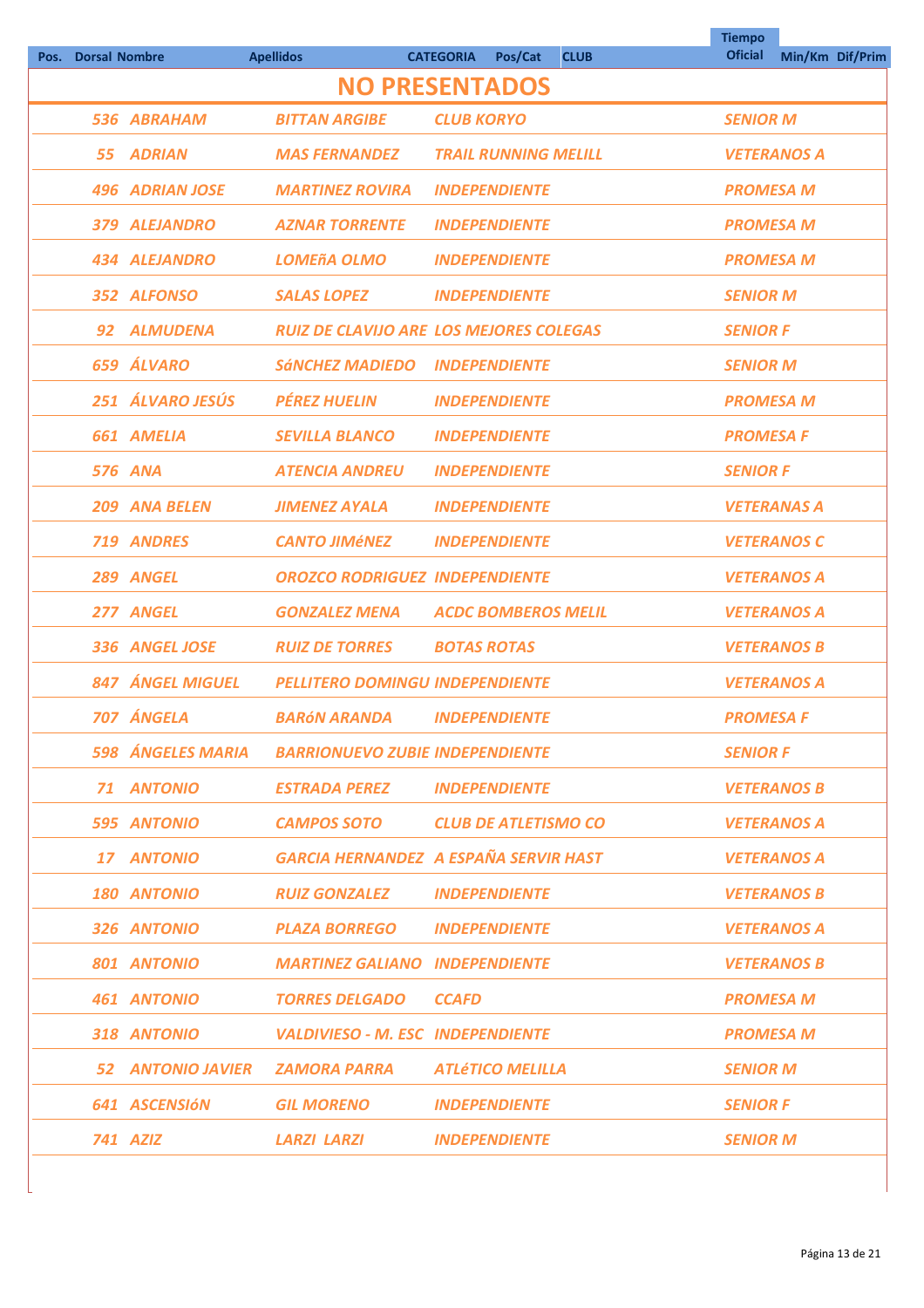| Pos. | <b>Dorsal Nombre</b> |                       | <b>Apellidos</b>                      | <b>CATEGORIA</b><br>Pos/Cat<br><b>CLUB</b>  | <b>Tiempo</b><br><b>Oficial</b> | Min/Km Dif/Prim |  |
|------|----------------------|-----------------------|---------------------------------------|---------------------------------------------|---------------------------------|-----------------|--|
|      |                      | <b>585 BEATRIZ</b>    | <b>MONJE ESTADELLA</b>                | <b>INDEPENDIENTE</b>                        | <b>VETERANAS A</b>              |                 |  |
|      |                      | 818 BOURHAYAL         |                                       | <b>MEHAND BURRAHAY A ESPAÑA SERVIR HAST</b> | <b>VETERANOS A</b>              |                 |  |
|      |                      | 822 CARLOS            | <b>GARCÉS GALLARDO</b>                | <b>INDEPENDIENTE</b>                        | <b>VETERANOS B</b>              |                 |  |
|      |                      | 715 CARLOS            | <b>BRAVO MARTÍNEZ</b>                 | <b>INDEPENDIENTE</b>                        | <b>SENIOR M</b>                 |                 |  |
|      |                      | <b>540 CARLOS</b>     | <b>CERISOLA HIDALGO</b>               | <b>INDEPENDIENTE</b>                        | <b>SENIOR M</b>                 |                 |  |
|      |                      | 914 CARLOS            | <b>COHEN LEVY</b>                     | <b>TRAIL RUNNING MELILL</b>                 | <b>VETERANOS A</b>              |                 |  |
|      |                      | 154 CARLOS            | <b>CAMPOY GÓMEZ</b>                   | <b>BAPLAMEL</b>                             | <b>SENIOR M</b>                 |                 |  |
|      |                      | 854 CARLOS            | <b>GONZÁLEZ GARCÍA</b>                | <b>INDEPENDIENTE</b>                        | <b>SENIOR M</b>                 |                 |  |
|      |                      | 369 CARLOS            | <b>HUELIN GARCIA</b>                  | <b>ATLETICO MELILLA</b>                     | <b>VETERANOS A</b>              |                 |  |
|      |                      | 566 CARLOS            | <b>ARRUFAT MINGORAN CLUB KORYO</b>    |                                             | <b>PROMESA M</b>                |                 |  |
|      |                      | 296 CARLOS ALBERTO    | <b>EGIDO VALDUVIECO CASA MARTA</b>    |                                             | <b>VETERANOS B</b>              |                 |  |
|      | 837                  | <b>CARLOS GUSTAVO</b> | <b>ROMERO BUENO</b>                   | <b>CLUB ATLÉTICO MELILLA</b>                | <b>VETERANOS A</b>              |                 |  |
|      |                      | 317 CARMEN            | <b>ARANZANA MOHAM INDEPENDIENTE</b>   |                                             | <b>SENIOR F</b>                 |                 |  |
|      |                      | 573 CLAUDIO           | <b>ARPON PALACIOS</b>                 | <b>INDEPENDIENTE</b>                        | <b>VETERANOS A</b>              |                 |  |
|      | 313                  | <b>CRISTIAN</b>       | <b>FERNANDEZ ESPAñA</b>               | <b>INDEPENDIENTE</b>                        | <b>PROMESA M</b>                |                 |  |
|      |                      | <b>546 CRISTIAN</b>   | <b>PÉREZ BUENO</b>                    | <b>INDEPENDIENTE</b>                        | <b>SENIOR M</b>                 |                 |  |
|      | 288                  | <b>CRISTINA</b>       | <b>JUÁREZ CAPARRÓS</b>                | <b>INDEPENDIENTE</b>                        | <b>VETERANAS A</b>              |                 |  |
|      |                      | <b>468 CRISTINA</b>   | <b>RUEDA GAMEZ</b>                    | <b>INDEPENDIENTE</b>                        | <b>PROMESA F</b>                |                 |  |
|      |                      | <b>466 CRISTINA</b>   | <b>CHAPARRO CASQUET INDEPENDIENTE</b> |                                             | <b>PROMESA F</b>                |                 |  |
|      |                      | 784 CRISTO ISRAEL     | <b>GIL MONTESDEOCA INDEPENDIENTE</b>  |                                             | <b>SENIOR M</b>                 |                 |  |
|      |                      | <b>264 CRISTOBAL</b>  | <b>ALVAREZ GUZMAN</b>                 | <b>MUMU EL SOLITARIO</b>                    | <b>VETERANOS A</b>              |                 |  |
|      |                      | 869 CRISTÓBAL         | <b>LABRADOR TORRES</b>                | <b>INDEPENDIENTE</b>                        | <b>SENIOR M</b>                 |                 |  |
|      |                      | 614 DANI (RUSO)       | <b>BURÓN ÁVALOS</b>                   | <b>ESCUELA MUNICIPAL DE</b>                 | <b>PROMESA M</b>                |                 |  |
|      |                      | <b>503 DANIEL</b>     | <b>MARIN ESTRADA</b>                  | <b>H-TRAINER</b>                            | <b>VETERANOS A</b>              |                 |  |
|      |                      | <b>432 DANIEL</b>     | <b>OLVERA CAPARROS INDEPENDIENTE</b>  |                                             | <b>VETERANOS A</b>              |                 |  |
|      |                      | <b>769 DANIEL</b>     | <b>DIAZ GALLARDO</b>                  | <b>INDEPENDIENTE</b>                        | <b>SENIOR M</b>                 |                 |  |
|      |                      | 298 DAVID             | <b>MURIANA GOMEZ</b>                  | <b>BAPLAMEL</b>                             | <b>VETERANOS A</b>              |                 |  |
|      |                      | 457 DAVID             | <b>OLVERA RODRÍGUEZ INDEPENDIENTE</b> |                                             | <b>PROMESA M</b>                |                 |  |
|      |                      | 870 DAVID             | <b>VALVERDE ARQUE</b>                 | <b>INDEPENDIENTE</b>                        | <b>SENIOR M</b>                 |                 |  |
|      |                      | 184 DAVID             | <b>GARCIA TRUZMAN</b>                 | <b>BAPLAMEL</b>                             | <b>PROMESA M</b>                |                 |  |
|      |                      | 158 DIEGO             | <b>GONZALEZ FERNAND INDEPENDIENTE</b> |                                             | <b>VETERANOS A</b>              |                 |  |
|      |                      |                       |                                       |                                             |                                 |                 |  |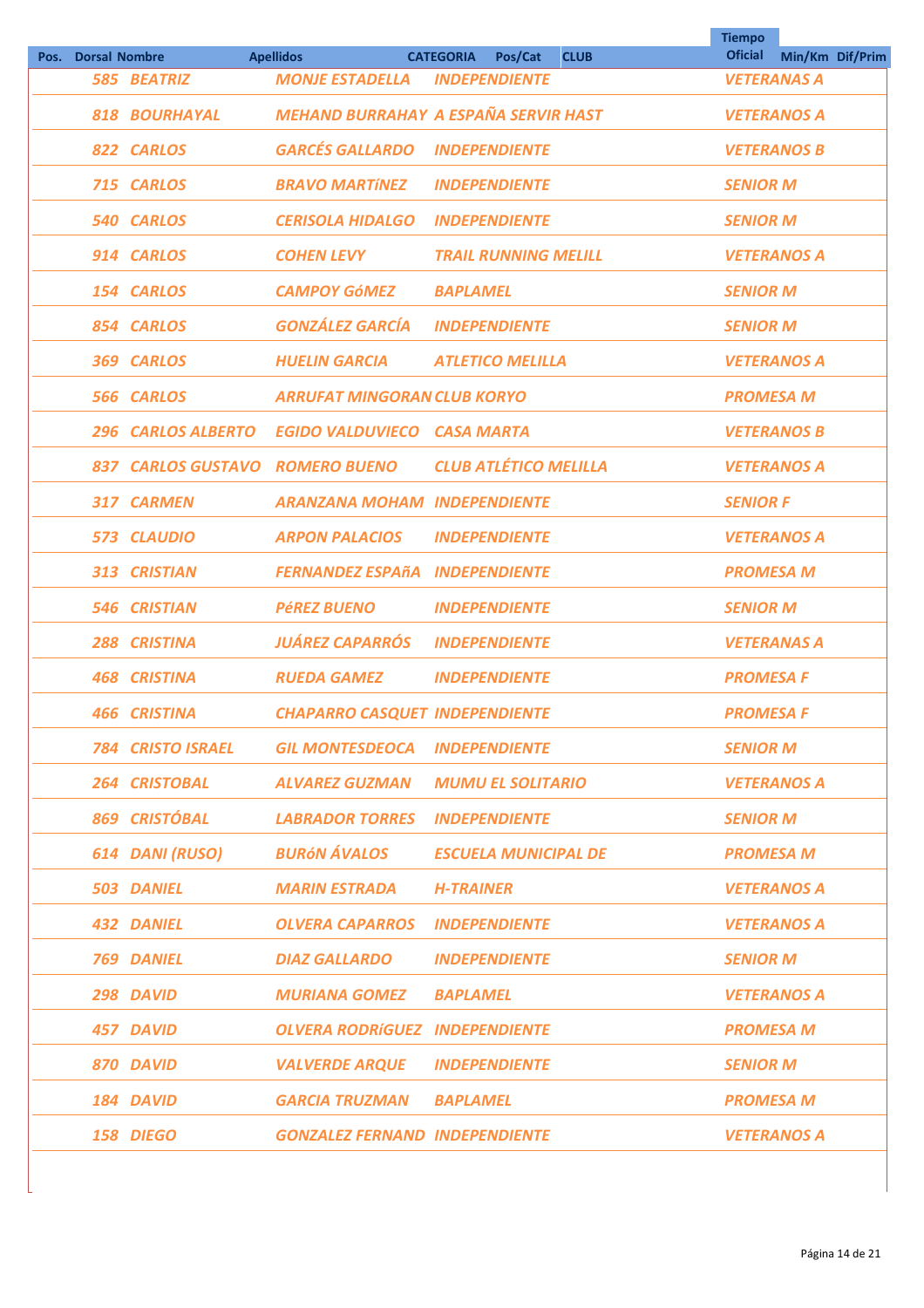| Pos. Dorsal Nombre |                         | <b>Apellidos</b>                                       | Pos/Cat<br><b>CATEGORIA</b><br><b>CLUB</b>           | <b>Tiempo</b><br><b>Oficial</b> | Min/Km Dif/Prim |
|--------------------|-------------------------|--------------------------------------------------------|------------------------------------------------------|---------------------------------|-----------------|
|                    | <b>887 EDGAR</b>        | <b>RUIZ MUÑOZ</b>                                      | <b>INDEPENDIENTE</b>                                 | <b>PROMESA M</b>                |                 |
|                    |                         | 507 EDUARDO FRANISC GOMEZ MARTINEZ                     | <b>INDEPENDIENTE</b>                                 | <b>VETERANOS B</b>              |                 |
|                    | 210 ELENA               | <b>HERRERA RUIZ</b>                                    | <b>16E</b>                                           | <b>SENIOR F</b>                 |                 |
|                    | 350 EMILIO              | <b>FELICES MARTIN</b>                                  | <b>INDEPENDIENTE</b>                                 | <b>PROMESA M</b>                |                 |
|                    | <b>202 ENMANUEL</b>     | <b>GONZALVEZ AGUILAR INDEPENDIENTE</b>                 |                                                      | <b>VETERANOS A</b>              |                 |
|                    | <b>667 ENRIQIE JOSE</b> |                                                        | <b>CABALLERO MORALE CLUB TRIATLON JEREZ</b>          | <b>VETERANOS A</b>              |                 |
|                    | 125 ENRIQUE             | <b>SILVA GARCIA</b>                                    | <b>MELILLA SIEMPRE ESPAñ</b>                         | <b>VETERANOS A</b>              |                 |
| 95                 | <b>ENRIQUE</b>          | <b>RODRÍGUEZ VARI</b>                                  | <b>INDEPENDIENTE</b>                                 | <b>VETERANOS A</b>              |                 |
|                    | <b>152 ESTEFANIA</b>    | <b>MARTÍNEZ NÚÑEZ</b>                                  | <b>PEQUEñOS SALTABACHE</b>                           | <b>VETERANAS A</b>              |                 |
|                    | <b>49 EVA</b>           | <b>BERROCAL FANDOS</b>                                 | <b>INDEPENDIENTE</b>                                 | <b>SENIOR F</b>                 |                 |
|                    | <b>246 EVA</b>          |                                                        | <b>AGUILERA MARTINEZ PEQUEñOS SALTABACHE</b>         | <b>VETERANAS A</b>              |                 |
|                    | 433 EVA MARIA           | <b>ALONSO BECERRA</b>                                  | <b>INDEPENDIENTE</b>                                 | <b>VETERANAS A</b>              |                 |
|                    | 726 FAISAL              | <b>KADDOURI KARROU CCAFD</b>                           |                                                      | <b>PROMESA M</b>                |                 |
|                    | <b>550 FATIMA</b>       | <b>HAMED MIMÓN</b>                                     | <b>TRAIL RUNNING MELILL</b>                          | <b>VETERANAS B</b>              |                 |
|                    | 777 FAUZY               | <b>MOHAMED MOHAM INDEPENDIENTE</b>                     |                                                      | <b>SENIOR M</b>                 |                 |
|                    | 249 FERNANDO            | <b>AYATS DIAZ</b>                                      | <b>INDEPENDIENTE</b>                                 | <b>VETERANOS A</b>              |                 |
|                    | 809 FERNANDO            | <b>HIDALGO BERUTICH INDEPENDIENTE</b>                  |                                                      | <b>VETERANOS B</b>              |                 |
|                    | 258 FERNANDO            | <b>ESCOBAR TRAVIESO</b>                                | <b>INDPEDIENDIENTE</b>                               | <b>VETERANOS B</b>              |                 |
|                    | 587 FERNANDO JOSÉ       | <b>OLIVARES AMAYA</b>                                  | <b>INDEPENDIENTE</b>                                 | <b>SENIOR M</b>                 |                 |
|                    |                         |                                                        | 470 FERNANDO OSCAR SAN JUAN GONZÁLEZ CLUB CASA MARTA | <b>VETERANOS A</b>              |                 |
|                    | 7 FOUAD                 |                                                        | AHMED ARRASI MOH A ESPAÑA SERVIR HAST                | <b>SENIOR M</b>                 |                 |
|                    | <b>112 FRAN</b>         |                                                        | <b>PUERTO CÉSPEDES LAS 3 MUJERES TEAM</b>            | <b>VETERANOS A</b>              |                 |
|                    | 442 FRANCESC            | <b>CLAR PASCUAL</b>                                    | <b>INDEPENDIENTE</b>                                 | <b>VETERANOS C</b>              |                 |
|                    | 842 FRANCISCO           |                                                        | SANCHEZ NICOLAS A ESPAÑA SERVIR HAST                 | <b>VETERANOS B</b>              |                 |
|                    | <b>827 FRANCISCO</b>    | <b>GONZÁLEZ LOPEZ CASA MARTA</b>                       |                                                      | <b>VETERANOS A</b>              |                 |
|                    | 591 FRANCISCO           | <b>MONTERO MARTINEZ MQU.</b>                           |                                                      | <b>VETERANOS A</b>              |                 |
|                    | <b>425 FRANCISCO</b>    | <b>PEREZ SAEZ</b>                                      | <b>INDEPENDIENTE</b>                                 | <b>VETERANOS B</b>              |                 |
|                    | <b>107 FRANCISCO</b>    | <b>GALLEGO GÓMEZ INDEPENDIENTE</b>                     |                                                      | <b>SENIOR M</b>                 |                 |
|                    |                         | 610 FRANCISCO AURELI DEL CASTILLO ALBALA INDEPENDIENTE |                                                      | <b>VETERANOS B</b>              |                 |
|                    |                         | 704 FRANCISCO JAVIER DEL ALAMO ORTEGA INDEPENDIENTE    |                                                      | <b>VETERANOS A</b>              |                 |
|                    |                         | 387 FRANCISCO JAVIER TORRES SANCHEZ INDEPENDIENTE      |                                                      | <b>SENIOR M</b>                 |                 |
|                    |                         |                                                        |                                                      |                                 |                 |

 $\overline{\phantom{a}}$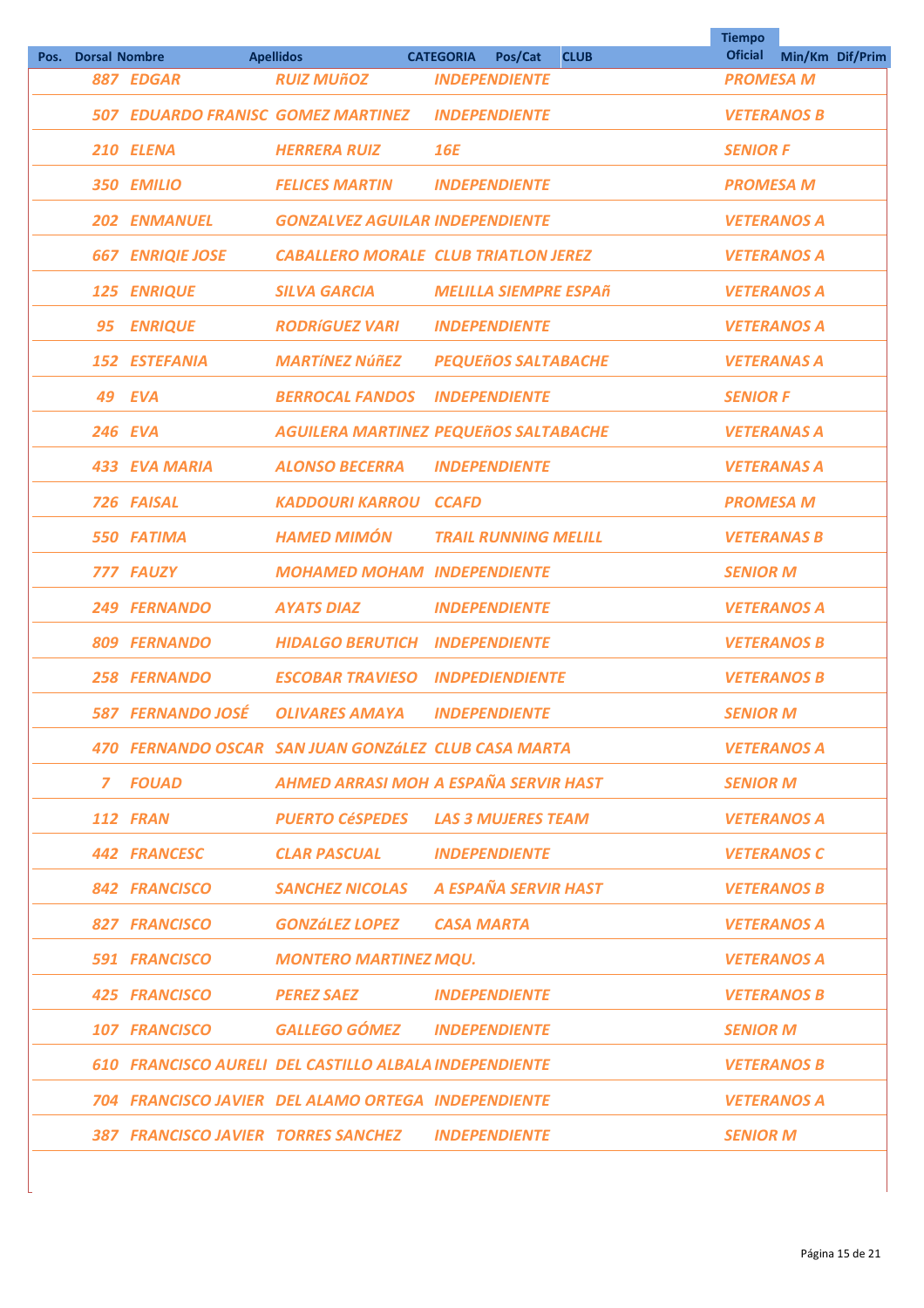| Pos. | <b>Dorsal Nombre</b> |                                                           | <b>Apellidos</b>                           | <b>CATEGORIA</b><br>Pos/Cat  | <b>CLUB</b> | <b>Tiempo</b><br><b>Oficial</b> | Min/Km Dif/Prim |
|------|----------------------|-----------------------------------------------------------|--------------------------------------------|------------------------------|-------------|---------------------------------|-----------------|
|      |                      | 597 FRANCISCO JAVIER MIRALLES DIAZ                        |                                            | <b>INDEPENDIENTE</b>         |             | <b>VETERANOS A</b>              |                 |
|      |                      | 344 FRANCISCO JAVIER SANCHEZ ELVIRA                       |                                            | <b>INDEPENDIENTE</b>         |             | <b>VETERANOS A</b>              |                 |
|      |                      | 556 FRANCISCO JOSE                                        | <b>BENITEZ VARO</b>                        | <b>INDEPENDIENTE</b>         |             | <b>VETERANOS B</b>              |                 |
|      | 66                   | <b>FRANCISCO JOSE</b>                                     | <b>SAAVEDRA REYES</b>                      | <b>16E</b>                   |             | <b>SENIOR M</b>                 |                 |
|      |                      | 241 FRANCISCO JOSé                                        | <b>ESTRADA SALINAS</b>                     | <b>INDEPENDIENTE</b>         |             | <b>SENIOR M</b>                 |                 |
|      |                      | 825 FRANCISCO MANUE MARTINEZ SANCHEZ MELILLA SIEMPRE ESPA |                                            |                              |             | <b>VETERANOS B</b>              |                 |
|      | 75                   | <b>FRANCISCO MIGUEL RUIZ MARTINEZ</b>                     |                                            | <b>INDEPENDIENTE</b>         |             | <b>VETERANOS A</b>              |                 |
|      | 738                  | <b>GEORGETA</b>                                           | <b>GIRBOVAN</b>                            | <b>INDEPENDIENTE</b>         |             | <b>VETERANAS A</b>              |                 |
|      | 553                  | <b>GERARDO</b>                                            | <b>LOSADA GARCIA</b>                       | <b>INDEPENDIENTE</b>         |             | <b>VETERANOS B</b>              |                 |
|      |                      | 234 HASSAN                                                | <b>MOHAMED MOHAM INDEPENDIENTE</b>         |                              |             | <b>PROMESA M</b>                |                 |
|      |                      | 257 HATIM                                                 | <b>ELASRI</b>                              | <b>INDEPENDIENTE</b>         |             | <b>SENIOR M</b>                 |                 |
|      |                      | 494 HORIA                                                 | <b>MOHAND MOHATAR TRAIL RUNNING MELILL</b> |                              |             | <b>VETERANAS B</b>              |                 |
|      |                      | 374 IGNACIO                                               | <b>SÁNCHEZ LÓPEZ</b>                       | <b>INDEPENDIENTE</b>         |             | <b>SENIOR M</b>                 |                 |
|      | 93                   | <b>IGNACIO JOSE</b>                                       | <b>HERRERA RUIZ</b>                        | <b>LOS MEJORES COLEGAS</b>   |             | <b>VETERANOS A</b>              |                 |
|      |                      | 622 ILIES                                                 | <b>CHENNOUFI</b>                           | <b>PLAYA MELILLA</b>         |             | <b>PROMESA M</b>                |                 |
|      |                      | 316 ISMAEL                                                | <b>ABDELKADER MOHA INDEPENDIENTE</b>       |                              |             | <b>SENIOR M</b>                 |                 |
|      |                      | 880 JAVIER                                                | <b>PERAL LLAMAS</b>                        | <b>INDEPENDIENTE</b>         |             | <b>SENIOR M</b>                 |                 |
|      |                      | 231 JAVIER                                                | <b>LUQUE OLIVA</b>                         | <b>INDEPENDIENTE</b>         |             | <b>SENIOR M</b>                 |                 |
|      |                      | <b>773 JAVIER</b>                                         | <b>RUIZ VARGAS</b>                         | <b>INDEPENDIENTE</b>         |             | <b>VETERANOS A</b>              |                 |
|      |                      | 811 JAVIER                                                | <b>CARMONA ROJAS</b>                       | <b>INDEPENDIENTE</b>         |             | <b>SENIOR M</b>                 |                 |
|      |                      | 744 JAVIER                                                | <b>GARCIA MOHAMED INDEPENDIENTE</b>        |                              |             | <b>PROMESA M</b>                |                 |
|      |                      | 34 JAVIER                                                 | <b>RICO TORTOSA</b>                        | <b>CLUB DE TRIATLON SAN</b>  |             | <b>VETERANOS A</b>              |                 |
|      |                      | 849 JESSICA                                               | <b>DIAZ GALLARDO</b>                       | <b>INDEPENDIENTE</b>         |             | <b>SENIOR F</b>                 |                 |
|      |                      | 423 JESUS                                                 | <b>IMBRODA SEMPERE BOMBALURINA RUNNER</b>  |                              |             | <b>VETERANOS B</b>              |                 |
|      |                      | 881 JESUS                                                 | <b>GARCIA GARCIA</b>                       | <b>INDEPEDIENTE</b>          |             | <b>VETERANOS A</b>              |                 |
|      |                      | 2 JESUS                                                   | <b>VAZQUEZ MARFIL</b>                      | A ESPAÑA SERVIR HAST         |             | <b>SENIOR M</b>                 |                 |
|      |                      | 544 JESUS                                                 | <b>ESTRADA SALINAS</b>                     | <b>CLUB ATLETICO MELILLA</b> |             | <b>VETERANOS A</b>              |                 |
|      |                      | <b>399 JESUS DANIEL</b>                                   | <b>ROMAN MOLI</b>                          | <b>INDEPENDIENTE</b>         |             | <b>SENIOR M</b>                 |                 |
|      |                      | <b>710 JESUS MARIA</b>                                    | <b>ESTRADA PEREZ</b>                       | <b>INDEPENDIENTE</b>         |             | <b>VETERANOS B</b>              |                 |
|      |                      | 838 JOANA                                                 | SANCHEZ ELGARBAY CLUB ATLÉTICO MELILLA     |                              |             | <b>SENIOR F</b>                 |                 |
|      |                      | 701 JOAQUIN                                               | DEL PINO TORé                              | <b>INDEPENDIENTE</b>         |             | <b>VETERANOS A</b>              |                 |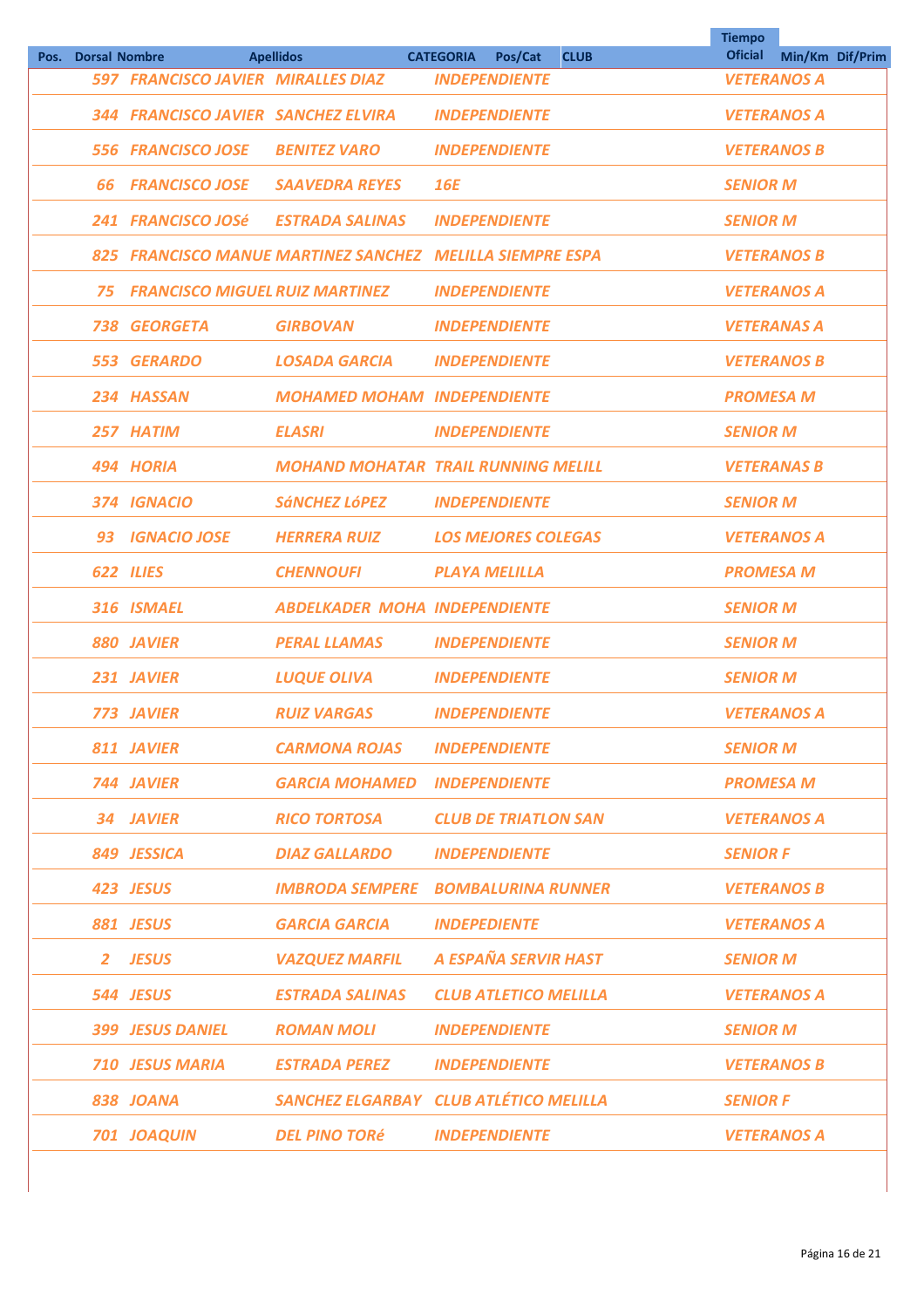| Pos. Dorsal Nombre |                         | <b>Apellidos</b>                      | <b>CATEGORIA</b><br>Pos/Cat<br><b>CLUB</b> | <b>Tiempo</b><br><b>Oficial</b> | Min/Km Dif/Prim |
|--------------------|-------------------------|---------------------------------------|--------------------------------------------|---------------------------------|-----------------|
|                    | 728 JOAQUIN             | <b>MANUEL BERBEL</b>                  | <b>ADC BOMBEROS MELILL</b>                 | <b>VETERANOS A</b>              |                 |
|                    | 716 JOHNNY              | <b>ARROYO BOZA</b>                    | <b>INDEPENDIENTE</b>                       | <b>SENIOR M</b>                 |                 |
|                    | 617 JORGE               | <b>BLASCO SOLER</b>                   | <b>CCAFD</b>                               | <b>PROMESA M</b>                |                 |
|                    | <b>760 JORGE</b>        | <b>IGLESIAS LOPEZ</b>                 | <b>INDEPENDIENTE</b>                       | <b>SENIOR M</b>                 |                 |
|                    | <b>666 JORGE</b>        | <b>VERA SOSA</b>                      | <b>INDEPENDIENTE</b>                       | <b>SENIOR M</b>                 |                 |
|                    | <b>40 JORGE JAVIER</b>  | <b>MÁRQUEZ BRNAL</b>                  | <b>INDEPENDIENTE</b>                       | <b>SENIOR M</b>                 |                 |
|                    | 331 JOSE ANGEL          | <b>GONZALEZ FERNAND IAE RESCUE</b>    |                                            | <b>SENIOR M</b>                 |                 |
|                    | <b>668 JOSE ANTONIO</b> | <b>ISLA HERNANDEZ</b>                 | <b>INDEPENDIENTE</b>                       | <b>VETERANOS B</b>              |                 |
|                    | <b>406 JOSE ANTONIO</b> | <b>ASENSIO DIMAS</b>                  | <b>INDEPENDIENTE</b>                       | <b>SENIOR M</b>                 |                 |
|                    | <b>514 JOSE ANTONIO</b> | <b>CASADEMUNT LUQUE INDEPENDIENTE</b> |                                            | <b>VETERANOS B</b>              |                 |
|                    | <b>297 JOSE ANTONIO</b> | <b>MARTA FIERING</b>                  | <b>CASA MARTA</b>                          | <b>VETERANOS B</b>              |                 |
| 70                 | <b>JOSE ANTONIO</b>     | <b>MORALES GALAN</b>                  | <b>LOS CAñA AQUI</b>                       | <b>VETERANOS A</b>              |                 |
|                    | <b>803 JOSE ANTONIO</b> | <b>ROMAGUERA MONTE INDEPENDIENTE</b>  |                                            | <b>VETERANOS B</b>              |                 |
|                    | 259 JOSE CARLOS         | <b>ROBLES COCA</b>                    | <b>INDEPENDIENTE</b>                       | <b>VETERANOS A</b>              |                 |
|                    | <b>836 JOSE ENRIQUE</b> | <b>REVILLA TRIANO</b>                 | <b>INDEPENDIENTE</b>                       | <b>VETERANOS A</b>              |                 |
|                    | 291 JOSE FCO            | <b>MUÑOZ BERNAL</b>                   | <b>INDEPENDIENTE</b>                       | <b>VETERANOS A</b>              |                 |
|                    | 328 JOSE FEDERICO       | <b>NEGRO GUERRERO</b>                 | <b>INDEPENDIENTE</b>                       | <b>VETERANOS B</b>              |                 |
|                    | <b>674 JOSE FELIX</b>   | <b>MORENO MEJIAS</b>                  | <b>IAE RESCUE</b>                          | <b>SENIOR M</b>                 |                 |
|                    | 179 JOSE LUIS           | <b>LUCAS MENDOZA</b>                  | <b>INDEPENDIENTE</b>                       | <b>SENIOR M</b>                 |                 |
|                    | <b>694 JOSE LUIS</b>    |                                       | CUARTERO NAVARRO FARMACIA MILITAR MEL      | <b>VETERANOS A</b>              |                 |
|                    | 333 JOSÉ LUIS           | MARTÍN SIMÓN                          | <b>BAPLAMEL</b>                            | <b>SENIOR M</b>                 |                 |
|                    | <b>696 JOSE MANUEL</b>  | <b>CASTAÑO FERNANDE INDEPENDIENTE</b> |                                            | <b>VETERANOS A</b>              |                 |
|                    | <b>868 JOSE MANUEL</b>  | <b>GARCES MORENO</b>                  | <b>INDEPENDIENTE</b>                       | <b>SENIOR M</b>                 |                 |
|                    | 823 JOSé MANUEL         | <b>RODRÍGUEZ BUSTO INDEPENDIENTE</b>  |                                            | <b>VETERANOS B</b>              |                 |
|                    | <b>692 JOSE MARIA</b>   | <b>RUIZ GARCIA</b>                    | <b>INDEPENDIENTE</b>                       | <b>VETERANOS A</b>              |                 |
|                    | 537 JUAN                | <b>GRANDA VERA</b>                    | <b>INDEPENDIENTE</b>                       | <b>VETERANOS C</b>              |                 |
|                    | <b>106 JUAN ANTONIO</b> | <b>GARCÍA PERNIAS</b>                 | <b>INDEPENDIENTE</b>                       | <b>VETERANOS B</b>              |                 |
|                    | <b>83 JUAN CARLOS</b>   | <b>JIMENEZ CAPEL</b>                  | <b>ATLETICO MELILLA</b>                    | <b>VETERANOS A</b>              |                 |
|                    | <b>673 JUAN DIEGO</b>   | ROMAN LUQUE                           | <b>25 BARES</b>                            | <b>VETERANOS A</b>              |                 |
|                    | 629 JUAN JESÚS          | <b>MARTEL ESPINO</b>                  | <b>INDEPENDIENTE</b>                       | <b>VETERANOS A</b>              |                 |
|                    | 420 JUAN JOSE           | <b>GALARRAGA DURAN INDEPENDIENTE</b>  |                                            | <b>SENIOR M</b>                 |                 |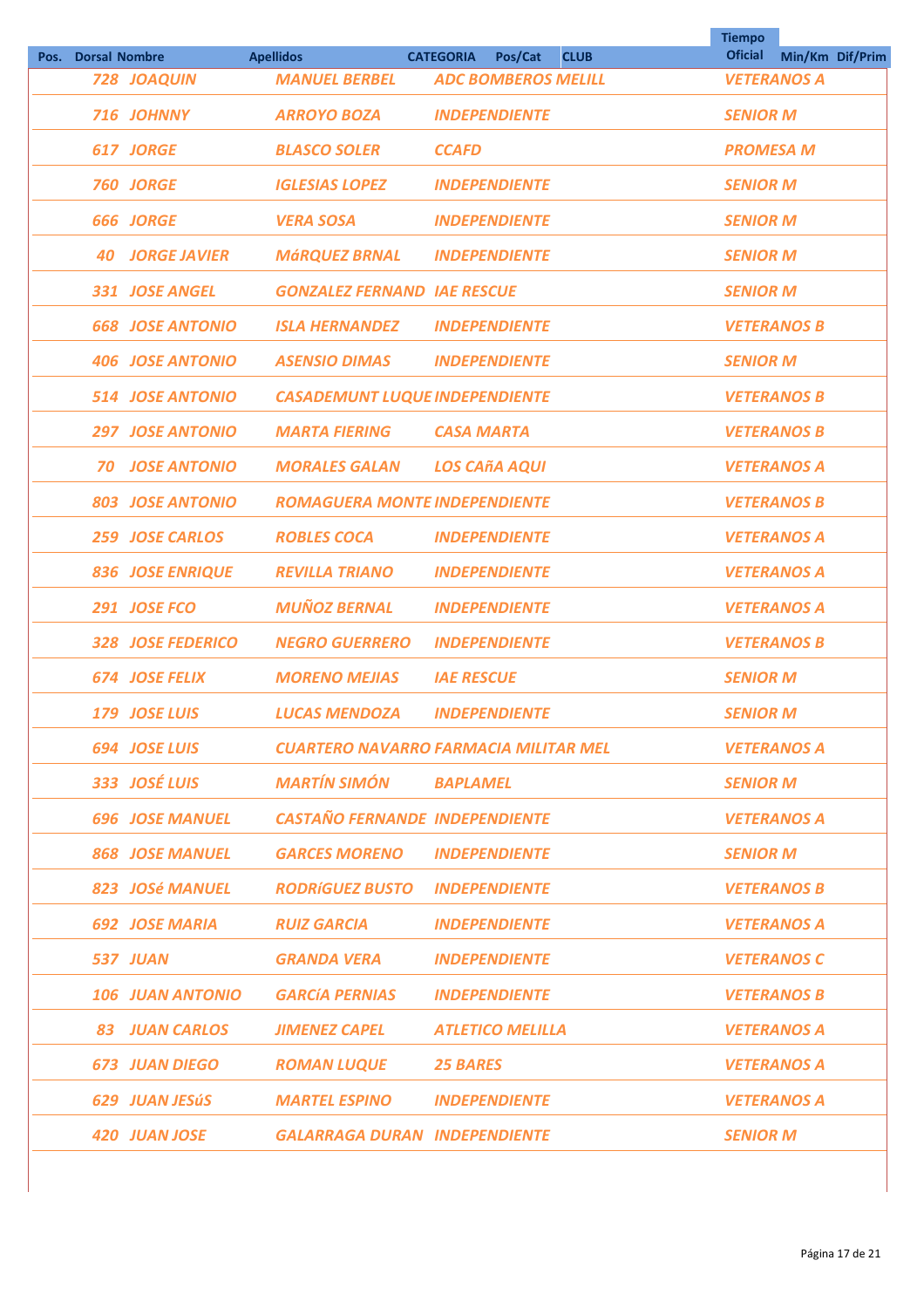|      |                      |                                 |                                        |                                            | <b>Tiempo</b><br><b>Oficial</b> |                 |  |
|------|----------------------|---------------------------------|----------------------------------------|--------------------------------------------|---------------------------------|-----------------|--|
| Pos. | <b>Dorsal Nombre</b> |                                 | <b>Apellidos</b>                       | <b>CATEGORIA</b><br>Pos/Cat<br><b>CLUB</b> |                                 | Min/Km Dif/Prim |  |
|      |                      | <b>605 JUAN JOSE</b>            | <b>GARCÉS CESARES</b>                  | <b>TRAIL RUNNING MELILL</b>                | <b>VETERANOS A</b>              |                 |  |
|      |                      | 366 JUAN JOSE                   | <b>SOLER CARRALERO</b>                 | <b>INDEPENDIENTE</b>                       | <b>VETERANOS A</b>              |                 |  |
|      |                      | <b>448 JUAN JOSE</b>            | <b>POTOUS MERINO</b>                   | <b>NATACIÓN MELILLA</b>                    | <b>VETERANOS A</b>              |                 |  |
|      |                      | 290 JUANA                       | <b>SARMIENTO GONZÁL INDEPENDIENTE</b>  |                                            | <b>VETERANAS B</b>              |                 |  |
|      |                      | 426 JUANCA                      | <b>FRÍAS MARTÍN</b>                    | <b>CLUB DEPORTIVO HABIT</b>                | <b>PROMESA M</b>                |                 |  |
|      |                      | 626 JULIO                       | <b>IGLESIAS TRUJILLO</b>               | $\bar{\phantom{a}}$                        | <b>SENIOR M</b>                 |                 |  |
|      |                      | 248 KARIMA                      | <b>MOHAMED BERGALI INDEPENDIENTE</b>   |                                            | <b>VETERANAS A</b>              |                 |  |
|      |                      | <b>588 KATHAISSA</b>            | <b>NAVARRO RAMIREZ</b>                 | <b>INDEPENDIENTE</b>                       | <b>PROMESA F</b>                |                 |  |
|      | 53                   | LAURA                           | <b>CABELLO VARGAS</b>                  | <b>INDEPENDIENTE</b>                       | <b>PROMESA F</b>                |                 |  |
|      |                      | <b>637 LAURA</b>                | <b>GOMEZ TORRES</b>                    | <b>CLUB ALBORÁN</b>                        | <b>SENIOR F</b>                 |                 |  |
|      |                      | 203 LAURA                       | <b>MUñIZ TROYA</b>                     | <b>INDEPENDIENTE</b>                       | <b>PROMESA F</b>                |                 |  |
|      |                      | 806 LEONARDO DANIEL VARGAS VACA |                                        | <b>INDEPENDIENTE</b>                       | <b>SENIOR M</b>                 |                 |  |
|      |                      | 876 LEOPOLDO                    | <b>ALBARRACIN</b>                      | <b>INDEPENDIENTE</b>                       | <b>PROMESA M</b>                |                 |  |
|      |                      | 708 LIAZID                      | <b>ABDELKADER MOHA ALBORAN</b>         |                                            | <b>SENIOR M</b>                 |                 |  |
|      |                      | 98 LUCIA                        | <b>MARTIN ROJAS</b>                    | <b>INDEPENDIENTE</b>                       | <b>PROMESA M</b>                |                 |  |
|      |                      | 812 LUCIA                       | <b>ROMERO REQUENA</b>                  | <b>INDEPENDIENTE</b>                       | <b>SENIOR F</b>                 |                 |  |
|      |                      | 275 LUCÍA                       | <b>RUIZ FERNÁNDEZ</b>                  | <b>INDEPENDIENTE</b>                       | <b>PROMESA F</b>                |                 |  |
|      |                      | <b>795 LUIS</b>                 | <b>MAYOR OLEA</b>                      | <b>INDEPENDIENTE</b>                       | <b>VETERANOS A</b>              |                 |  |
|      |                      | <b>345 LUIS</b>                 | <b>SERRANO RUIZ</b>                    | <b>INDEPENDIENTE</b>                       | <b>VETERANOS B</b>              |                 |  |
|      |                      | 524 LUIS ALFONSO                | LOPEZ ONA                              | <b>INDEPENDIENTE</b>                       | <b>VETERANOS A</b>              |                 |  |
|      |                      | <b>460 LUIS MIGUEL</b>          | GARCÍA HUERTAS                         | <b>CCAFD</b>                               | <b>PROMESA M</b>                |                 |  |
|      |                      | 286 LUZ DIVINA                  | <b>NIETO SUAREZ</b>                    | <b>H-TRAINER</b>                           | <b>SENIOR F</b>                 |                 |  |
|      |                      | <b>242 M VICTORIA</b>           | <b>MORENO LASSO DE L INDEPENDIENTE</b> |                                            | <b>VETERANAS B</b>              |                 |  |
|      |                      | 329 Mª ANGELES                  | TOME SUÑOL                             | <b>INDEPENDIENTE</b>                       | <b>SENIOR F</b>                 |                 |  |
|      |                      | 792 MACARENA                    | <b>CABELLO VARGAS</b>                  | <b>INDEPENDIENTE</b>                       | <b>SENIOR F</b>                 |                 |  |
|      |                      | 133 MANUEL                      | MARIN SALINAS                          | <b>H-TRAINER</b>                           | <b>VETERANOS B</b>              |                 |  |
|      |                      | <b>162 MANUEL</b>               | <b>GARCIA TRUZMAN</b>                  | <b>INDEPENDIENTE</b>                       | <b>SENIOR M</b>                 |                 |  |
|      |                      | <b>860 MANUEL</b>               | <b>ALCALA VILLEGAS</b>                 | <b>INDEPENDIENTE</b>                       | <b>SENIOR M</b>                 |                 |  |
|      |                      | <b>709 MANUEL</b>               | <b>ESPINOSA DE VEGA INDEPENDIENTE</b>  |                                            | <b>VETERANAS B</b>              |                 |  |
|      |                      | <b>272 MANUEL</b>               | <b>MATEO RODRIGUEZ INDEPENDIENTE</b>   |                                            | <b>VETERANOS B</b>              |                 |  |
|      |                      | 443 MANUEL ANGEL                | <b>RODRÍGUEZ GARCÍA INDEPENDIENTE</b>  |                                            | <b>SENIOR M</b>                 |                 |  |
|      |                      |                                 |                                        |                                            |                                 |                 |  |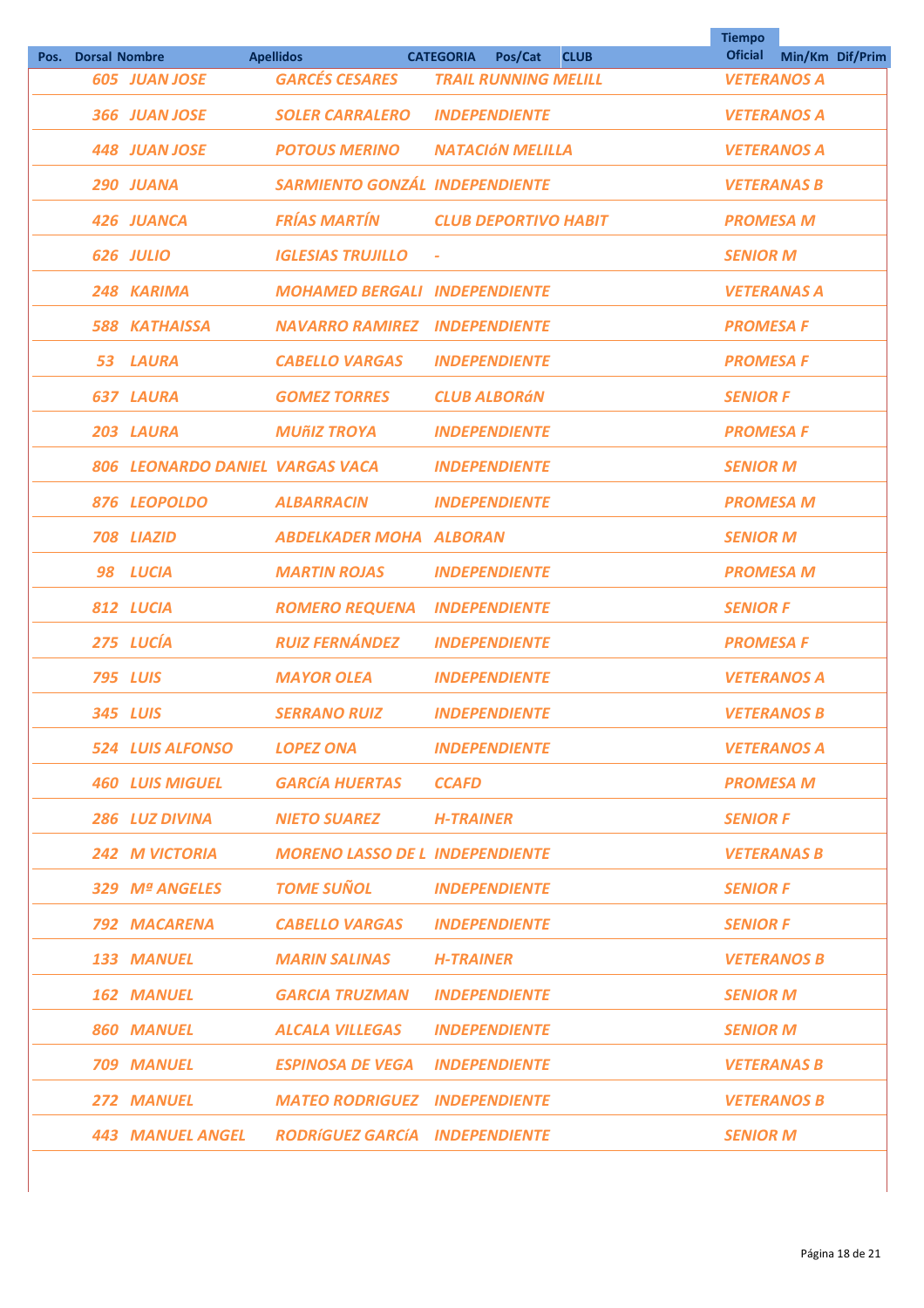|      |                      |                                                   |                                               |                             |             | <b>Tiempo</b>      |                 |  |
|------|----------------------|---------------------------------------------------|-----------------------------------------------|-----------------------------|-------------|--------------------|-----------------|--|
| Pos. | <b>Dorsal Nombre</b> |                                                   | <b>Apellidos</b>                              | <b>CATEGORIA</b><br>Pos/Cat | <b>CLUB</b> | <b>Oficial</b>     | Min/Km Dif/Prim |  |
|      |                      | <b>586 MANUEL JESÚS</b>                           | <b>SALAS MESA</b>                             | <b>INDEPENDIENTE</b>        |             | <b>VETERANOS C</b> |                 |  |
|      |                      | <b>441 MAR</b>                                    | <b>ALBALADEJO FERNAN INDEPENDIENTE</b>        |                             |             | <b>VETERANAS A</b> |                 |  |
|      |                      | 676 MARIA                                         | <b>GUERRERO RUBIO</b>                         | <b>INDEPENDIENTE</b>        |             | <b>PROMESA F</b>   |                 |  |
|      |                      | 485 MARIA                                         | <b>FERNANDEZ ROMERO INDEPENDIENTE</b>         |                             |             | <b>PROMESA F</b>   |                 |  |
|      |                      | 675 MARIA                                         | <b>MUÑOZ PALAZON</b>                          | <b>IAE RESCUE</b>           |             | <b>SENIOR F</b>    |                 |  |
|      |                      | 592 MARIA                                         | <b>ABAD VAZQUEZ</b>                           | <b>INDEPENDIENTE</b>        |             | <b>SENIOR F</b>    |                 |  |
|      |                      | 489 MARIA DEL CARME CABRERA BOLAñOS INDEPENDIENTE |                                               |                             |             | <b>SENIOR F</b>    |                 |  |
|      |                      | 913 MARIA DEL CARME GIL DURAN                     |                                               | <b>INDEPENDIENTE</b>        |             | <b>VETERANAS A</b> |                 |  |
|      |                      | <b>757 MARIA DOLORES</b>                          | <b>RAMIREZ GONZALEZ CLUB ATLETICO MELILLA</b> |                             |             | <b>VETERANAS B</b> |                 |  |
|      |                      | 273 MARÍA ENCARNACI ALONSO JIMÉNEZ                |                                               | <b>INDEPENDIENTE</b>        |             | <b>PROMESA F</b>   |                 |  |
|      |                      | 285 MARIA FRANCISCA GARCIA GONZALEZ               |                                               | <b>INDEPENDIENTE</b>        |             | <b>VETERANAS B</b> |                 |  |
|      |                      | <b>506 MARIA TERESA</b>                           | <b>MARTIN ESPINOSA</b>                        | <b>INDEPENDIENTE</b>        |             | <b>VETERANAS B</b> |                 |  |
|      |                      | 256 MARIEM                                        | <b>RIZO HAOUARI</b>                           | <b>INDEPENDIENTE</b>        |             | <b>SENIOR F</b>    |                 |  |
|      |                      | 300 MARTA                                         | <b>VEGA NIETO</b>                             | <b>INDEPENDIENTE</b>        |             | <b>PROMESA F</b>   |                 |  |
|      |                      | 513 MARTA                                         | <b>MARTINEZ MARTIN</b>                        | <b>INDEPENDIENTE</b>        |             | <b>PROMESA F</b>   |                 |  |
|      |                      | 123 MARTIN                                        | <b>SZEWC</b>                                  | <b>INDEPENDIENTE</b>        |             | <b>SENIOR M</b>    |                 |  |
|      |                      | <b>130 MARTÍN</b>                                 | <b>SEVILLA MOYA</b>                           | <b>INDEPENDIENTE</b>        |             | <b>VETERANOS B</b> |                 |  |
|      | 62                   | <b>MATILDE</b>                                    | <b>SANTIAGO TOLEDAN INDEPENDIENTE</b>         |                             |             | <b>PROMESA F</b>   |                 |  |
|      |                      | 299 MATILDE                                       | <b>NIETO QUINTERO</b>                         | <b>INDEPENDIENTE</b>        |             | <b>VETERANAS B</b> |                 |  |
|      |                      | <b>467 MERCEDES</b>                               | <b>GREGORIO</b>                               | <b>INDEPENDIENTE</b>        |             | <b>SENIOR F</b>    |                 |  |
|      |                      | 343 MIGUEL                                        | <b>MARÍN COBOS</b>                            | <i><b>INDEPENDIENTE</b></i> |             | <b>VETERANOS B</b> |                 |  |
|      |                      | <b>810 MIGUEL</b>                                 | <b>MANRIQUE BENAISA INDEPENDIENTE</b>         |                             |             | <b>SENIOR M</b>    |                 |  |
|      |                      | <b>882 MIGUEL ANGEL</b>                           | NúñEZ MILLáN                                  | <b>MULTIOPTICAS MELILLA</b> |             | <b>VETERANOS B</b> |                 |  |
|      |                      | <b>32 MIGUEL ANGEL</b>                            | <b>VILLAVERDE SALVATI LOS CAÑA AQUI</b>       |                             |             | <b>VETERANOS A</b> |                 |  |
|      |                      | <b>230 MIGUEL ANGEL</b>                           | <b>CALERO SANCHEZ EXPEDICIONESPORMAR</b>      |                             |             | <b>SENIOR M</b>    |                 |  |
|      |                      | <b>620 MIGUEL ÁNGEL</b>                           | <b>RODRIGUEZ CIENDON MELILLA SIEMPRE ESPA</b> |                             |             | <b>SENIOR M</b>    |                 |  |
|      |                      | <b>65 MINERVA</b>                                 | <b>MANRIQUE BENAISA INDEPENDIENTE</b>         |                             |             | <b>PROMESA F</b>   |                 |  |
|      |                      | 922 MOHAMED                                       | <b>YOUSFI ASLIMANE TERCIO GRAN CAPITAN</b>    |                             |             | <b>SENIOR M</b>    |                 |  |
|      |                      | 609 MOISES                                        | <b>HUERTAS HIGUERAS INDEPENDIENTE</b>         |                             |             | <b>VETERANOS A</b> |                 |  |
|      |                      | 824 MONICA                                        | <b>BERNAL MABROUCKI A ESPAÑA SERVIR HAST</b>  |                             |             | <b>SENIOR F</b>    |                 |  |
|      |                      | 510 MÓNICA                                        | <b>CALA VALIENTE</b>                          | <b>INDEPENDIENTE</b>        |             | <b>PROMESA F</b>   |                 |  |
|      |                      |                                                   |                                               |                             |             |                    |                 |  |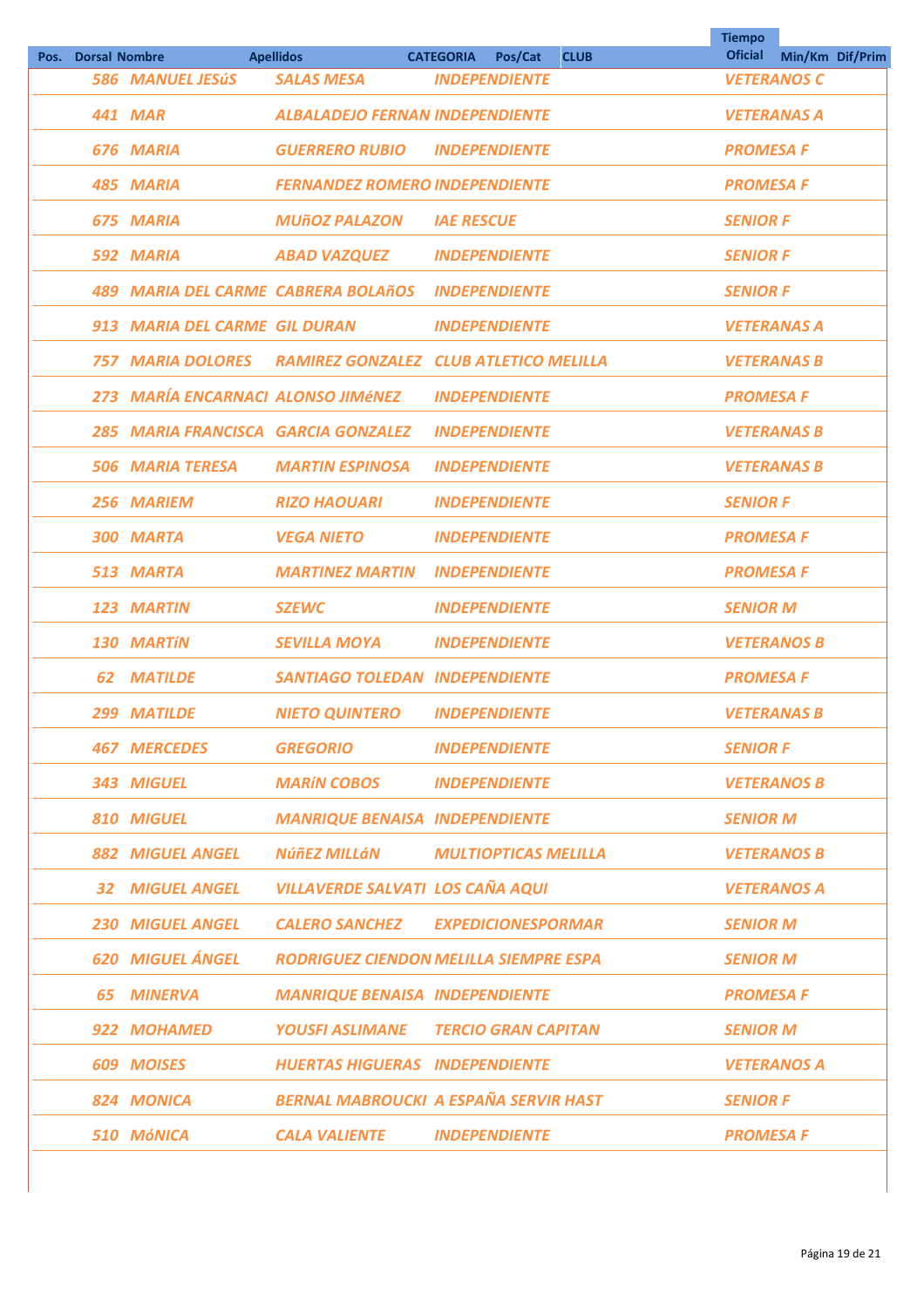|      |                      |                       |                                       |                                            | <b>Tiempo</b><br><b>Oficial</b> |                 |  |
|------|----------------------|-----------------------|---------------------------------------|--------------------------------------------|---------------------------------|-----------------|--|
| Pos. | <b>Dorsal Nombre</b> |                       | <b>Apellidos</b>                      | <b>CATEGORIA</b><br>Pos/Cat<br><b>CLUB</b> |                                 | Min/Km Dif/Prim |  |
|      |                      | <b>58 NAUEL</b>       | <b>MOHAMED ABDELKA INDEPENDIENTE</b>  |                                            | <b>PROMESA F</b>                |                 |  |
|      |                      | <b>452 NICOLAS</b>    | <b>ROSA OSES</b>                      | <b>EL RESERVADO</b>                        | <b>PROMESA M</b>                |                 |  |
|      |                      | 534 OSCAR             | <b>GONZÁLEZ GARCÍA</b>                | <b>INDEPENDIENTE</b>                       | <b>VETERANOS A</b>              |                 |  |
|      |                      | 561 PABLO             | <b>SÁNCHEZ MARTÍNEZ</b>               | <b>BMR</b>                                 | <b>SENIOR M</b>                 |                 |  |
|      |                      | 896 PATRICIA          | <b>GARCÍA RAMOS</b>                   | <b>INDEPENDIENTE</b>                       | <b>PROMESA F</b>                |                 |  |
|      |                      | 392 PATRICIA          | <b>TREJO CALENTI</b>                  | <b>INDEPENDIENTE</b>                       | <b>SENIOR F</b>                 |                 |  |
|      |                      | 559 PAULA             | <b>VILLALOBOS BRAVO</b>               | <b>INDEPENDIENTE</b>                       | <b>SENIOR F</b>                 |                 |  |
|      |                      | 488 PEDRO             | <b>RUBIO JALDO</b>                    | <b>INDEPENDIENTE</b>                       | <b>PROMESA M</b>                |                 |  |
|      |                      | 395 PEDRO             | <b>PEREZ VIZCAINO</b>                 | <b>INDEPENDIENTE</b>                       | <b>VETERANOS A</b>              |                 |  |
|      |                      | 502 PEDRO             | <b>TELLECHEA OMISTE</b>               | <b>INDEPENDIENTE</b>                       | <b>SENIOR M</b>                 |                 |  |
|      |                      | <b>579 PEDRO LUIS</b> | <b>OLIVAS MORILLO</b>                 | <b>INDEPENDIENTE</b>                       | <b>SENIOR M</b>                 |                 |  |
|      | 41                   | <b>PILAR</b>          | <b>HERNÁNDEZ QUIÑON INDEPENDIENTE</b> |                                            | <b>VETERANAS B</b>              |                 |  |
|      |                      | 376 PILUCA            | <b>MARTIN PUEYO</b>                   | <b>INDEPENDIENTE</b>                       | <b>VETERANAS B</b>              |                 |  |
|      |                      | 200 RACHID            | <b>MOHAND MOH</b>                     | <b>24FITCLUB</b>                           | <b>SENIOR M</b>                 |                 |  |
|      |                      | 413 RAFAEL            | <b>ROMERO PUERTO</b>                  | <b>PEQUEñOS SALTABACHE</b>                 | <b>VETERANOS A</b>              |                 |  |
|      |                      | 312 RAFAEL            | <b>DE LINARES AÑÓN</b>                | <b>INDEPENDIENTE</b>                       | <b>VETERANOS B</b>              |                 |  |
|      |                      | 397 RAFAEL            | <b>USED USANOS</b>                    | <b>INDEPENDIENTE</b>                       | <b>VETERANOS B</b>              |                 |  |
|      |                      | 201 RAQUEL            | <b>MELIVEO BENCHIMO INDEPENDIENTE</b> |                                            | <b>VETERANAS B</b>              |                 |  |
|      |                      | 541 RAUL              |                                       | <b>BELMONTE JIMENEZ BOMBALURINA RUNNER</b> | <b>VETERANOS A</b>              |                 |  |
|      |                      | 378 REBECA            | DE JUAN SáEZ                          | <b>ATLÉTICO MELILLA</b>                    | <b>SENIOR F</b>                 |                 |  |
|      |                      | 414 RICARDO           | <b>LOPEZ CALDERAY</b>                 | <b>INDEPENDIENTE</b>                       | <b>SENIOR M</b>                 |                 |  |
|      |                      | 97 RICARDO            | <b>LOPEZ GUTIERREZ</b>                | <b>INDEPENDIENTE</b>                       | <b>VETERANOS B</b>              |                 |  |
|      |                      | 396 RIDUAN            | <b>BUTIEB MOHAMED</b>                 | <b>BAPLAMEL</b>                            | <b>PROMESA M</b>                |                 |  |
|      |                      | <b>569 ROBERTO</b>    | <b>GÓMEZ MORENO</b>                   | <b>INDEPENDIENTE</b>                       | <b>PROMESA M</b>                |                 |  |
|      |                      | 42 ROCIO              | <b>VALENCIA GARCIA</b>                | <b>INDEPENDIENTE</b>                       | <b>PROMESA F</b>                |                 |  |
|      |                      | <b>689 RODRIGO</b>    | <b>BELLVER ÁLVAREZ</b>                | <b>KORYO</b>                               | <b>PROMESA M</b>                |                 |  |
|      |                      | <b>688 ROMAN</b>      | <b>MARTIN PALAZON</b>                 | <b>INDEPENDIENTE</b>                       | <b>SENIOR M</b>                 |                 |  |
|      |                      | <b>647 RUBEN</b>      | <b>MEJIAS UBEDA</b>                   | <b>ALBORAN</b>                             | <b>SENIOR M</b>                 |                 |  |
|      |                      | <b>407 RUBEN</b>      | <b>GALERA PERIZ</b>                   | <b>INDEPENDIENTE</b>                       | <b>PROMESA M</b>                |                 |  |
|      |                      | 197 RUBéN             | <b>BURGOS NIETO</b>                   | <b>INDEPENDIENTE</b>                       | <b>PROMESA M</b>                |                 |  |
|      |                      | 165 SABRINA           | MOH ABDELKADER                        | <b>INDEPENDIENTE</b>                       | <b>SENIOR F</b>                 |                 |  |
|      |                      |                       |                                       |                                            |                                 |                 |  |